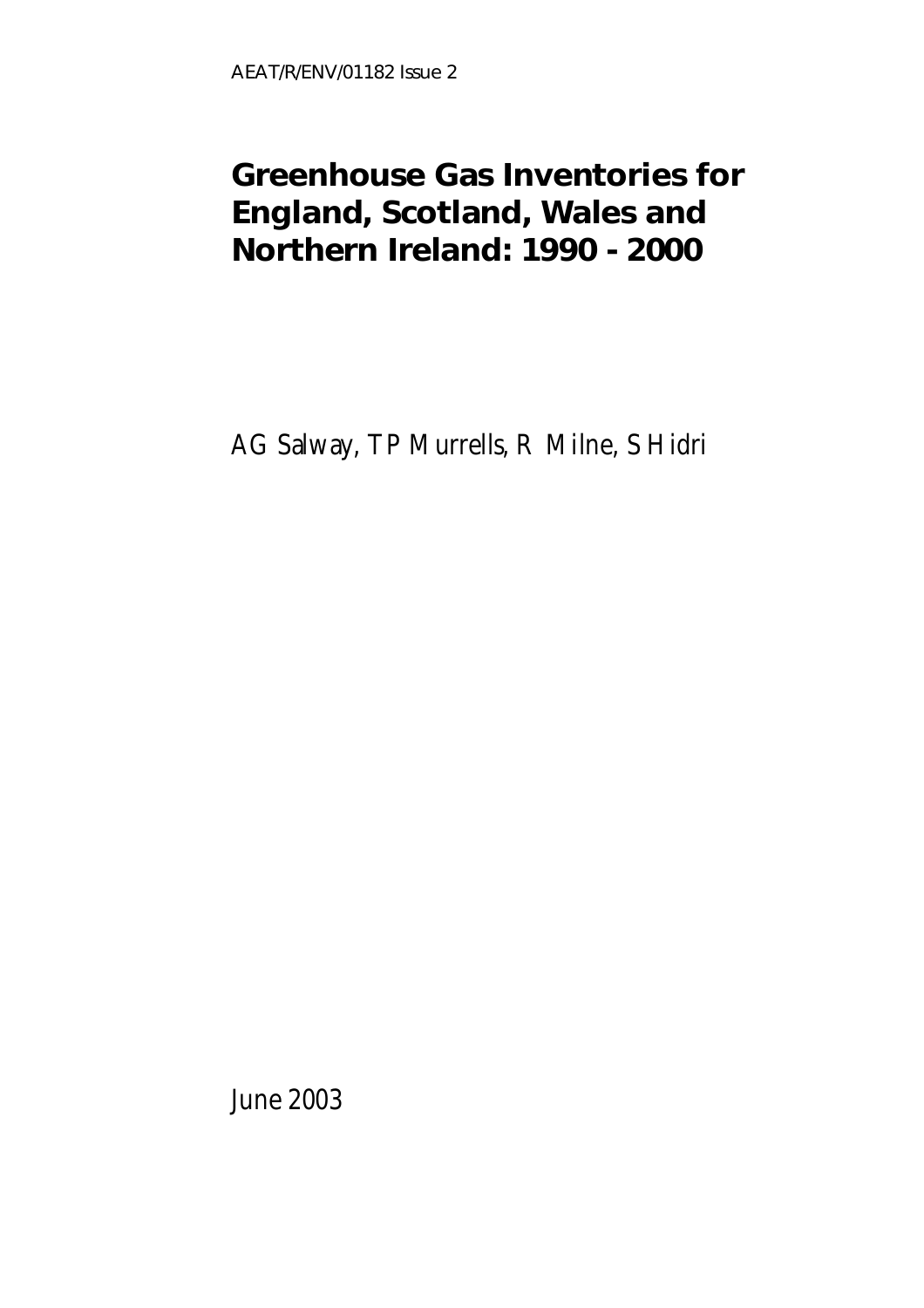### **Greenhouse Gas Inventories for England, Scotland, Wales and Northern Ireland: 1990, 1995, 1998 to 2000**

AG Salway, TP Murrells, R Milne, S Hidri

June 2003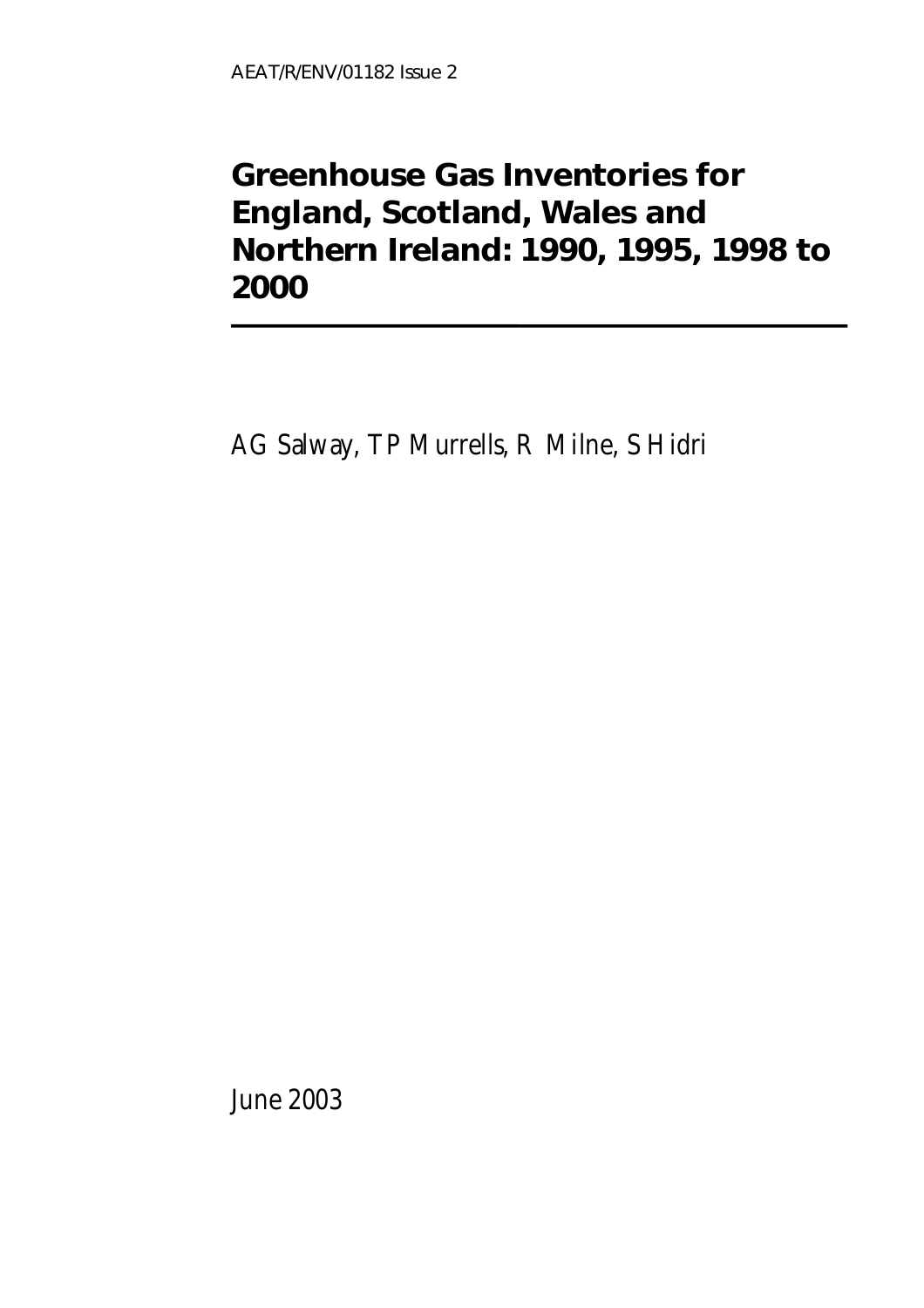| <b>Title</b>                                      | Greenhouse Gas Inventories for England, Scotland, Wales and<br>Northern Ireland: 1990, 1995, 1998 to 2000.                                                                                                                                                                 |                                                    |             |  |  |  |  |  |  |  |
|---------------------------------------------------|----------------------------------------------------------------------------------------------------------------------------------------------------------------------------------------------------------------------------------------------------------------------------|----------------------------------------------------|-------------|--|--|--|--|--|--|--|
| <b>Customer</b>                                   |                                                                                                                                                                                                                                                                            | Department for Environment, Food and Rural Affairs |             |  |  |  |  |  |  |  |
| <b>Customer reference</b>                         | EPG 1/1/120                                                                                                                                                                                                                                                                |                                                    |             |  |  |  |  |  |  |  |
| Confidentiality,<br>copyright and<br>reproduction | Copyright AEA Technology plc 1999<br>All rights reserved.<br>Enquiries about copyright and reproduction should be addressed to<br>the Commercial Manager, AEA Technology plc.                                                                                              |                                                    |             |  |  |  |  |  |  |  |
| <b>File reference</b>                             |                                                                                                                                                                                                                                                                            | N:\naei00\reghg\report\final\regghg00_Issue2.doc   |             |  |  |  |  |  |  |  |
| <b>Report number</b>                              | AEAT / R/ENV/1182                                                                                                                                                                                                                                                          |                                                    |             |  |  |  |  |  |  |  |
| <b>Report status</b>                              | Issue 2                                                                                                                                                                                                                                                                    |                                                    |             |  |  |  |  |  |  |  |
|                                                   | <b>NAEI</b> reference                                                                                                                                                                                                                                                      | 47052001/2000/CD1739/JW                            |             |  |  |  |  |  |  |  |
| <b>ISBN</b> number                                |                                                                                                                                                                                                                                                                            |                                                    |             |  |  |  |  |  |  |  |
|                                                   | <b>National Environmental Technology Centre</b><br>Culham<br>Abingdon<br>Oxfordshire<br>OX14 3ED<br>Telephone 01235 463168<br>Facsimile 01235 463005<br>AEA Technology is the trading name of AEA Technology plc<br>AEA Technology is certificated to BS EN ISO9001:(1994) |                                                    |             |  |  |  |  |  |  |  |
|                                                   | <b>Name</b>                                                                                                                                                                                                                                                                | <b>Signature</b>                                   | <b>Date</b> |  |  |  |  |  |  |  |
| <b>Author</b>                                     | AG Salway, TP<br>Murrells, R Milne, S<br>Hidri                                                                                                                                                                                                                             |                                                    |             |  |  |  |  |  |  |  |
| <b>Reviewed by</b>                                | <b>JWL Goodwin</b>                                                                                                                                                                                                                                                         |                                                    |             |  |  |  |  |  |  |  |
| <b>Approved by</b>                                | <b>AG Salway</b>                                                                                                                                                                                                                                                           |                                                    |             |  |  |  |  |  |  |  |

(200 copies; 50 to each region; 25 to Defra)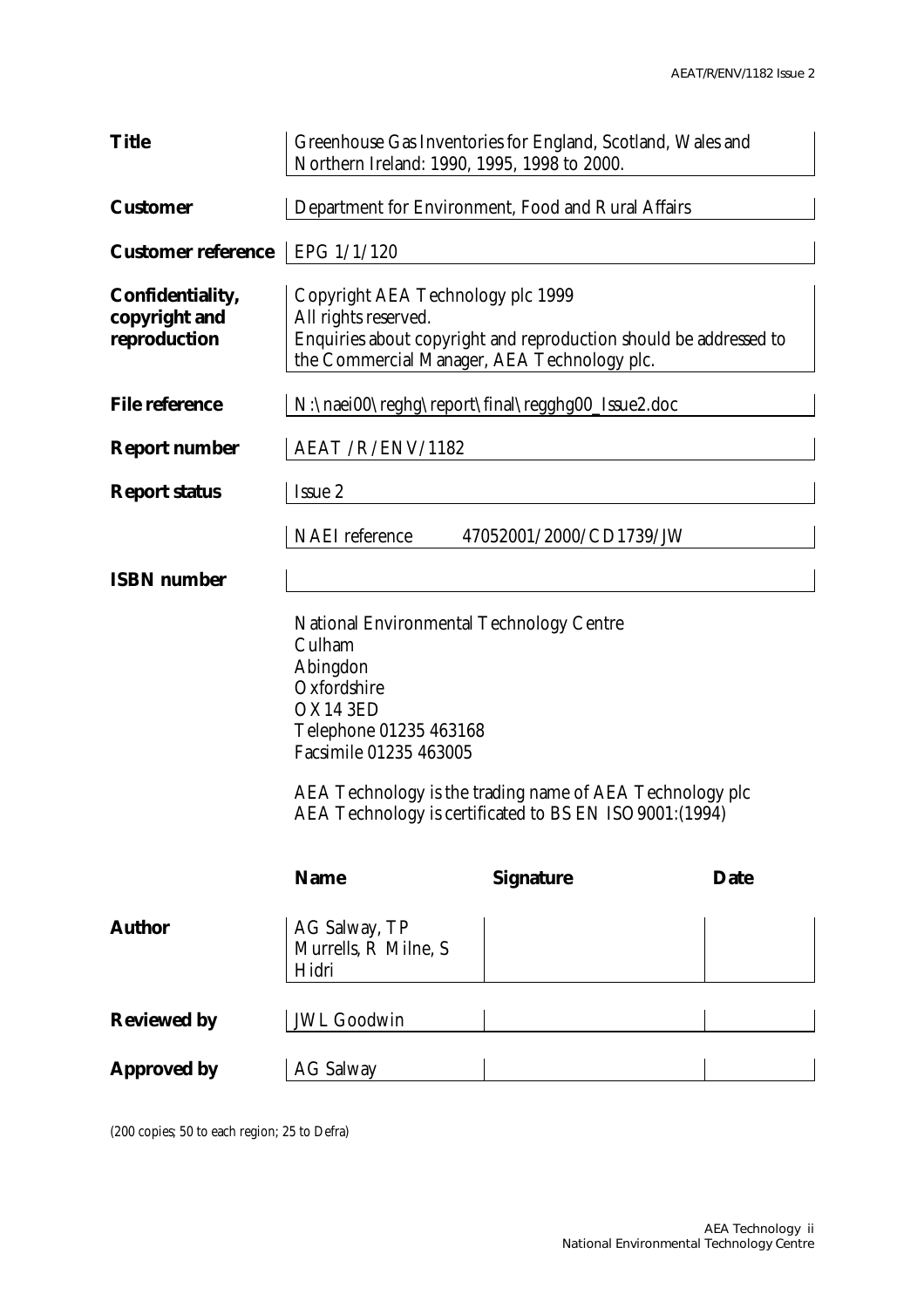### **Executive Summary**

This report presents estimates of greenhouse gas emission inventories for the devolved administrations of the UK. Separate greenhouse gas emission inventories were estimated for England, Scotland, Wales and Northern Ireland for the years 1990, 1995, 1998, 1999 and 2000. The gases reported are:

- Carbon dioxide
- Methane
- Nitrous Oxide
- Hydrofluorocarbons
- Perfluorocarbons
- $SF<sub>6</sub>$

The estimates are consistent with the United Nations Framework Convention on Climate Change (FCCC) reporting guidelines and the 2000 UK Greenhouse Gas Inventory (Salway *et al*, 2002). Some emissions, mainly mobile and offshore sources, could not be allocated to any region, so an unallocated category was used to report these.

The study showed that the distribution of regional greenhouse gas emissions expressed as global warming potentials (GWP) in 2000 were: England, 73.6%; Scotland, 10.9%; Wales, 8.0%; Northern Ireland, 3.2%; unallocated, 4.2% (see summary table below).

The key trends in emissions that have occurred between 1990 and 2000 for each gas and for each constituent country of the UK are as follows:

- **Carbon dioxide**: Overall UK emissions have fallen by 7.5% between 1990 and 2000, mainly driven by the installation of combined cycle gas turbines (CCGT) in the power generation sector in England.
- **Methane**: Overall UK emissions have fallen by 33% between 1990 and 2000, with reductions occurring in waste disposal for all constituent countries.
- **Nitrous oxide**: Overall UK emissions have fallen by 35% between 1990 and 2000, driven by a large fall in England from installation of abatement measures at an adipic acid plant. This overall downward trend is off-set to a small degree by a rise across all constituent countries in nitrous oxide emissions from the transport sector over the period due to increased use of three-way catalytic converters.
- **HFCs**: Overall UK emissions have fallen by 18% between 1990 and 2000, mainly due to a big fall in England from abatement equipment installed at an HCFC plant. However, there is a rising trend in emissions across the other constituent countries due to losses from refrigeration and air conditioning equipment and emissions from industrial aerosols and metered dose inhalers.
- **PFCs**: Overall UK emissions have fallen by 71% between 1990 and 2000, mainly due to control measures in aluminium production in England and Wales.
- **SF<sub>6</sub>**: Overall UK emissions have risen by 112% between 1990 and 2000, due to increased magnesium production in England and Wales, greater use of SF $_{\rm 6}$  in training shoes and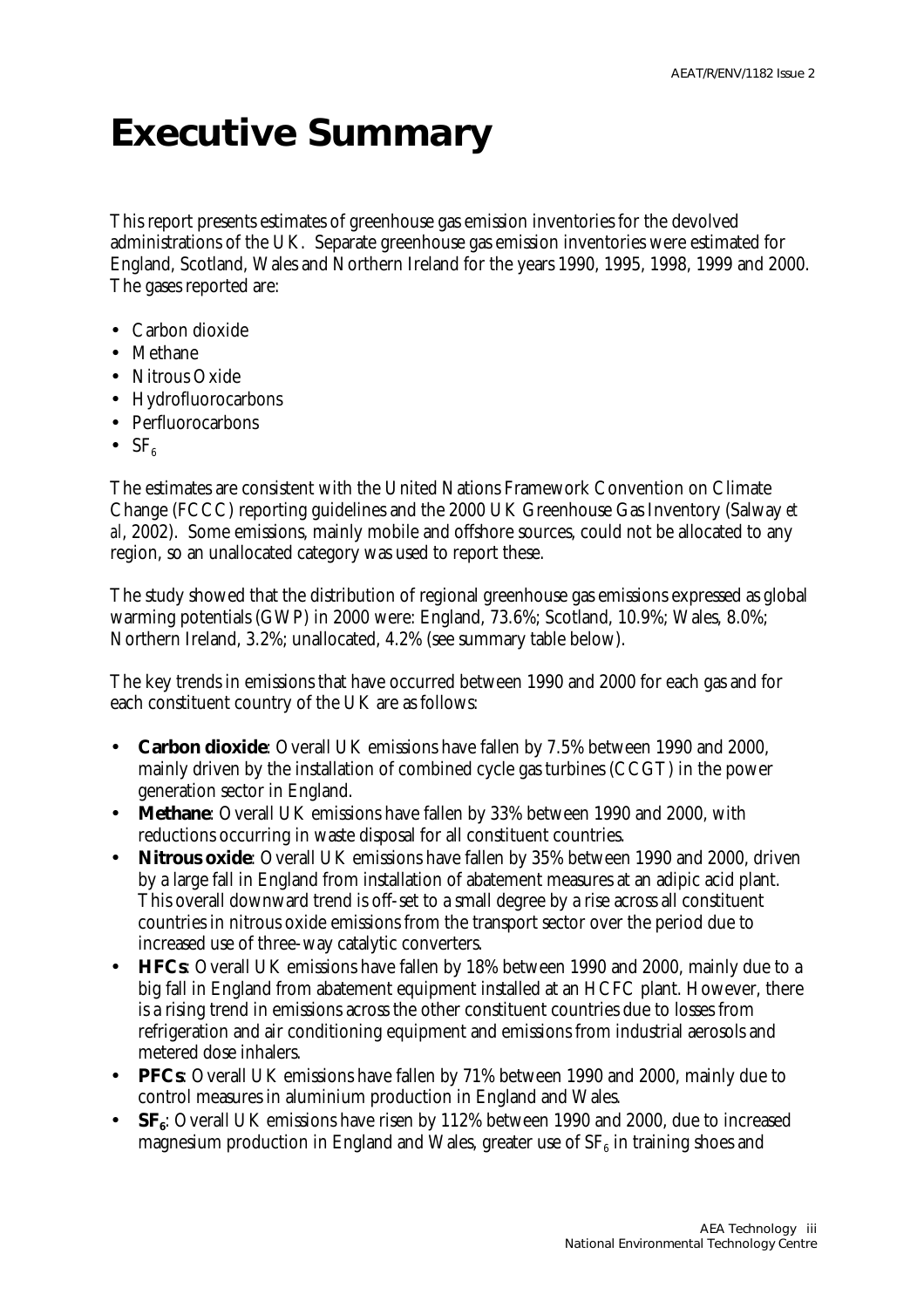electrical switch gear across all constituent countries, and greater use of SF $_{\rm 6}$  in the electronics industry mainly in Scotland and Wales.

| Greenhouse      |                 |            | England          | Scotland          | <b>Wales</b> | Northern Un- |           | United           |
|-----------------|-----------------|------------|------------------|-------------------|--------------|--------------|-----------|------------------|
| Gas             |                 |            |                  |                   |              | Ireland      | allocated | Kingdom          |
| CO <sub>2</sub> | 1990 Emission   | Mt C equiv | 124.6            | 17.0              | 11.1         | 4.7          | 7.1       | 164.5            |
|                 | 1990 Percentage | %          | 75.8             | 10.3              | 6.7          | 2.8          | 4.3       | 100.0            |
|                 | 2000 Emission   | Mt C equiv | 112.0            | 16.5              | 12.3         | 4.1          | 7.2       | 152.1            |
|                 | 2000 Percentage | $\%$       | 73.6             | 10.9              | 8.1          | 2.7          | 4.7       | 100.0            |
|                 | Change 1990/00  | $\%$       | $-10.1$          | $-2.6$            | 10.6         | $-12.4$      | 1.7       | $-7.5$           |
| Methane         | 1990 Emission   | Mt C equiv | 15.8             | 2.0               | 1.6          | 0.9          | 0.6       | 20.9             |
|                 | 1990 Percentage | %          | 75.9             | 9.8               | 7.5          | 4.2          | 2.7       | 100.0            |
|                 | 2000 Emission   | Mt C equiv | 9.9              | 1.6               | 1.2          | 0.8          | 0.3       | 13.9             |
|                 | 2000 Percentage | $\%$       | 71.5             | 11.6              | 8.6          | 5.9          | 2.4       | 100.0            |
|                 | Change 1990/00  | $\%$       | $-37.2$          | $-21.2$           | $-23.4$      | $-6.8$       | $-39.7$   | $-33.4$          |
| $N_2O$          | 1990 Emission   | Mt C equiv | 14.9             | 1.7               | 1.0          | $0.8\,$      | 0.1       | 18.5             |
|                 | 1990 Percentage | %          | 80.6             | 9.0               | 5.3          | 4.4          | 0.6       | 100.0            |
|                 | 2000 Emission   | Mt C equiv | 8.6              | 1.4               | $1.0\,$      | 0.9          | 0.1       | 12.0             |
|                 | 2000 Percentage | $\%$       | 71.9             | 11.7              | 8.0          | 7.2          | 1.1       | 100.0            |
|                 | Change          | $\%$       | $-42.4$          | $-16.1$           | $-2.4$       | 5.5          | 18.7      | $-35.4$          |
| <b>HFC</b>      | 1990 Emission   | Mt C equiv | $\overline{3.1}$ | 0.0               | 0.0          | 0.0          | 0.0       | $\overline{3.1}$ |
|                 | 1990 Percentage | %          | 100.0            | 0.0               | 0.0          | 0.0          | 0.0       | 100.0            |
|                 | 2000 Emission   | Mt C equiv | 2.3              | 0.11              | 0.06         | 0.04         | 0.0       | 2.5              |
|                 | 2000 Percentage | $\%$       | 91.7             | 4.5               | 2.3          | 1.4          | 0.0       | 100.0            |
|                 | Change 1990/00  | %          | $-24.9$          | NC                | NC           | NC           | 0.0       | $-18.1$          |
| PFC             | 1990 Emission   | Mt C equiv | 0.44             | $\overline{0.07}$ | 0.11         | 0.00         | 0.00      | 0.62             |
|                 | 1990 Percentage | %          | 70.5             | 11.3              | 17.9         | 0.3          | 0.0       | 100.0            |
|                 | 2000 Emission   | Mt C equiv | 0.08             | 0.07              | 0.03         | 0.00         | 0.00      | 0.18             |
|                 | 2000 Percentage | $\%$       | 45.6             | 38.7              | 15.6         | 0.2          | 0.0       | 100.0            |
|                 | Change 1990/00  | %          | $-81.1$          | 0.3               | $-74.5$      | $-84.4$      | 0.0       | $-70.7$          |
| SF <sub>6</sub> | 1990 Emission   | Mt C equiv | 0.16             | 0.02              | 0.02         | 0.00         | 0.00      | 0.20             |
| a               | 1990 Percentage | %          | 78.9             | 9.8               | 10.1         | 1.2          | 0.0       | 100.0            |
|                 | 2000 Emission   | Mt C equiv | 0.36             | 0.03              | 0.03         | 0.01         | 0.00      | 0.42             |
|                 | 2000 Percentage | $\%$       | 85.3             | 7.3               | 6.0          | 1.3          | 0.0       | 100.0            |
|                 | Change 1990/00  | $\%$       | 129.8            | 59.6              | 27.2         | 141.2        | 0.0       | 112.7            |
| <b>GWP</b>      | 1990 Emission   | Mt C equiv | 159.1            | 20.8              | 13.8         | 6.4          | 7.8       | 207.8            |
|                 | 1990 Percentage | $\%$       | 76.6             | 10.0              | 6.6          | 3.1          | 3.7       | 100.0            |
|                 | 2000 Emission   | Mt C equiv | 133.3            | 19.8              | 14.5         | 5.8          | 7.7       | 181.1            |
|                 | 2000 Percentage | $\%$       | 73.6             | 10.9              | 8.0          | 3.2          | 4.2       | 100.0            |
|                 | Change 1990/00  | $\%$       | $-16.2$          | $-4.9$            | 5.6          | $-8.7$       | $-1.0$    | $-12.8$          |

Summary of Greenhouse Gas Emission trends for UK and Constituent Countries (expressed as GWP Weighted Equivalent Mass of Carbon)

NC Not Calculable. Data points in 1990 are zero.

a 1995 is used as the base year for emissions of HFCs, PFCs and SF6 in the UK's Climate Change Programme, in accordance with Article 3.8 of the Kyoto Protocol. There was a 36% rise in overall UK emissions of  $SF_6$  between 1995 and 2000.

Where possible the same methodology was used to calculate the regional emissions as for the UK Inventory. However, it was found that the data available for regional emission sources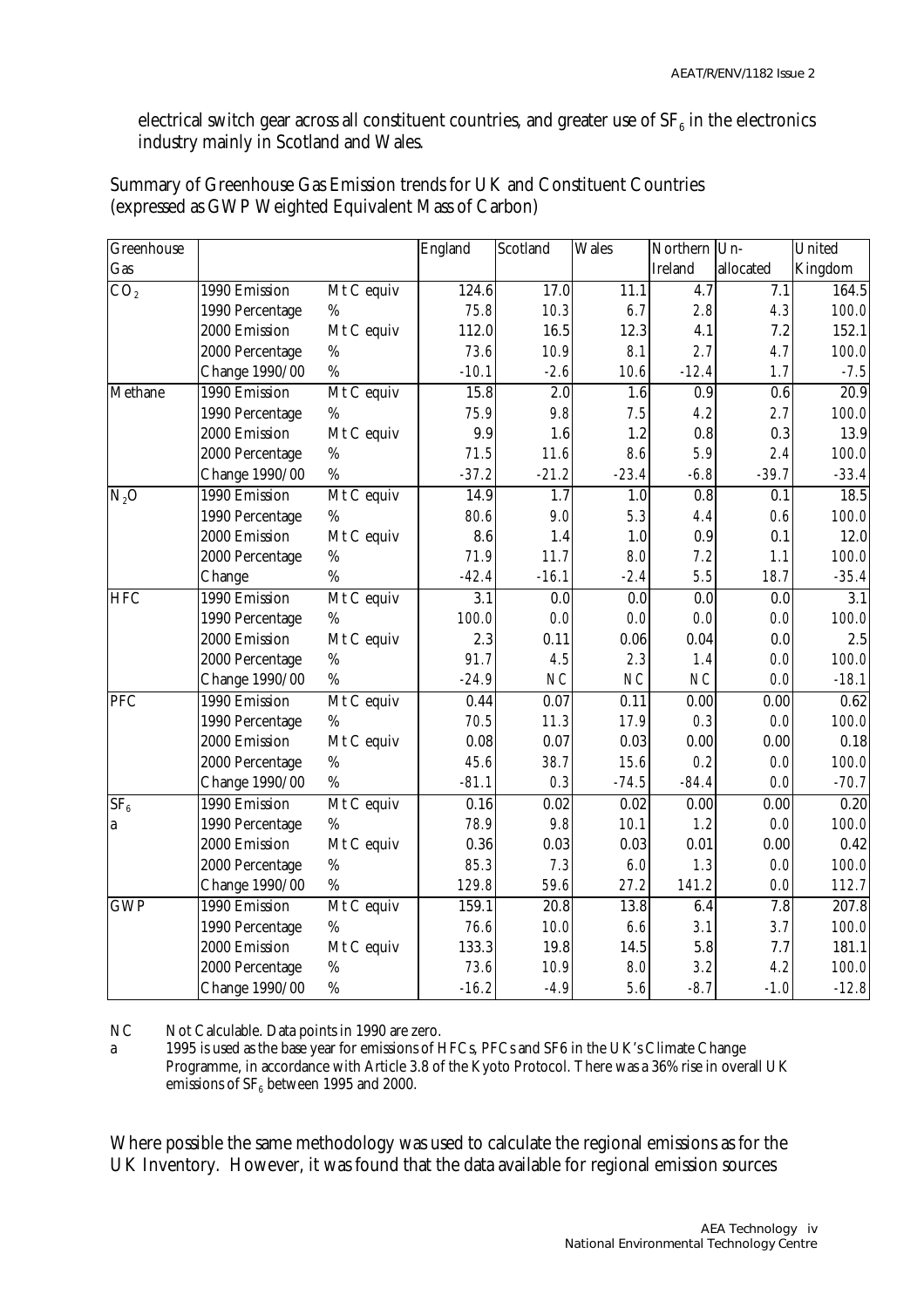were less detailed than for the UK, and in some cases were not available. In particular, complete sets of fuel consumption data could not be found for England, Wales and Scotland. In order to make emission estimates, it was necessary to supplement the available fuel consumption data with surrogate statistics. These included, plant capacities, boiler capacities, employment statistics and production of industrial products. These were used to estimate regional emissions from the UK emission. There were fewer problems in obtaining data in the other major categories: industrial processes; agriculture; land-use change and forestry; and waste disposal. Here a representative set of regional data was available though with less detail than for the UK. As a result of these data availability issues the regional estimates are more uncertain than the UK estimates.  $\rm CO_{2}$  data include estimated emissions from Land Use Change and Forestry.

#### **Revisions and updates to the regional inventories**

Each year, the regional greenhouse inventories for England, Scotland, Wales and Northern Ireland are extended and updated.

The time series of the inventories are extended by including a new inventory year - for example, the previous report covered the years upto and including 1999; this report gives emission estimates for 1999, and includes estimates for the year 2000 also.

The inventories are updated, and therefore, the emission estimates may be revised, as each year the UK makes a number of amendments to the core energy statistics based on improved data collection or estimation techniques. Much of these core energy data are presented in the Digest of UK Energy Statistics (DUKES), which is produced by the Department for Trade and Industry. These updates to the inventory may mean that estimates of emissions for a given year, stated in this report, may differ from estimates of emissions for that given year, which were quoted in the report for the previous year. Therefore, it is not appropriate to take the figures from previous reports and compare them with the figures in this report without checking first to see whether there have been changes to the methodology used to estimate emissions, or the base data. There is normally a comment in the report to indicate where such changes have occurred.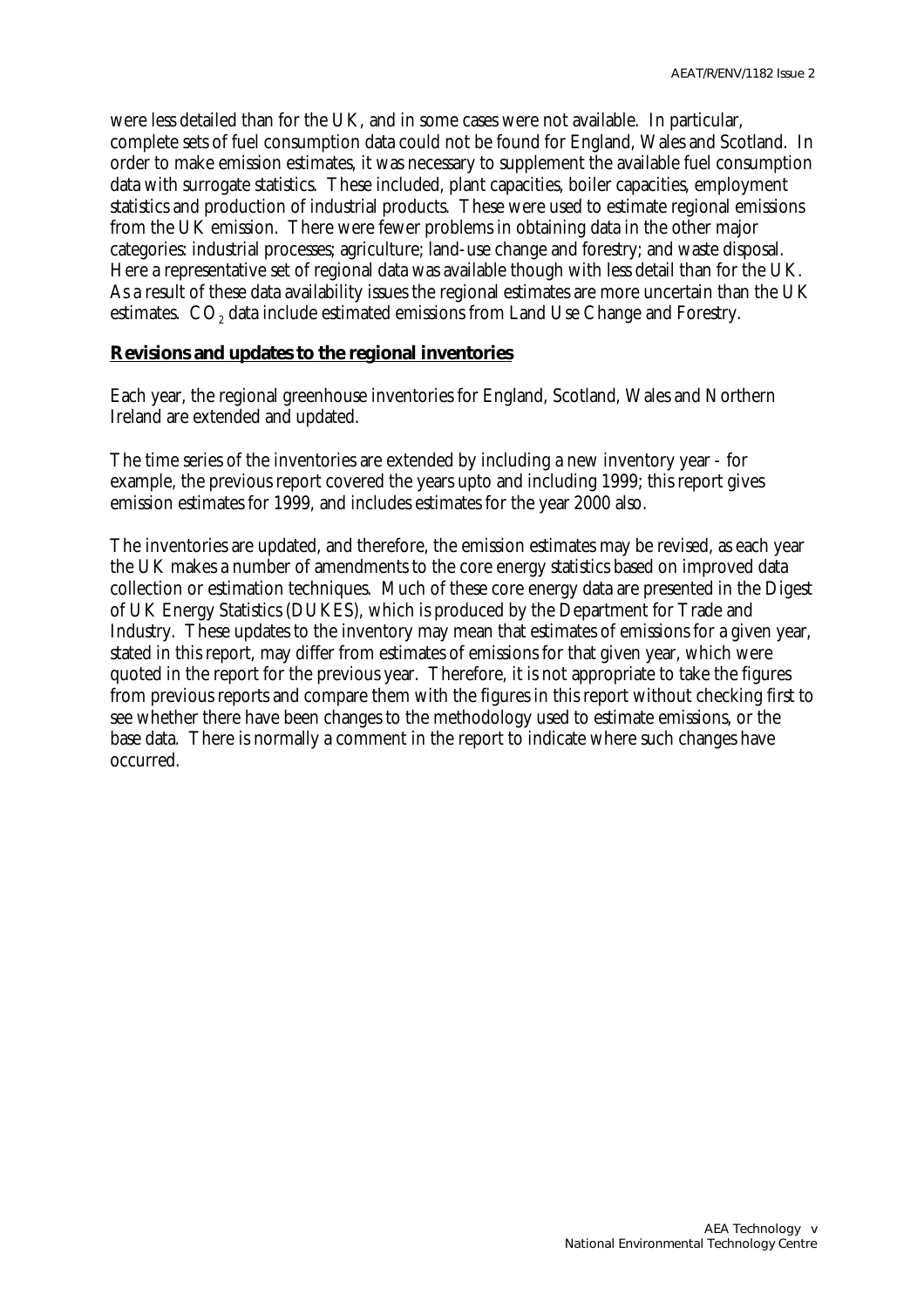### **Contacts**

This work forms part of the Global Atmosphere Research Programme of the Department for Environment, Food and Rural Affairs. (Contract EPG/1/1/120 ). The land use change and forestry estimates were provided by the Centre for Ecology and Hydrology (Edinburgh) (Contract EPG/1/1/106)

Science policy enquiries should be directed to S Donaldson, Global Atmosphere Division, Department for Environment, Food and Rural Affairs, 3rd Floor, Ashdown House, 123 Victoria Street, London, SW1E 6DE, UK (Tel: +44 (0) 20 7944 3363, fax: +44 (0) 20 7944 5219, e-mail susan.donaldson@defra.gsi.gov.uk).

Technical enquiries should be directed to Dr JD Watterson, AEA Technology plc, National Environmental Technology Centre, E5 Culham Abingdon, Oxfordshire, OX14 3ED, UK (Tel +44 (0) 1235 46 3, fax:  $+44$  (0) 463188, E-mail john.d.watterson@aeat.co.uk ).

Technical enquiries on land use change and forestry should be addressed to Dr R Milne, Centre for Ecology and Hydrology (Edinburgh), Bush Estate, Penicuik, EH26 OQB, UK (Tel +44 (0) 131 445 8575. fax +44 (0) 131 445 3943, E-mail, rmilne@ceh.ac.uk.

Technical enquiries on agriculture should be addressed to Dr I Davidson, Land Management Improvement Division, Department for Environment, Food and Rural Affairs, Area 4/E, Ergon House c/o Nobel House, 17 Smith Square, London, SW1P 3JR, UK (Tel +44 (0) 2386363, E-mail ian.davidson@defra.gsi.gov.uk

A copy of this report and related data may be found on the website maintained by NETCEN for DEFRA http://www.airquality.co.uk/archive/reports/list.php

Further copies of this report are available from:

DEFRA Publications Admail 6000 London SW1A 2XX Tel: 08459 556000 Fax: 020 8957 5012 Email: defra@iforcegroup.com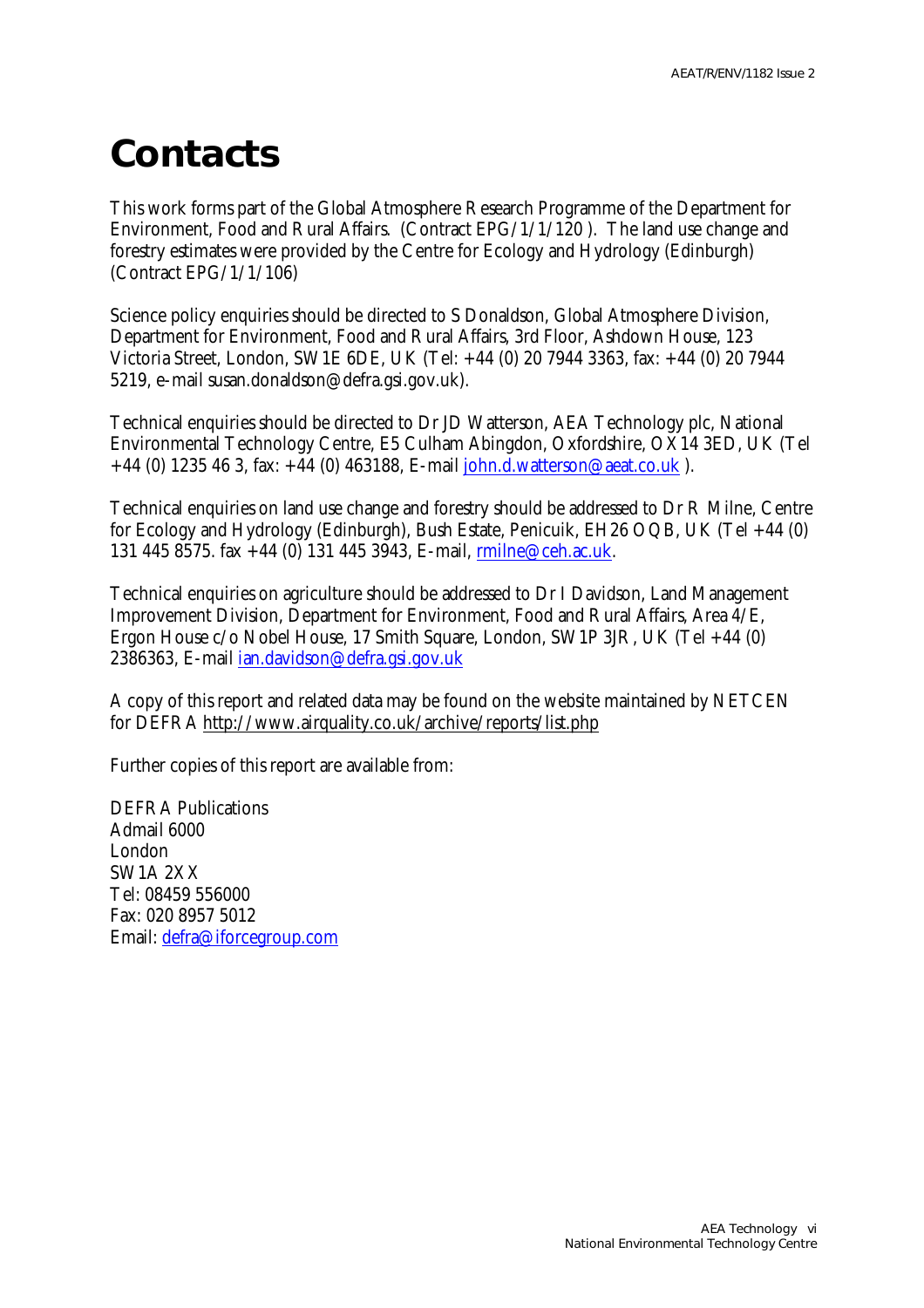## **Contents**

| 1. | Introduction                                                                                                                                                                              | 1                                                                      |
|----|-------------------------------------------------------------------------------------------------------------------------------------------------------------------------------------------|------------------------------------------------------------------------|
| 2. | <b>Emissions in England</b>                                                                                                                                                               | $\boldsymbol{4}$                                                       |
|    | 2.1 CARBON DIOXIDE<br>2.2 METHANE<br>2.3 NITROUS OXIDE<br>2.4 HYDROFLUOROCARBONS<br>2.5 PERFLUOROCARBONS<br>2.6 SULPHUR HEXAFLUORIDE                                                      | 4<br>5<br>$\ddot{\mathbf{6}}$<br>$\overline{7}$<br>$\overline{7}$<br>8 |
| 3. | <b>Emissions in Scotland</b>                                                                                                                                                              | 9                                                                      |
|    | 3.1 CARBON DIOXIDE<br>3.2 METHANE<br>3.3 NITROUS OXIDE<br>3.4 HYDROFLUOROCARBONS<br>3.5 PERFLUOROCARBONS<br>3.6 SULPHUR HEXAFLUORIDE                                                      | 9<br>10<br>11<br>12<br>12<br>12                                        |
| 4. | <b>Emissions in Wales</b>                                                                                                                                                                 | 13                                                                     |
|    | 4.1 CARBON DIOXIDE<br>4.2 METHANE<br>4.3 NITROUS OXIDE<br>4.4 HYDROFLUOROCARBONS<br>4.5 PERFLUOROCARBONS<br>4.6 SULPHUR HEXAFLUORIDE                                                      | 13<br>14<br>15<br>16<br>16<br>16                                       |
| 5. | <b>Emissions in Northern Ireland</b>                                                                                                                                                      | 18                                                                     |
|    | <b>CARBON DIOXIDE</b><br>5.1<br><b>METHANE</b><br>5.2<br>5.3<br><b>NITROUS OXIDE</b><br><b>HYDROFLUOROCARBONS</b><br>5.4<br>PERFLUOROCARBONS<br>5.5<br>5.6<br><b>SULPHUR HEXAFLUORIDE</b> | 18<br>19<br>20<br>20<br>21<br>21                                       |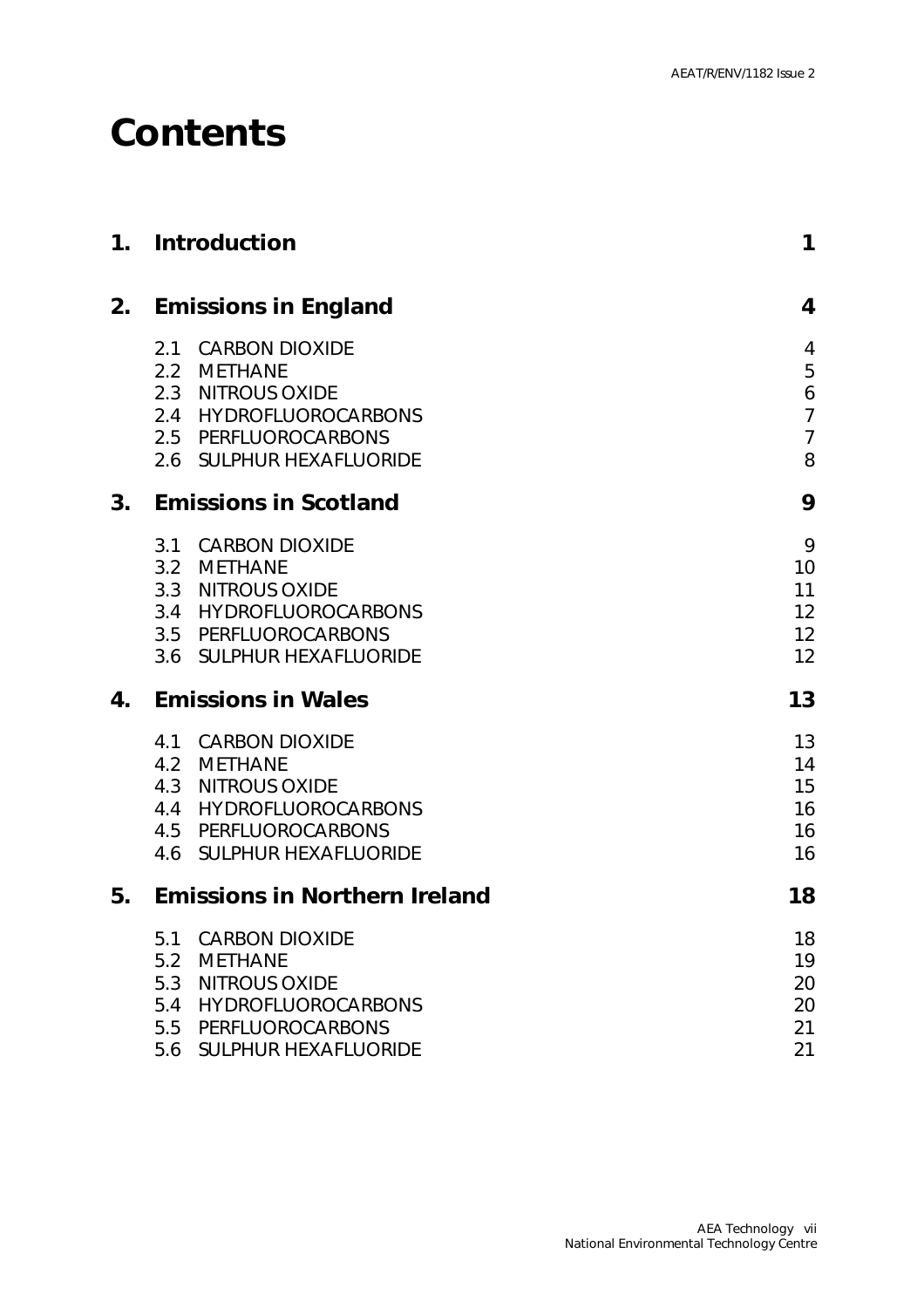| 6.                                           | <b>Unallocated Emissions</b><br>21   |                                                                                                                                                                                                                                                                                                                                            |                                  |  |  |  |  |  |  |
|----------------------------------------------|--------------------------------------|--------------------------------------------------------------------------------------------------------------------------------------------------------------------------------------------------------------------------------------------------------------------------------------------------------------------------------------------|----------------------------------|--|--|--|--|--|--|
| 7.                                           | <b>Availability of Data</b><br>22    |                                                                                                                                                                                                                                                                                                                                            |                                  |  |  |  |  |  |  |
| 8.                                           | 25<br>Uncertainty in the Inventories |                                                                                                                                                                                                                                                                                                                                            |                                  |  |  |  |  |  |  |
| 9.                                           | <b>References</b>                    |                                                                                                                                                                                                                                                                                                                                            | 26                               |  |  |  |  |  |  |
|                                              |                                      | 10. Summary Tables                                                                                                                                                                                                                                                                                                                         | 27                               |  |  |  |  |  |  |
| <b>Tables</b>                                |                                      |                                                                                                                                                                                                                                                                                                                                            |                                  |  |  |  |  |  |  |
| Table 1.1<br>Table 8.1                       | Table 10.1<br>Table 10.2             | GWP of Greenhouse Gases on 100 Year Horizon<br>(t CO <sub>2</sub> equiv/t gas)<br>Estimated Uncertainties in the Regional Inventories in 2000<br>Summary of Greenhouse Gas Emissions as GWP Weighted<br>Equivalent Mass of Carbon (Mt C)<br>Summary of Greenhouse Gas Emissions as GWP Weighted<br>Equivalent Mass of CO <sub>2</sub> (Mt) | $\overline{2}$<br>25<br>28<br>29 |  |  |  |  |  |  |
|                                              | <b>Table 10.3</b>                    | Summary of Greenhouse Gas Emissions (mass gas emitted)                                                                                                                                                                                                                                                                                     | 30                               |  |  |  |  |  |  |
|                                              | <b>Figures</b>                       |                                                                                                                                                                                                                                                                                                                                            |                                  |  |  |  |  |  |  |
| Figure 1<br>Figure 2<br>Figure 3<br>Figure 4 |                                      | <b>Emissions of Carbon Dioxide</b><br><b>Emissions of Methane</b><br><b>Emissions of Nitrous Oxide</b><br><b>Emissions of HFCs</b>                                                                                                                                                                                                         | 31<br>32<br>33<br>34             |  |  |  |  |  |  |

# **Appendices**

| APPFNDIX 1 | METHODOLOGY OF THE ESTIMATES        |
|------------|-------------------------------------|
| APPENDIX 2 | REGIONAL GREENHOUSE GAS INVENTORIES |

Figure 5 Emissions of PFCs **35** Figure 6 Emissions of  $SF_6$  **36**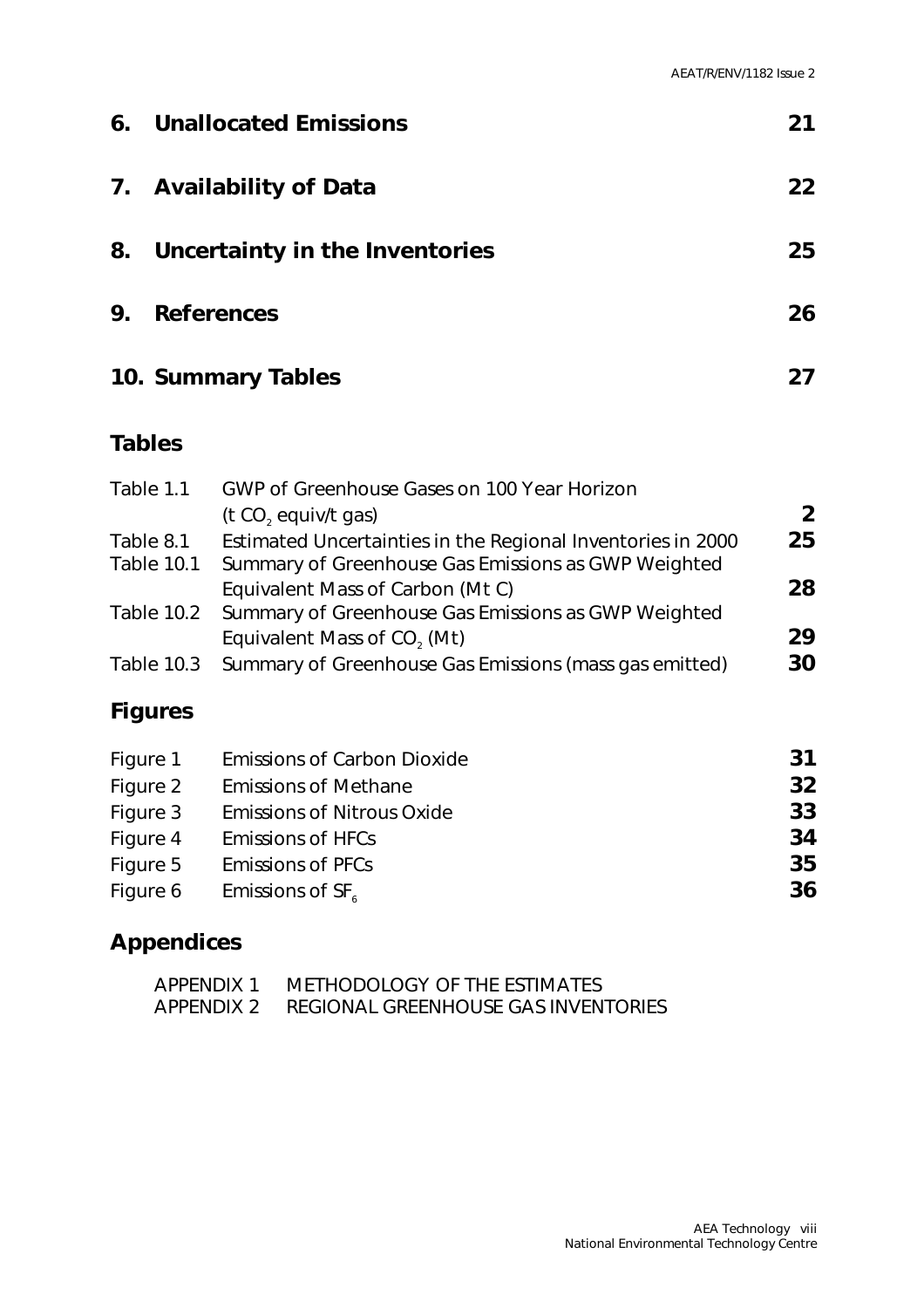### **1. Introduction**

The United Nations Framework Convention on Climate Change (FCCC) was ratified by the United Kingdom in December 1993 and came into force in March 1994. Parties to the Convention are committed to develop, publish and regularly update national emission inventories of greenhouse gases (GHG).

Following devolution, a national UK inventory will continue to be needed to ensure the UK fulfils its reporting requirements under the FCCC and to monitor the legally binding commitments under the Kyoto Protocol to reduce greenhouse gas emissions. However, some of the measures to deliver GHG emission reductions will be devolved and information on the emissions from the four individual countries is needed to support action in each country. Therefore, DEFRA agreed with the Scottish Executive (SE), the National Assembly for Wales (NAW) and in Northern Ireland, the Department of the Environment, to carry out a joint research project to provide first estimates of GHG emissions inventories for England, Scotland, Wales and Northern Ireland. The results of this study were published in *Greenhouse Gas Inventories for England, Scotland, Wales and Northern Ireland: 1990 and 1995: A Scoping Study, AG Salway et al (1999).* This was updated in 2000 to include 1998 data and 2001 to include 1999 data.

This report updates and revises the earlier studies and presents separate GHG Inventories for England, Scotland, Wales and Northern Ireland for the years 1990, 1995, 1998, 1999 and 2000. Emissions of the six direct greenhouse gases are reported, namely:

- Carbon dioxide  $(CO_2)$
- Methane  $(CH_4)$
- Nitrous oxide  $(N, O)$
- Hydrofluorocarbons (HFCs)
- Perfluorocarbons (PFCs)
- Sulphur hexafluoride  $(SF_6)$

Inventories are reported in the Intergovernmental Panel on Climate Change (IPCC) Sectoral Tables which are a subset of the IPCC Common Reporting Format (CRF) and are consistent with the most recent UK Greenhouse Gas Inventory, (Salway *et al*, 2002). This report follows the convention used in Salway *et al* (2002) of reporting carbon dioxide emissions and removals as separate totals. This differs from the approach used in the CRF tables submitted to UNFCCC where the carbon dioxide data are reported as net emissions (*i.e*. emissions minus removals). Hence the UK National Total Emission quoted is higher than that quoted on the CRF basis. Certain emissions could not be allocated to a country and were reported in a table for unallocated emissions. These emission sources were:

- Shipping
- Aviation
- Military Aviation
- Naval
- Offshore Oil and Gas.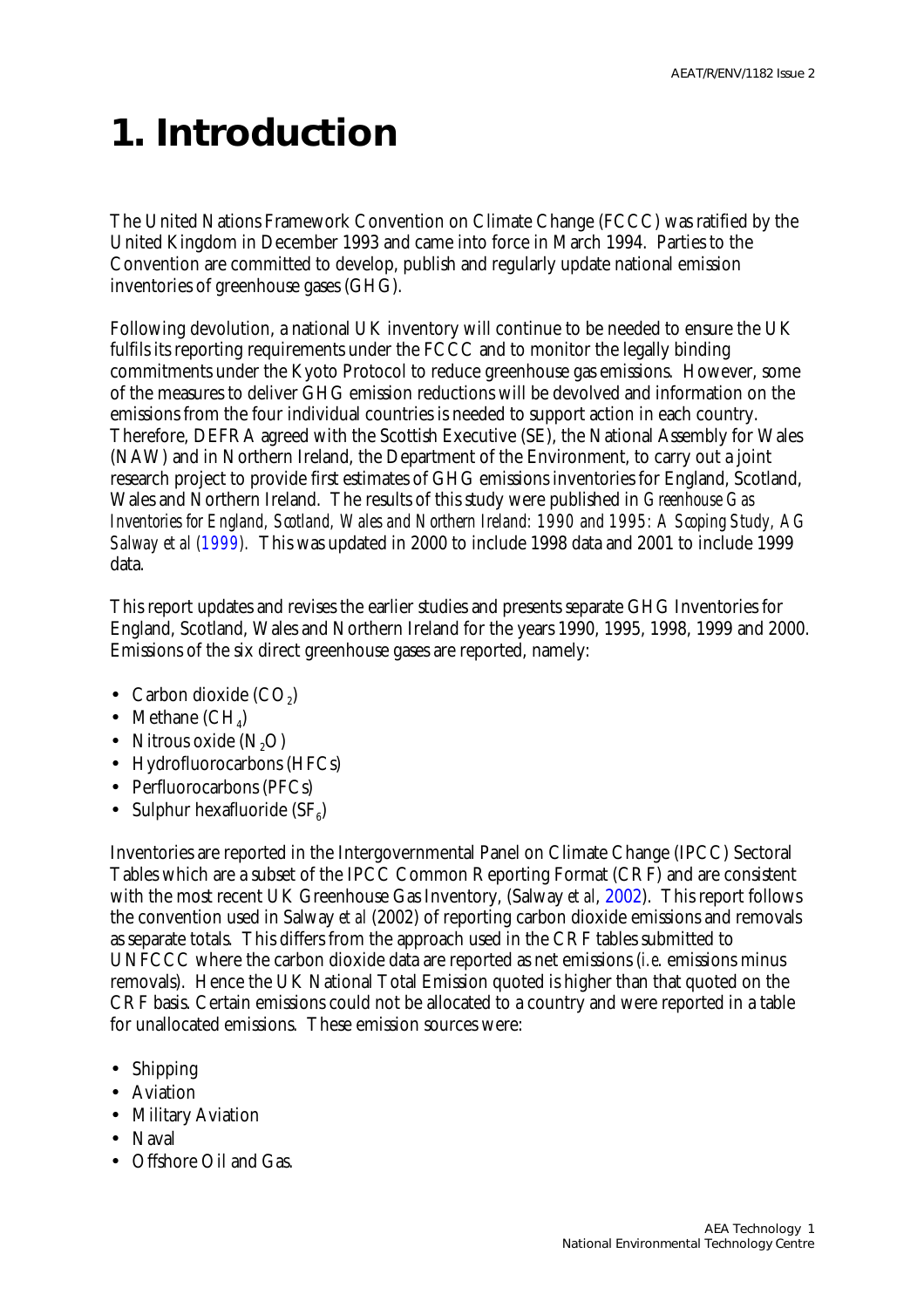This report is divided into two parts, the main part of the report and the Appendices.

The main part of the report presents the regional greenhouse gas emissions for the years 1990, 1995, 1998, 1999 and 2000 and discusses the reasons for the trends, the availability of data and uncertainty estimates. Tables 10.1 to 10.3 give the regional summary data for these years and include global warming potential (GWP) weighted emissions as well as actual emissions. Figures 1 to 6 provide a regional and sectoral distribution for each gas.

Appendix 1 describes in detail the methodology of the estimates and how the regional inventories relate to the UK Greenhouse Gas Inventory.

Appendix 2 provides IPCC Sectoral Tables for 1990 and 2000 for England, Scotland, Wales and Northern Ireland. Summary tables (IPCC Sectoral Table 7A) are provided for 1995, 1998, 1999 and 2000 for England, Scotland, Wales and Northern Ireland. UK Summary tables are also reported. Table 3 of the Sectoral Tables has been omitted because this reports Volatile Organic Compounds (VOCs) which are not relevant to this study. In IPCC Tables, emissions are reported in Gigagrammes (Gg).<sup>1</sup> A full set of IPCC Sectoral Tables for 1990, 1995, 1998, 1999 and 2000 is given on a CD ROM attached to this report.

#### **Global Warming Potential**

Greenhouse gases all have different degrees of effectiveness in global warming. The Global Warming Potential (GWP) is an attempt to provide a simple measure of the relative radiative effects of the emissions of the various gases. The index is defined as the cumulative radiative forcing between the present and some chosen time horizon caused by a unit mass of gas emitted now, expressed relative to that of  $\mathrm{CO}_2$ . It is necessary to define a time horizon because the gases have different lifetimes in the atmosphere. Table 1.1 shows GWPs defined on a 100 year horizon, IPCC (1996). A range of GWP values is shown for HFCs and PFCs because these refer to a number of species, each with its own GWP. By weighting the emission of a gas with its GWP it is possible to estimate the total contribution to global warming of UK greenhouse gas emissions. The GWP weighted emissions in Tables 10.1 and 10.2 are expressed in equivalent masses of  $\mathrm{CO}_2$  and carbon.

| Gas                   | <b>GWP</b> |
|-----------------------|------------|
| <b>Carbon Dioxide</b> |            |
| Methane               | 21         |
| Nitrous Oxide         | 310        |
| <b>HFCs</b>           | 140-11700  |
| <b>PFCs</b>           | 6500-9200  |
|                       | 23900      |

Table 1.1 GWP of Greenhouse Gases on 100 Year Horizon (t  $CO<sub>2</sub>$  equiv/t gas)

 $\overline{a}$ 

<sup>&</sup>lt;sup>1</sup> One Gigagramme (Gg) equals one thousand tonnes (kt)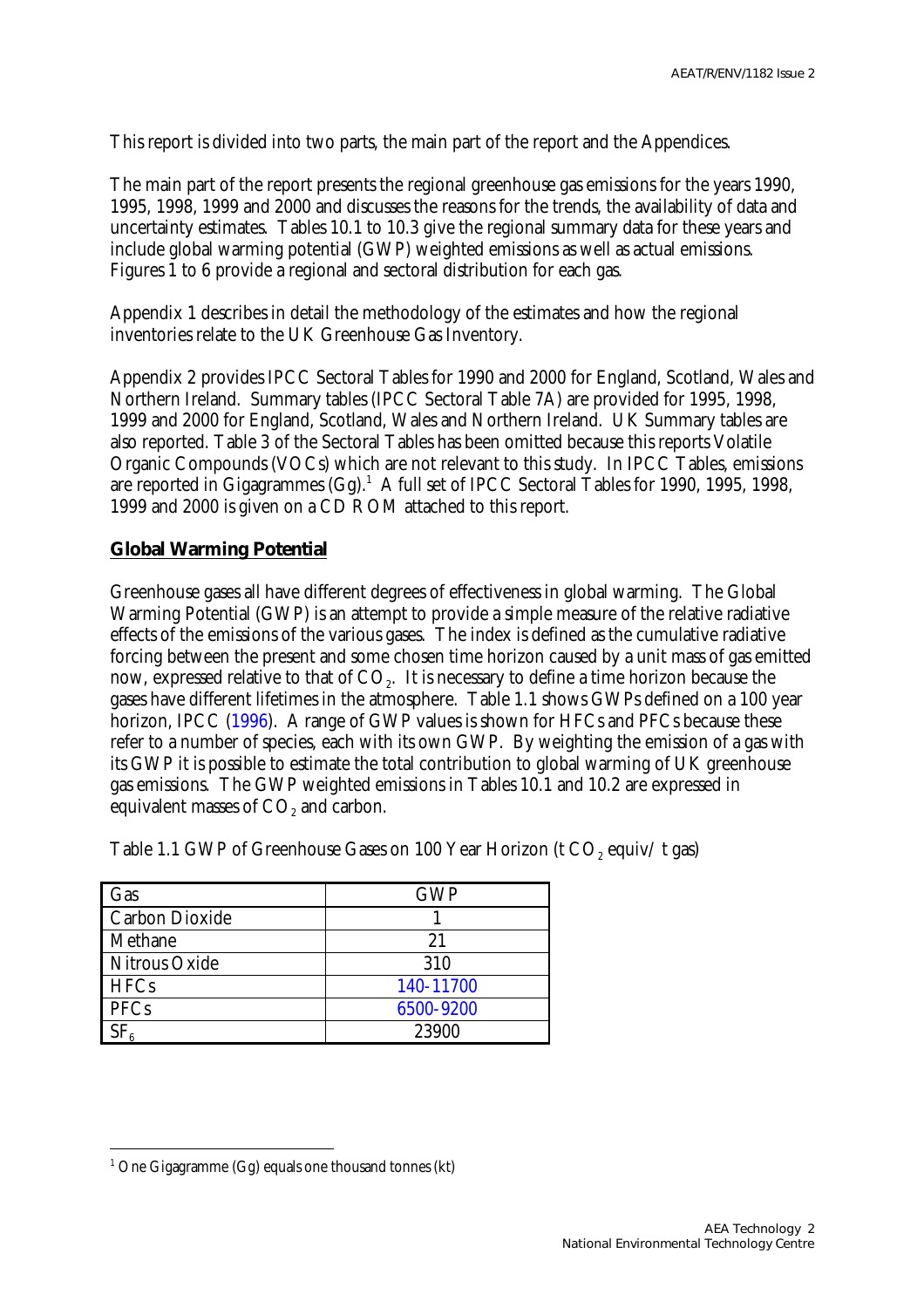#### **Revisions and updates to the regional inventories**

Each year, the regional greenhouse inventories for England, Scotland, Wales and Northern Ireland are extended and updated.

The time series of the inventories are extended by including a new inventory year - for example, the previous report covered the years upto and including 1999; this report gives emission estimates for 1999, and includes estimates for the year 2000 also.

The inventories are updated, and therefore, the emission estimates may be revised, as each year the UK makes a number of amendments to the core energy statistics based on improved data collection or estimation techniques. Much of these core energy data are presented in the Digest of UK Energy Statistics (DUKES), which is produced by the Department for Trade and Industry. These updates to the inventory may mean that estimates of emissions for a given year, stated in this report, may differ from estimates of emissions for that given year, which were quoted in the report for the previous year. Therefore, it is not appropriate to take the figures from previous reports and compare them with the figures in this report without checking first to see whether there have been changes to the methodology used to estimate emissions, or the base data. There is normally a comment in the report to indicate where such changes have occurred.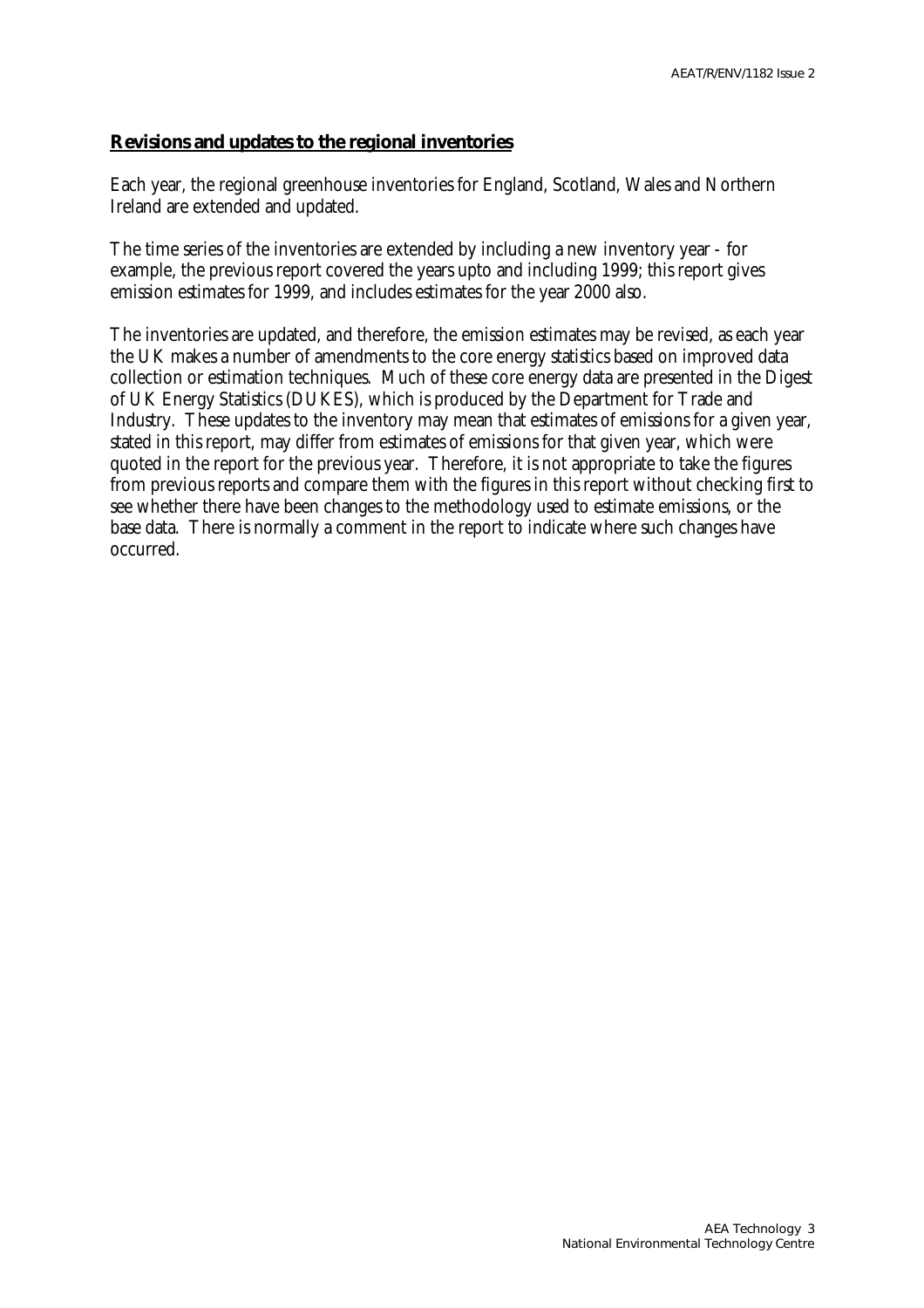## **2. Emissions in England**

### **2.1 CARBON DIOXIDE**

Figure 1 shows the emissions of carbon dioxide for 1990 to 2000 broken down by major IPCC source category. Total emissions of carbon dioxide in England were around 74% of the UK total in 2000 and have declined by 10% since 1990.

The largest source is Energy Industries which includes power generation, refineries, solid fuel transformation processes and the oil and gas industry. Electricity generation in England contributed around 29% of the total English carbon dioxide emission, which is higher than the UK proportion of 28%. The mix of generation capacity is different in England from *the rest of the* UK: there being a much higher proportion of combined cycle gas turbines (CCGT) stations; a lower proportion of conventional fossil fuel stations; a lower proportion of nuclear generation and no hydroelectricity. Emissions from Energy Industries have decreased by 27% since 1990 in contrast with a fall of 16% in UK emissions. This is explained by the installation of CCGTs in England and increased nuclear capacity and utilisation over the period. The CCGTs have higher efficiency than conventional thermal stations and produce lower emissions per GWh electricity generated. This reduction in emissions is largely responsible for the 10% reduction in the English total emission over the period.

Petroleum Refining constitutes a similar proportion of English national emissions at 2.8% compared with 3.0% for the UK. Emissions in England are similar to those in 1990. The other energy emissions are relatively small and are mostly gas consumption at oil and gas terminals, gas separation plant, coking and solid fuel production. Only emissions arising from on-shore installations in England have been included. Other energy emissions have however increased by 42% from 1990 to 2000 as a result of an increase in gas consumption by from the oil and gas industry, though the 1990 estimates for terminals are highly uncertain.

Combustion emissions from Manufacturing Industry and Construction account for around 15% of the English total, which is similar to the UK ratio of 16%. The iron and steel industry in England accounts for 51% of UK Iron and Steel combustion emissions. The other industry category is around 81% of the UK other industry total.

Road Transport is the largest single source after power generation and contributes around 25% to the total English carbon dioxide emission. The contribution of English Road Transport to UK Road Transport emissions is 88%, which is higher than that which would be expected from England's population. The emission has risen by 9.5% from 1990 to 2000 compared with a 6% rise for the UK. Emissions were estimated from road fuel sales data. The estimates are rather uncertain after 1993, since the only data available are for England and Wales combined. Hence it was necessary to extrapolate the English emission from 1993 data.

Other combustion emissions arise from the domestic (Residential), commercial and public sectors. These are fairly uncertain due to lack of data. English domestic emissions are around 17% of the English total. As a proportion of UK domestic emissions they are 82% which is similar to that which would be expected from the population.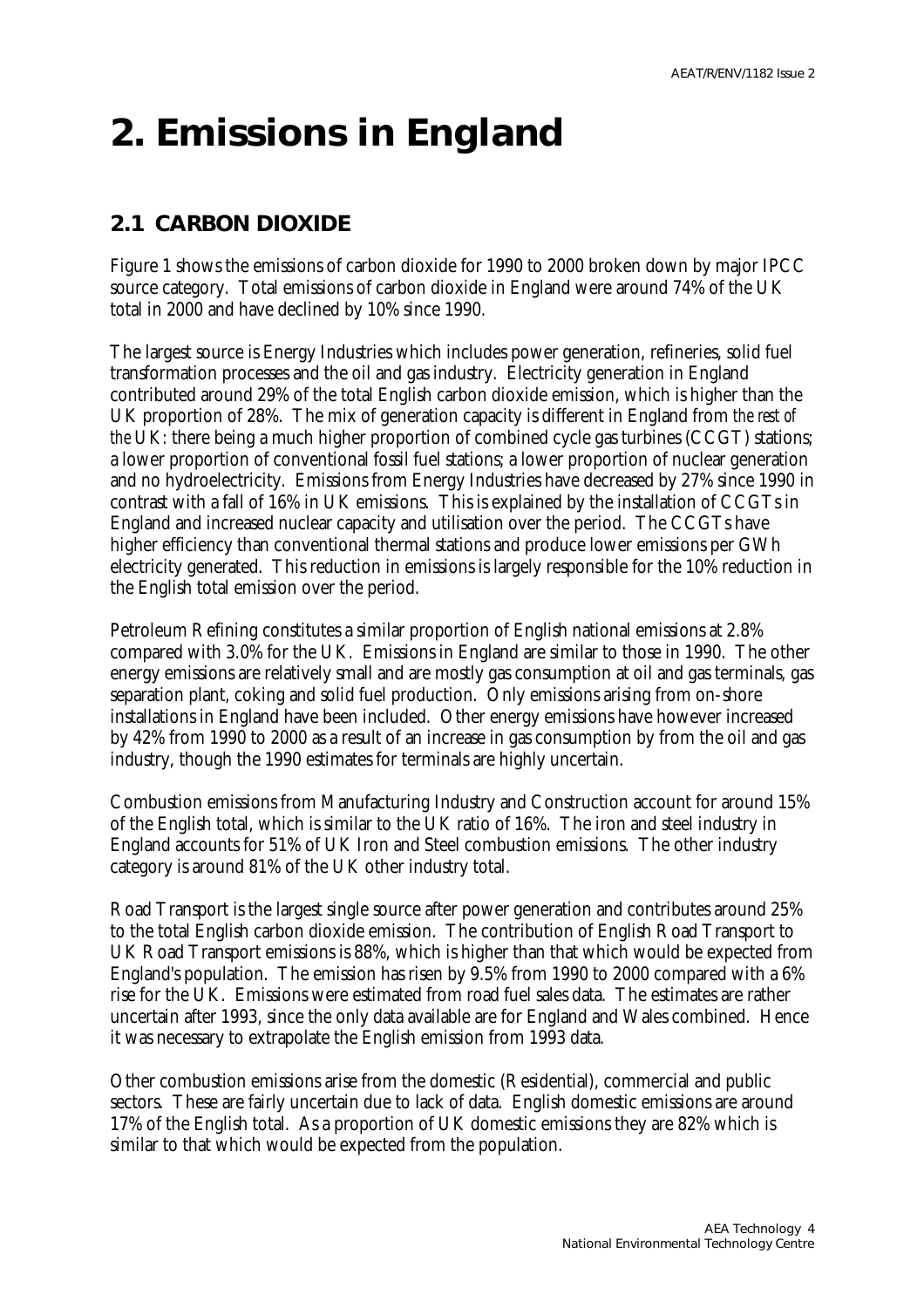Fugitive emissions from fuels arise mainly from flaring of coke oven gas and flaring at terminals and are not significant.

Industrial processes produce emissions from non-combustion sources such as the use of limestone in cement and glass making. The largest contribution is from Cement Production constituting 1.2% of the English total with smaller emissions from glass, ammonia, aluminium, iron and steel production. Together, these processes emitted around 1.7% of the total in 2000. England emits all of the UK's emissions from lime production and ammonia production, but these emissions are not significant in terms of the English total. It should be noted that these emissions are non-combustion emissions - combustion emissions from industry are covered by category 1A2.

Carbon dioxide emissions from waste incineration are not significant. Since 1997 all waste incinerators were converted to generate electricity and so their emissions are reported under public power.

In spite of England's relatively large area, *emissions* from Land Use Change and Forestry (LUCF) constitute only 0.08% of the total English emission and contribute only around 2.3% of the UK LUCF emission. In 2000 all of this emission arose from the source 5E Other which refers to land drainage and peat extraction. Overall LUCF emissions have fallen since 1990 because the category 5D CO<sub>2</sub> Emissions and Removals from Soils has decreased from being a significant source of  $CO<sub>2</sub>$  in 1990 to being a sink in 1995, 1998, 1999 and 2000. The reporting of emissions from 5D CO<sub>2</sub> Emissions and Removals from Soils is slightly anomalous since these change from a source in 1990 to a sink in 2000. In order to obtain totals consistent with the UK total, this sink is reported as a negative quantity in the emissions column in 1995 and from1998 to 2000 columns. Milne (see Appendix 1.10) discusses the assumptions underlying these emissions in more detail. In 2000 a carbon sink (removal from the atmosphere) of around 3.3 Mt CO<sub>2</sub> arises from 5A Changes in Forests and Other Woody Biomass; 5D CO<sub>2</sub> Emissions and Removals from Soils; and 5E Crop Biomass. The English removals represent around 28% of UK removals.

#### **2.2 METHANE**

Unlike carbon dioxide, fuel combustion is not the predominant source of methane. The major sources are waste disposal, coal mining, leakage from the gas distribution system and agriculture. Emissions of methane are shown in Figure 2. Total emissions from England are declining and have fallen by 37% from 1990 to 2000.

The largest source of methane emissions in England is waste disposal. This contributes around 33% to England's emissions and is overwhelmingly landfill methane with a small contribution from wastewater treatment. The landfill emission is around 83% of the UK landfill emission which is consistent with the respective populations (84%). Estimates were based on data on disposals of municipal solid waste and sewage sludge in England but using UK data for their composition. Landfill emissions have fallen by 59%, from1990 to 2000 because of increasing use of methane recovery systems, though this reduction assumes the UK trend. Emissions from wastewater treatment are around 1.8% of the English total methane emissions and comprise 86% of UK wastewater emissions. Emissions reflect the treatment methods used which vary regionally as well as disposals of sewage and are rather uncertain.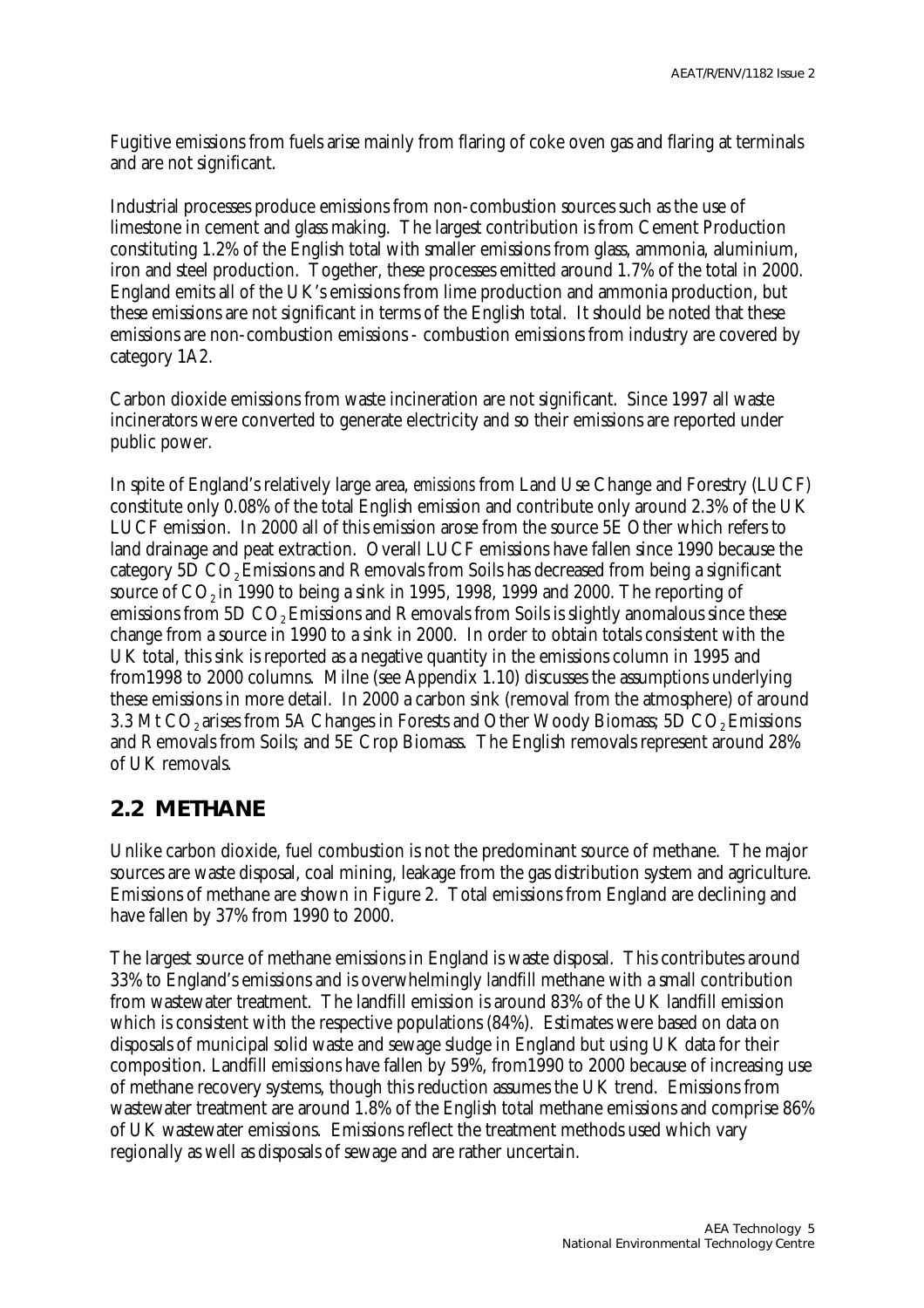The next largest source of methane is agriculture. Emissions arise from enteric fermentation in livestock and the treatment of their wastes. Around 32% of English emissions arise from agriculture with cattle responsible for 24%. Emissions from agriculture are dependent on the numbers of livestock and have fallen by 10% from 1990 to 2000 resulting from a decline in cattle and sheep numbers. England accounts for around 57% of UK agricultural emissions.

The category Fugitive Emissions from fuels reports emissions of methane from coal mining, coking, the oil and gas industry and natural gas distribution. The combined emission is around 31% of the English total methane emission. This is a higher proportion compared with the total of England, Scotland, Wales and Northern Ireland where fugitives are around 26% of the total. The higher English emission is due to the greater contribution of coal mining and leakage from the gas transmission system in England than elsewhere in the UK. Of these fugitive methane emissions, coal mining contributes 14%, natural gas distribution 17% and oil and gas terminals 0.2% of the English total. Coal mining emissions have declined by 68% from 1990 to 2000 due to the decline in the coal industry. Gas leakage from the gas transmission system is reducing as the mains and services are renewed. The reduction in leakage between 1990 and 2000 is around 17%.

Fuel combustion emissions of methane are not important and only account for 2% of the UK emissions. Most of these emissions are from domestic coal combustion and road transport.

#### **2.3 NITROUS OXIDE**

Emissions of nitrous oxide arise from a range of diverse sources including, combustion, agriculture and chemical processes. Emissions are uncertain, particularly those from agriculture.

Figure 3 shows emissions of nitrous oxide for 1990 and 1999 broken down by major IPCC source category. Total emissions from England were around 72% of the UK total in 2000 and have declined by 42% since 1990.

Of the total English emission of 102 kt in 2000, around 60 kt of this was from agriculture representing around 59% of the total. Most of these were emissions arising from the category agricultural soils as a result of processes in the soil arising from (in order of magnitude):

- synthetic fertiliser application
- leaching of fertiliser N to ground and surface water
- wastes from grazing animals
- manure used as fertiliser
- ploughing in crop residues
- atmospheric deposition of  $NH<sub>3</sub>$  and  $NO<sub>x</sub>$
- cultivation of legumes
- improved grass
- histosols (i.e. high organic content soils)
- field burning (discontinued in 1993)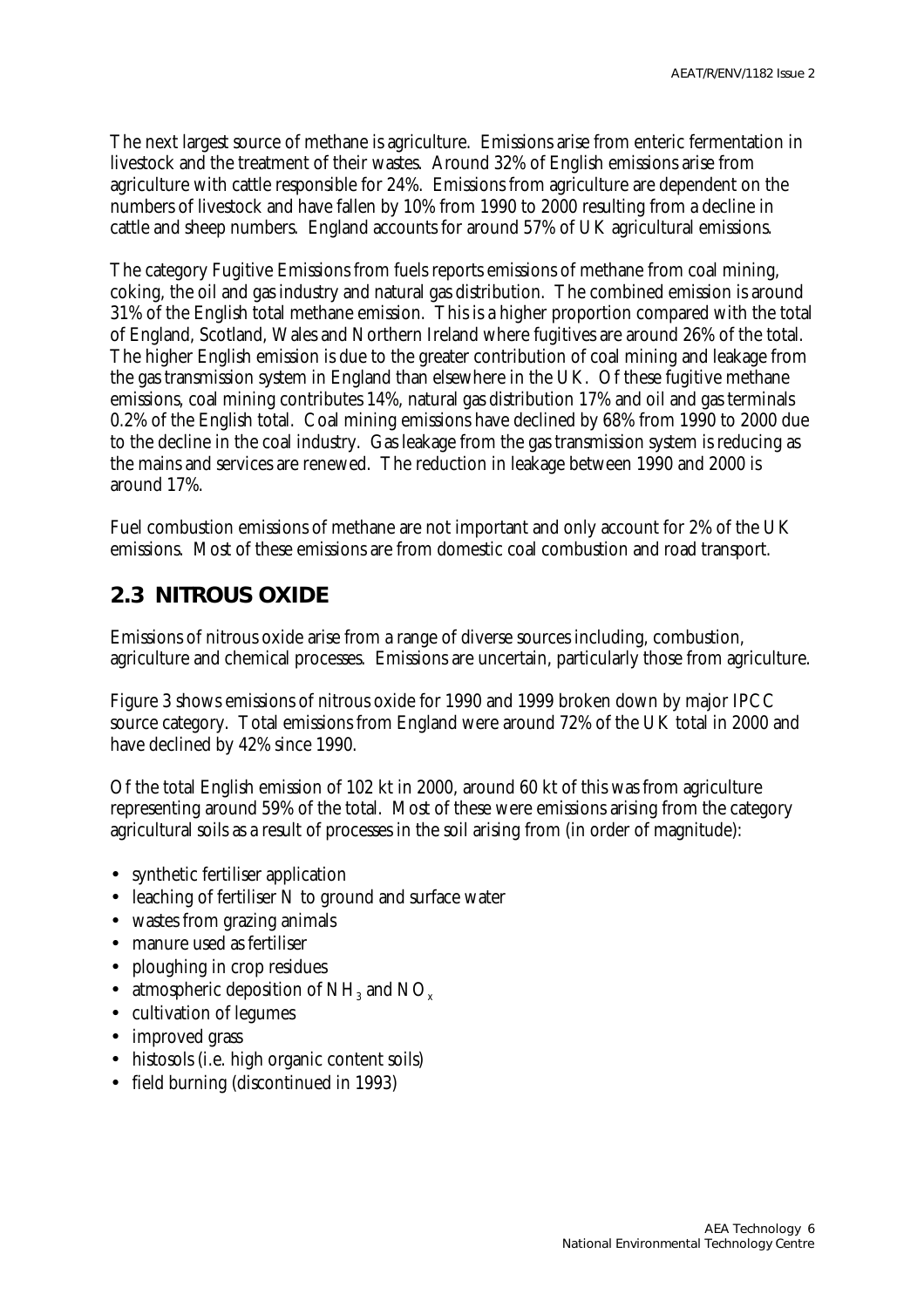A relatively small proportion (2.9 kt) is emitted from the treatment of agricultural wastes (animal manure management). English agricultural emissions are around 66% of UK agricultural emissions.

In 1998, unlike other parts of the UK, a substantial proportion of England's nitrous oxide emissions was produced by chemical processes, namely adipic acid production and to a lesser extent nitric acid production. In 1998, these processes constituted around 40% of England's  $N<sub>2</sub>O$  emissions and 98% of UK industrial process  $N<sub>2</sub>O$  emissions. By 1999, these proportions had changed significantly, as a nitrous oxide abatement system had been fitted to the adipic acid plant. In 2000, the sum of the English emissions from the nitric acid and adipic acid production is around 18.4 kt, equivalent to 13% of the UK  $N<sub>2</sub>O$  emission.

The remaining 23 kt of nitrous oxide emissions result from road transport (10.6 kt) and other combustion (12.4 kt) - mainly combustion in power generation and industry. Whilst small, road transport emissions have risen by a factor of 3.9 over the period. This is a result of the increasing use of catalytic converters on cars.

### **2.4 HYDROFLUOROCARBONS**

In 1998, the largest source of HFCs was fugitive emissions from the manufacture of HCFCs and HFCs. All production is located in England and in 1998 contributed 84% of HFC emissions (as  $\mathrm{CO}_2$  equivalent) in England and 82% of total HFC emissions (as  $\mathrm{CO}_2$  equivalent) in the UK.

In 2000, HFC emissions from the manufacture of HCFCs and HFCs had fallen. In 2000, HCFC and HFC production in England contributed 51% of total English HFC emissions (as  $\mathrm{CO}_2$  equivalent) and 46% of total UK HFC emissions (as  $\mathrm{CO}_2$  equivalent). The reduction arises from an abatement system installed on the HCFC plant

Refrigeration is the second largest source and contributes 33% of total English HFC emissions (as  $\mathrm{CO}_2$  equivalent). Here emissions arise from losses from refrigeration and air conditioning equipment during its manufacture and lifetime.

In 2000, aerosols contributed 15% to the total English HFC GWP emission. The category includes mainly industrial aerosols and also medical use in metered dose inhalers. The remaining emission sources, namely, foams and fire fighting contribute 1% of total English HFC emissions and are negligible.

In 1998, the total GWP emission of HFCs in England had increased by a factor of 2.4 since 1990 due to the increasing use of HFCs in aerosols and refrigeration and the increased production of HCFCs and HFCs. This situation changed markedly in 1999 owing to the commissioning of an abatement system on the HCFC production plant. However, emissions increased by 8% between 1999 and 2000. This increase offsets the important decrease during the 1990-1999 period. Emissions are now approximately 75% of their 1990 levels.

### **2.5 PERFLUOROCARBONS**

The largest source of perfluorocarbons in England is aluminium production, which contributed around 34% of total English PFC emissions (as  $\mathrm{CO}_2$  equivalent) in 2000. Aluminium plant are also located in Scotland and Wales, with the result that England's contribution to UK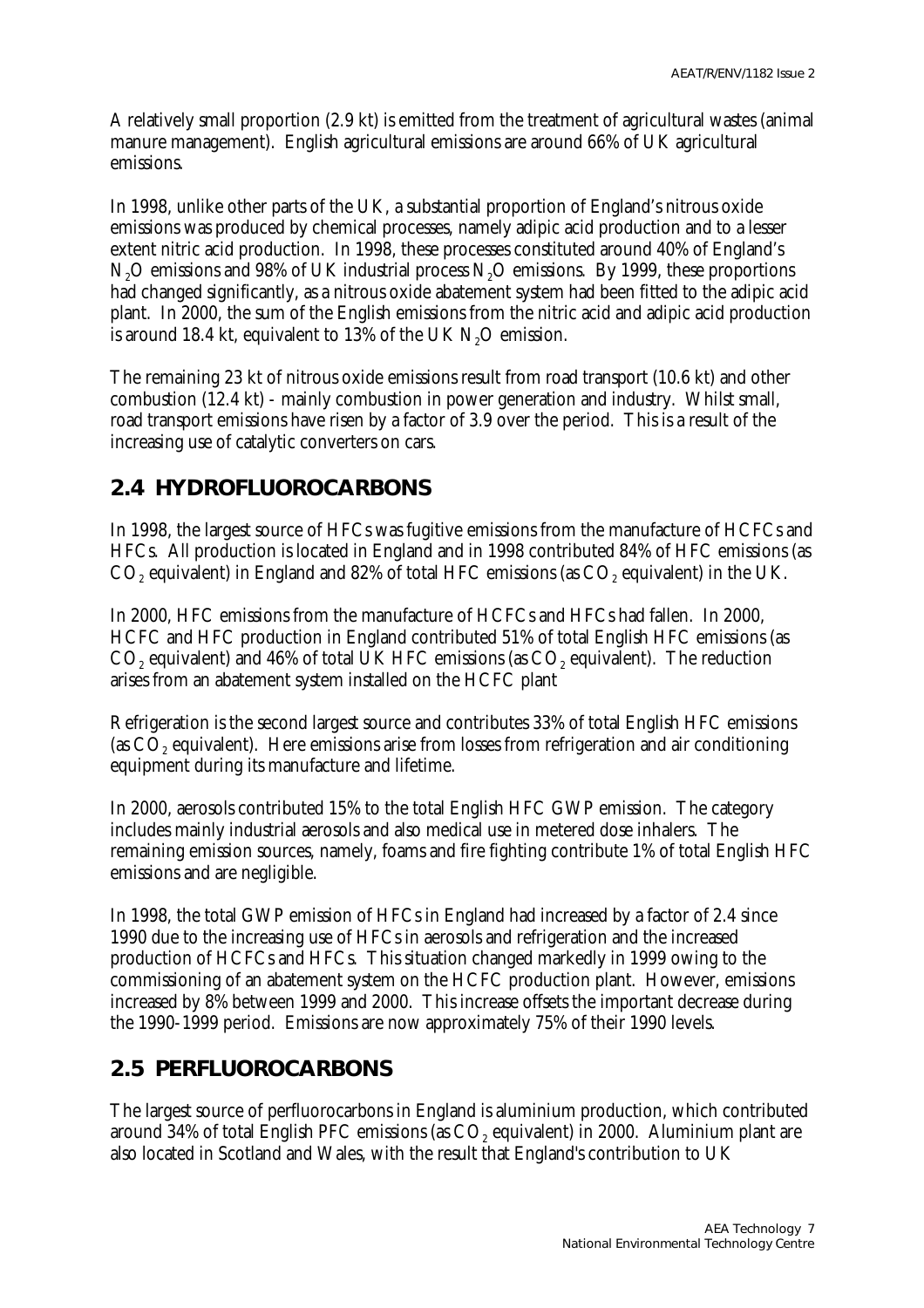aluminium production emissions is 51%. The next largest source is IPCC Category 2F6 Other which consists mostly of emissions from the electronics industry with a small contribution from leakage from the soles of certain brands of training shoes. This accounts for around 56% of the English PFC total (as  $CO<sub>2</sub>$  equivalent). There are concentrations of the electronics industry in Scotland and Wales so that the English emission from electronics accounts for 39% of the UK electronics emission. All PFC production is located in England but emissions from PFC production are negligible. The remaining sources are refrigeration and fire extinguishers, which are negligible. Overall English emissions are 46% of the UK PFC total (as CO $_{\tiny 2}$  equivalent). Emissions of PFC in England have declined by 81% since 1990 mainly as a result of better control measures in aluminium production.

#### **2.6 SULPHUR HEXAFLUORIDE**

The main source of sulphur hexafluoride emissions is from use as a cover gas in magnesium production. This accounted for around 42% of total emissions in 2000. Magnesium production is largely concentrated in England and accounts for 92% of the UK magnesium production emission. Sulphur hexafluoride is also emitted from other sources: electrical switchgear used in power transmission; electronics applications; and leakage from the soles of certain brands of training shoes. The total of these emissions accounts for around 58% of total English emission. Overall emissions from England are 85 % of the UK total. Emissions of SF $_{\rm 6}$  in England have increased by 130% as a result of increasing use in trainers, magnesium production and switchgear.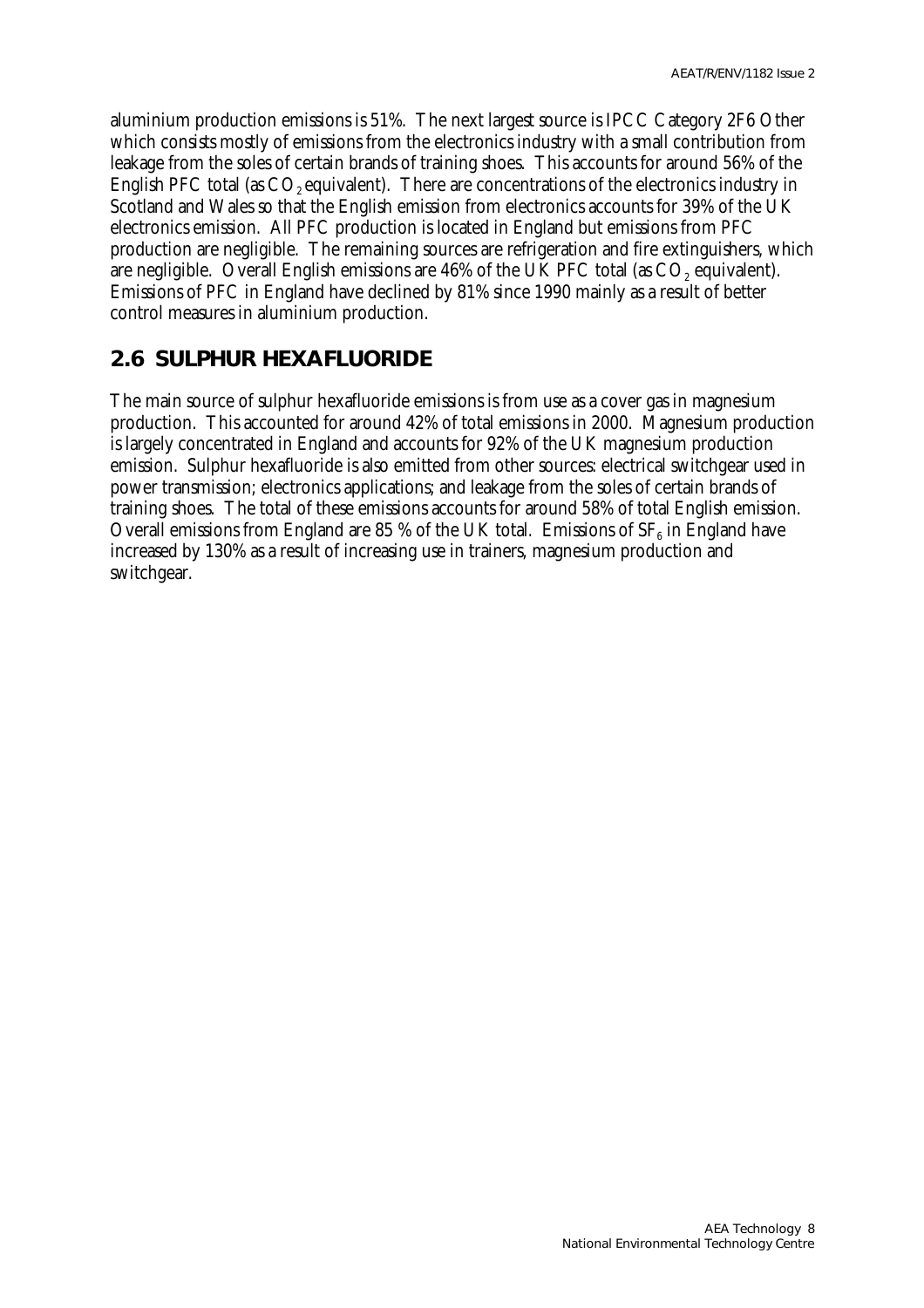## **3. Emissions in Scotland**

### **3.1 CARBON DIOXIDE**

Figure 1 shows emissions of carbon dioxide for 1990 to 2000 broken down by major IPCC source category. Total emissions were around 11% of the UK total in 2000. Scottish emissions of carbon dioxide have declined by 3% since 1990.

Data are calculated and presented in this report for emissions and removals of carbon dioxide from Land Use Change and Forestry (LUCF). LUCF is the second largest source of  $\mathrm{CO}_2$  in Scotland and constitutes around 20% of the total Scottish emission and contributes around 81% of the UK LUCF Emission. Most of this emission arises from the IPCC source category 5D CO<sub>2</sub> Emissions and Removals from Soils. This estimate is particularly uncertain since it depends critically on assumptions made on the rate of loss or gain of carbon in the organic matter rich soils, which predominate in Scotland. A carbon sink of  $-6.7$  Mt  $CO<sub>2</sub>$  arises mostly from 5A Changes in Forests and Other Woody Biomass. The magnitude of this sink has increased by 21% over the period. Milne discusses the assumptions underlying these emissions in more detail in Appendix 1.10. LUCF emissions are much less significant in other parts of the UK and overall, UK LUCF emissions constitute around 3% of the UK Total.

In the following discussions on emissions from energy consumption, the non-LUCF total is referred to, since this gives a better basis for comparison with regions where LUCF emissions are less important.

The largest source is Energy Industries, which includes power generation, refineries, solid fuel transformation processes and the oil and gas industry. Electricity Generation contributed around 30% of the total emission (38% of the non-LUCF emission) which is similar to the UK proportion of 28%. The mix of generation capacity is different from the rest of the UK, there being a higher proportion of nuclear and hydro-electricity. Fossil fuel generation is from conventional coal and gas fired stations. Emissions have increased by 27% since 1990 in contrast with a fall of  $22\%$  in UK emissions. This is explained by the installation of combined cycle gas turbines (CCGT) in England and Wales and increased nuclear capacity and utilisation over the period. The CCGTs have higher efficiency than conventional thermal stations.

Petroleum refining constitutes a larger proportion of national emissions at 5.3% (of non-LUCF) compared with 3% for the UK. The other energy emissions are mostly gas consumption at oil and gas terminals and gas separation plant and account for around 4.3% of non-LUCF emissions. Only those emissions arising from on-shore installations in Scotland have been included. These emissions have however increased by 34% over the period, though the 1990 estimates for terminals are highly uncertain.

Emissions from manufacturing industry account for around 14% of the non-LUCF total compared with 16% for the UK. Emissions have declined over the period by 34% largely as a result of the Ravenscraig Steel Plant closing.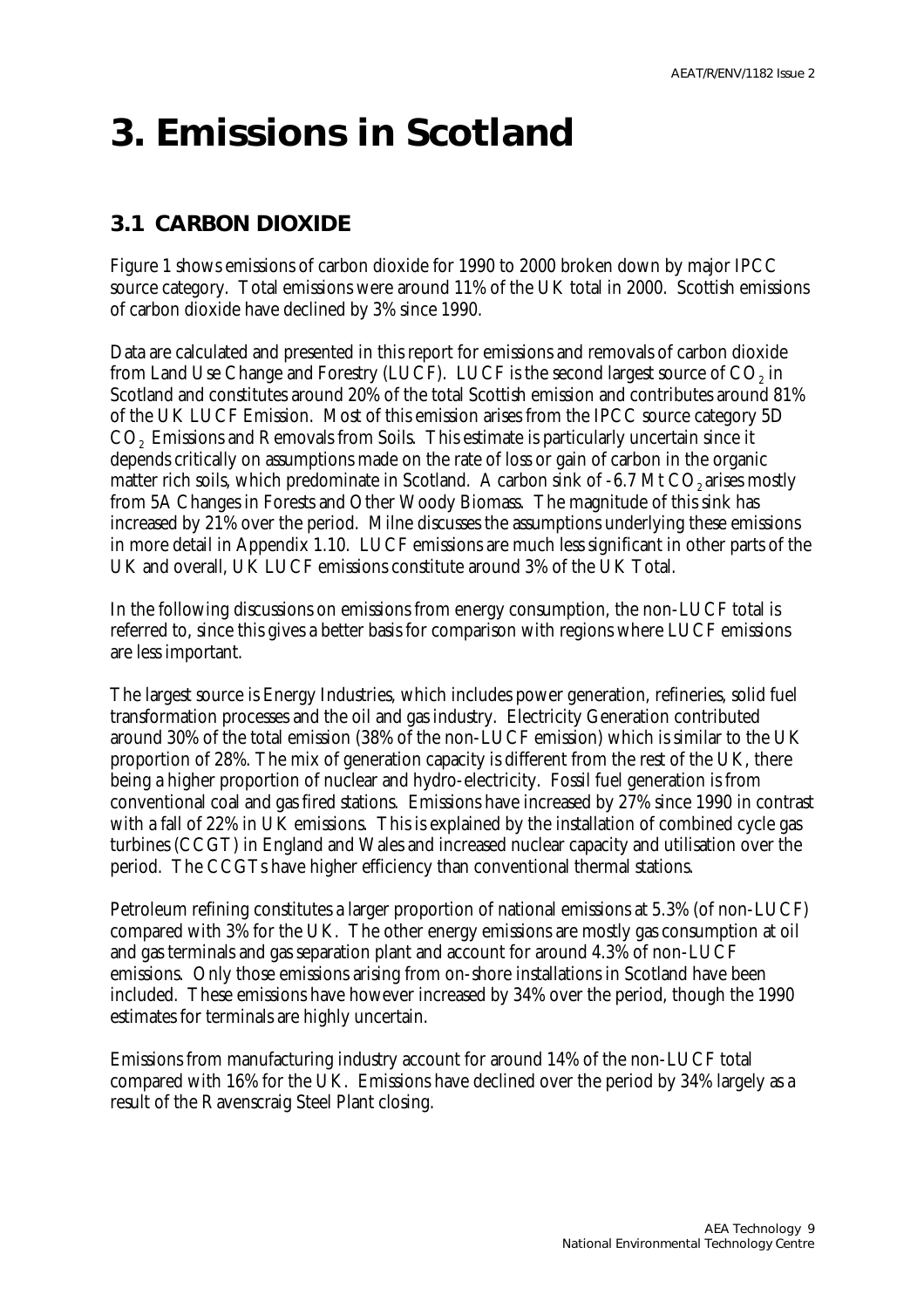Road transport is the largest single source after power generation and comprises around 15% of the non-LUCF total. Its contribution to UK emissions is 6% which is lower than would be expected from Scotland's population (9%). The emission has fallen by 14% over the period compared with a 6% rise for the UK. Emissions were estimated from road fuel sales data.

Other combustion emissions arise from the domestic, commercial and public sectors. These are fairly uncertain due to lack of data. Domestic emissions are around 15% of the non-LUCF total. As a proportion of UK domestic emissions they are 8.2% which is slightly lower than would be expected from Scotland's population (9%).

Around 1.9 % of non-LUCF emissions arise from oil and gas fugitives, mainly from flaring at terminals. Flaring has fallen by 60% over the period.

Industrial processes produce emissions from non-combustion sources such as the use of limestone in cement and glass making. The largest contribution is from cement with smaller emissions from glass and aluminium production. Together these processes emitted around 1% of the non-LUCF total in 2000. Since 1990 emissions from iron and steel processes have become negligible.

Carbon dioxide emissions from waste incineration are not significant

Over the period the total non-LUCF emission has fallen by 4%.

#### **3.2 METHANE**

Unlike carbon dioxide, fuel combustion is not the predominant source of methane. The major sources are waste disposal, coal mining, leakage from the gas distribution system and agriculture. Emissions of methane are shown in Figure 2. Total emissions are declining and have fallen by 21% from 1990 to 2000.

The largest source of methane emissions in Scotland is agriculture. Emissions arise from enteric fermentation in livestock and the treatment of their wastes. Around 57% of Scottish emissions arise from agriculture with cattle responsible for 40%. Emissions are dependent on the numbers of livestock and have fallen by 3% over the period resulting from a small decline in cattle and sheep numbers. Scotland accounts for around 17% of UK agricultural emissions.

The next largest source of methane is waste disposal. This contributes around 23% to Scotland's emissions and is overwhelmingly landfill methane with a small contribution from wastewater treatment. The landfill emission is around 9% of the UK landfill emission which is consistent with the respective populations. Estimates were based on data on disposals of municipal solid waste and sewage sludge in Scotland but using UK data for their composition. Also it was assumed that the degree of methane recovery from Scottish landfills reflected that of the UK. Landfill emissions have fallen by 40% because of increasing use of methane recovery systems, though this reduction assumes the UK trend. Emissions from wastewater treatment are estimated to be around 8% of UK wastewater treatment emissions. They have increased significantly since 1998 when sea dumping ended and other disposal routes were adopted.

The category fugitive emissions from fuels reports emissions of methane from coal mining, the oil and gas industry and natural gas distribution. The combined emission is around 15% of the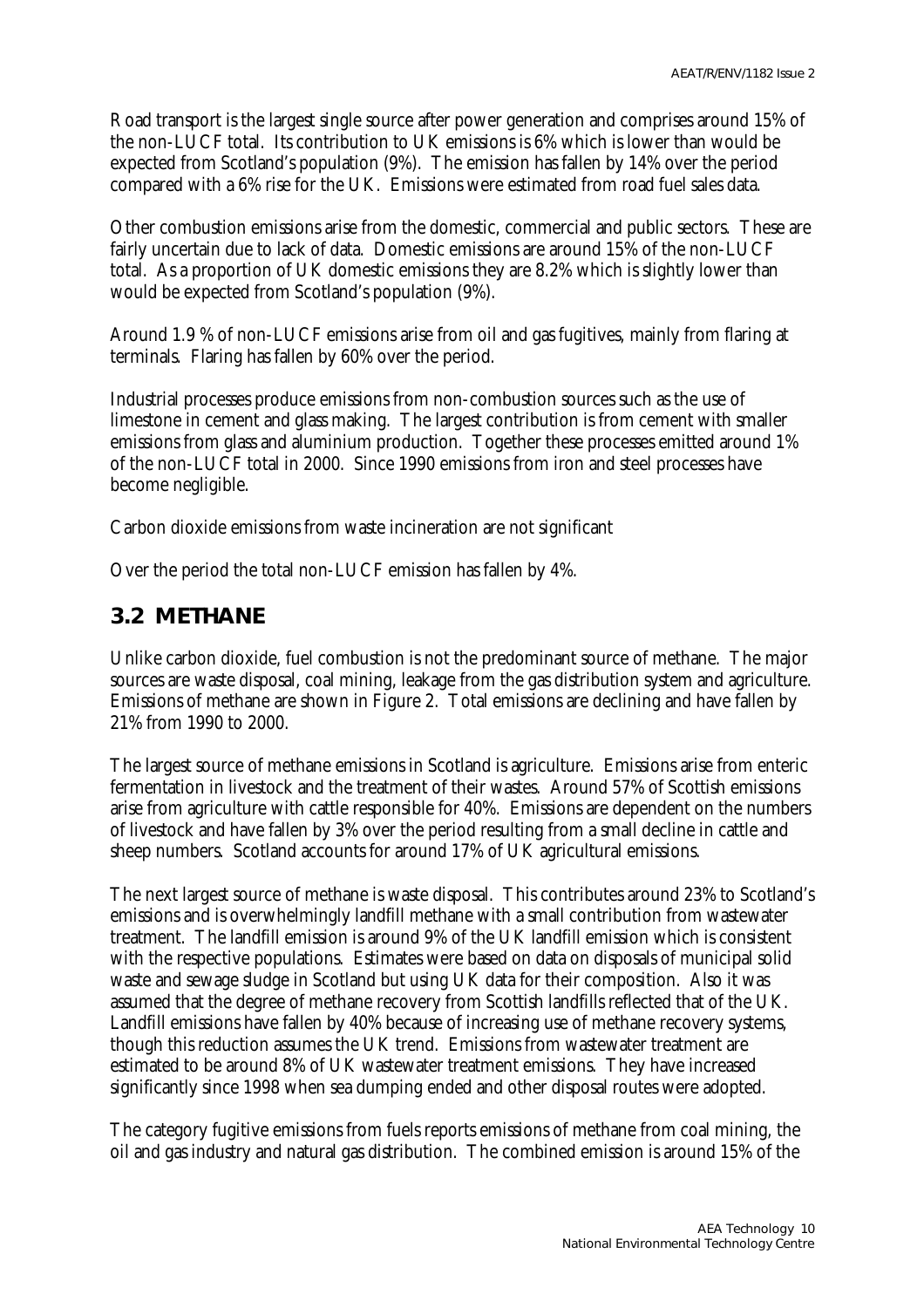Scottish total. This is a lower proportion compared with the total of England, Scotland, Wales and Northern Ireland where fugitives are around 26% of the total. This is a result of the greater contribution of coal mining and leakage from the gas transmission system elsewhere in the UK. Of these emissions, those from coal mining contributed 5%, oil and gas terminals 1.2% and natural gas distribution 9.4% of the Scottish total. Coal mining emissions have declined by 47% over the period due to the decline in the coal industry. Gas leakage from the gas transmission system is reducing as the mains and services are renewed. The estimate of gas leakage from the gas transmission system is based on Transco data. The reduction in gas leakage between 1990 and 1999 was around 8%.

Fuel combustion emissions of methane are not important and only account for 3.6. Most of these emissions are from domestic coal combustion.

#### **3.3 NITROUS OXIDE**

Emissions of nitrous oxide arise from a range of diverse sources including, combustion, agriculture and chemical processes. Emissions are uncertain, particularly those from agriculture.

Figure 3 shows emissions of nitrous oxide for 1990 and 2000 broken down by major IPCC source category. Total emissions were around 12% of the UK in 2000 and have declined by 16% since 1990.

Of the total emission of 17 kt in 2000, around 14 kt of this was from agriculture. Most of these were emissions arising from the category agricultural soils as a result of processes in the soil arising from (in order of magnitude):

- synthetic fertiliser application
- leaching of fertiliser N to ground and surface water
- wastes from grazing animals
- manure used as fertiliser
- ploughing in crop residues
- atmospheric deposition of  $NH<sub>3</sub>$  and  $NO<sub>x</sub>$
- improved grass
- cultivation of legumes
- histosols (i.e. high organic content soils)
- field burning (discontinued in 1993)

A relatively small proportion (0.7 kt) is emitted from the treatment of agricultural wastes. Scottish agricultural emissions are around 15% of UK agricultural emissions.

The remaining 2.8 kt (17%) of nitrous oxide emissions result from fuel combustion. Just under half of this is from road transport with the remainder arising from stationary combustion mainly combustion in power generation and industry. Whilst small, road transport emissions have risen by a factor of 3 over the period. This is a result of the increasing use of catalytic converters on cars.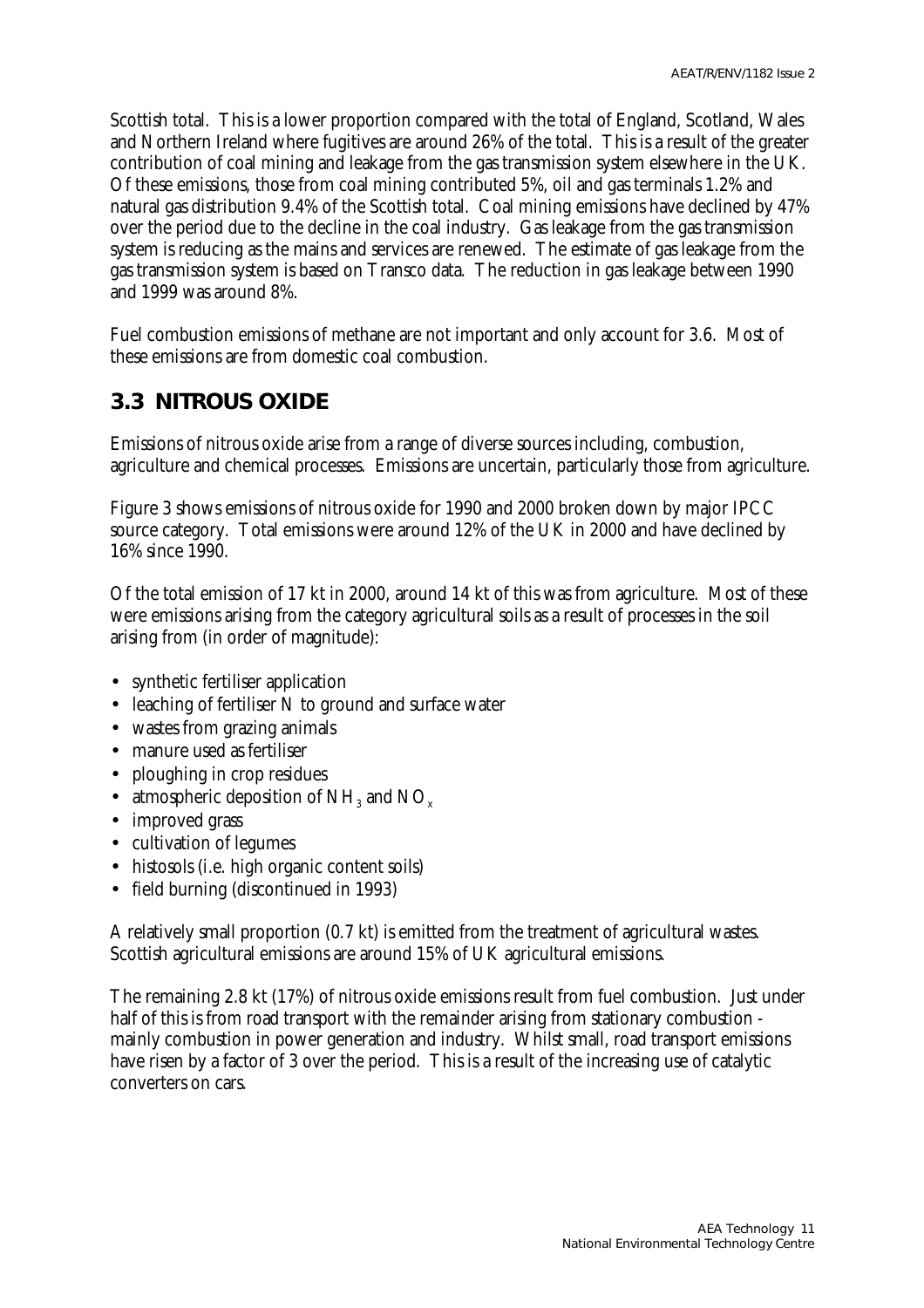In 1990 around 1.3 kt of nitrous oxide were emitted from a nitric acid plant in Leith, however by 1995 this had been dismantled and moved to Dublin. This is the major component of the reduction in emissions.

#### **3.4 HYDROFLUOROCARBONS**

Total emissions of HFCs were 4.5% of the UK total (as  $\mathrm{CO}_2$  equivalent) in 2000. The main sources are aerosols and refrigeration. Emissions arise due to losses from refrigeration and air conditioning equipment during its manufacture and lifetime and these account for around 68% of HFC emissions (as  $\mathrm{CO}_2$  equivalent). The category aerosols includes mainly industrial aerosols and also medical use in metered dose inhalers. These account for 29% of HFC emissions (as  $\mathrm{CO}_2$  equivalent). The remaining emission source, fire fighting was negligible. The total emission has increased from virtually zero in 1990.

#### **3.5 PERFLUOROCARBONS**

The largest source of perfluorocarbons in Scotland is consumption by the electronics industry, which contributed around 85% of the total Scottish PFC emission (as  $\mathrm{CO}_2$  equivalent) in 2000. Electronics production is concentrated in Scotland and contributes around 51% of UK electronics emissions and 33% of the UK PFC total (as  $\mathrm{CO}_2$  equivalent). Aluminium production also makes an important contribution accounting for 14% of Scotland's PFC emissions (as  $\mathrm{CO}_2$  equivalent) and 18% of UK aluminium production PFC emissions. The remaining sources are fire extinguishing systems, refrigeration and leakage from the soles of certain brands of training shoes. Overall emissions are 39% of the UK total (as  $\mathrm{CO}_2$  equivalent).

### **3.6 SULPHUR HEXAFLUORIDE**

The main source of sulphur hexafluoride is emissions from the electronics industry which accounted for 20% of the total emission for Scotland in 2000. Other emission sources are leakage from the soles of certain brands of training shoes and leakage from electrical switchgear used in power transmission. Overall emissions are 7% of the UK total.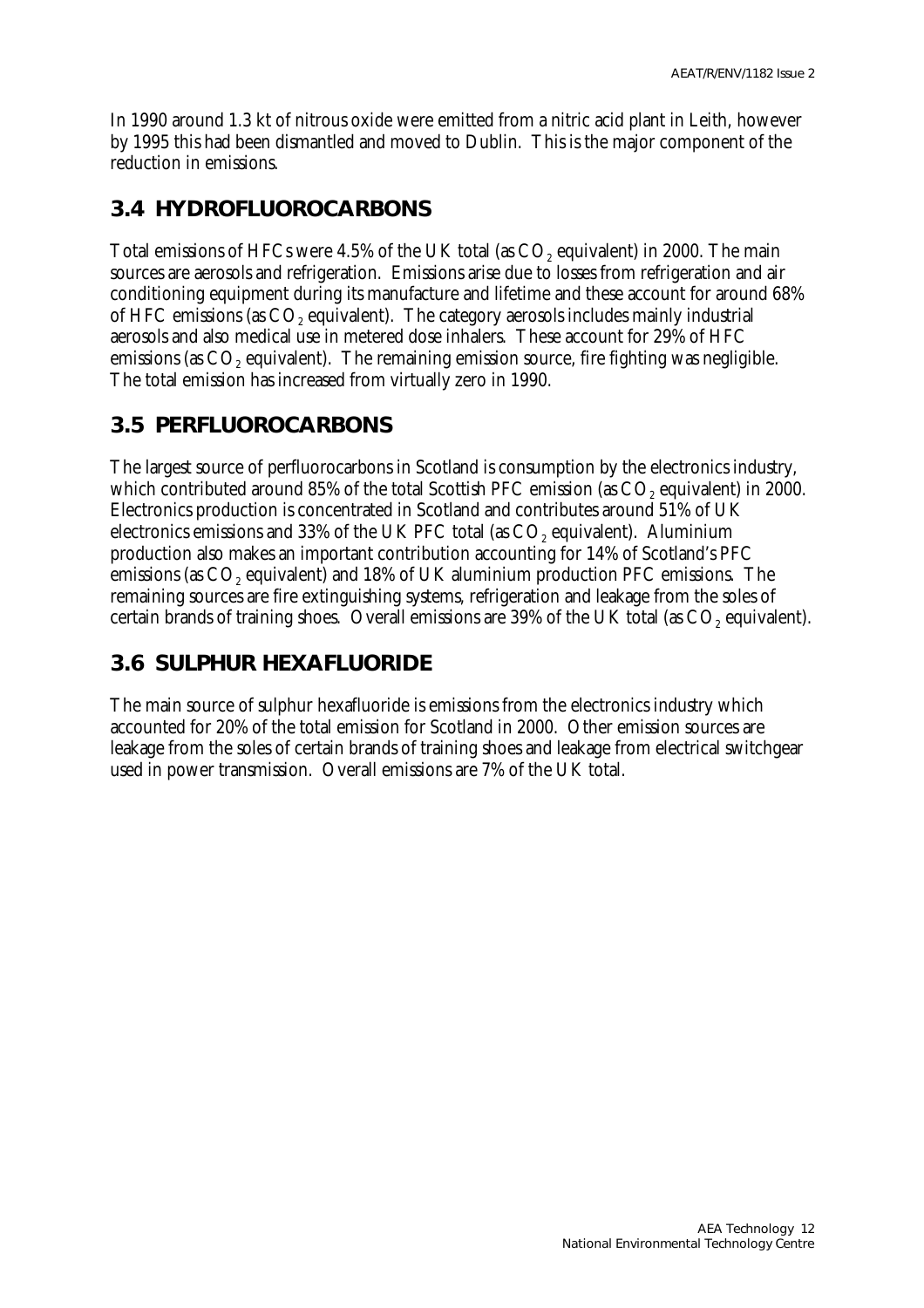### **4. Emissions in Wales**

### **4.1 CARBON DIOXIDE**

 $\overline{a}$ 

Figure 1 shows emissions of carbon dioxide for 1990 to 2000 broken down by major IPCC source category. Total Welsh emissions were 8% of the UK total in 2000. Welsh emissions increased by 10.6% from 1990 to 2000.

The largest source is Energy Industries, which includes power generation, refineries and solid fuel transformation processes. Electricity generation contributed around 25% of the total Welsh carbon dioxide emission in 2000, which is lower than the UK proportion of 28%. The mix of generation capacity is different from the rest of the UK, and there is a higher proportion of nuclear stations and gas fired CCGTs. The remaining fossil fuel generation is from two conventional coal stations. Emissions in Electricity Generation have increased by 4.1% since 1990 compared with a fall of 22% in UK emissions over the same period (1990 to 2000). This is explained by reductions in fuel consumption and hence electricity production at the coal fired station at Aberthaw, the closure of the oil fired station at Pembroke and the closure of the coal fired station at Uskmouth $^2$ . This is offset by the opening of a 528 MW combined cycle gas turbine (CCGT) at Deeside in 1994 and a 1420 MW CCGT at Connahs Quay in 1996 a 250 MW CCGT at Barry in 1998 and a 393 MW coal station at Fifoots. Power generation emissions in Wales are around 7% of UK power generation emissions. There was an omission in the 1999 regional inventory, and the increase in emissions from Energy Industries from 1999 to 2000 is mostly due to the inclusion of Barry (gas fired plant operated by BP) which had been previously accidentally omitted.

Petroleum refining constitutes a larger proportion of Welsh emissions at 6% compared with 3% for the UK. The other energy emissions are mostly combustion emissions from coke ovens and solid fuel plant and account for 2% of the Welsh carbon dioxide total emission. There are no significant emissions from oil and gas production.

Combustion emissions from Manufacturing Industries and Construction account for around 32% of the Welsh total compared with 16% for the UK. The high contribution from industry can be explained by the high concentration of iron and steel plant in Wales. This accounts for 49% of UK Iron and Steel combustion emissions. The other industry category is around 6% of the UK 'other industry' total. Iron and Steel combustion emissions have increased by 38% over the period. This estimate is based on estimates of both fuel consumption and iron and steel production.

Road transport is the largest single source after power generation and iron and steel, and comprises around 12% of the total Welsh carbon dioxide emission. Its contribution to UK road transport emissions is 4.7%, which is consistent with Wales' population (5% of UK population). The estimates for 1995, 1998, 1999 and 2000 are rather uncertain since Welsh road fuel sales

<sup>&</sup>lt;sup>2</sup> The power station at Uskmouth is the same as Fifoots. It was closed and mothballed as Uskmouth, and subsequently re-opened with the new name after upgrading and fitting of Flue Gas Desulphurisation. (per. comm., Harvard Prosser, Environmental Science Advisor, Welsh Assembly)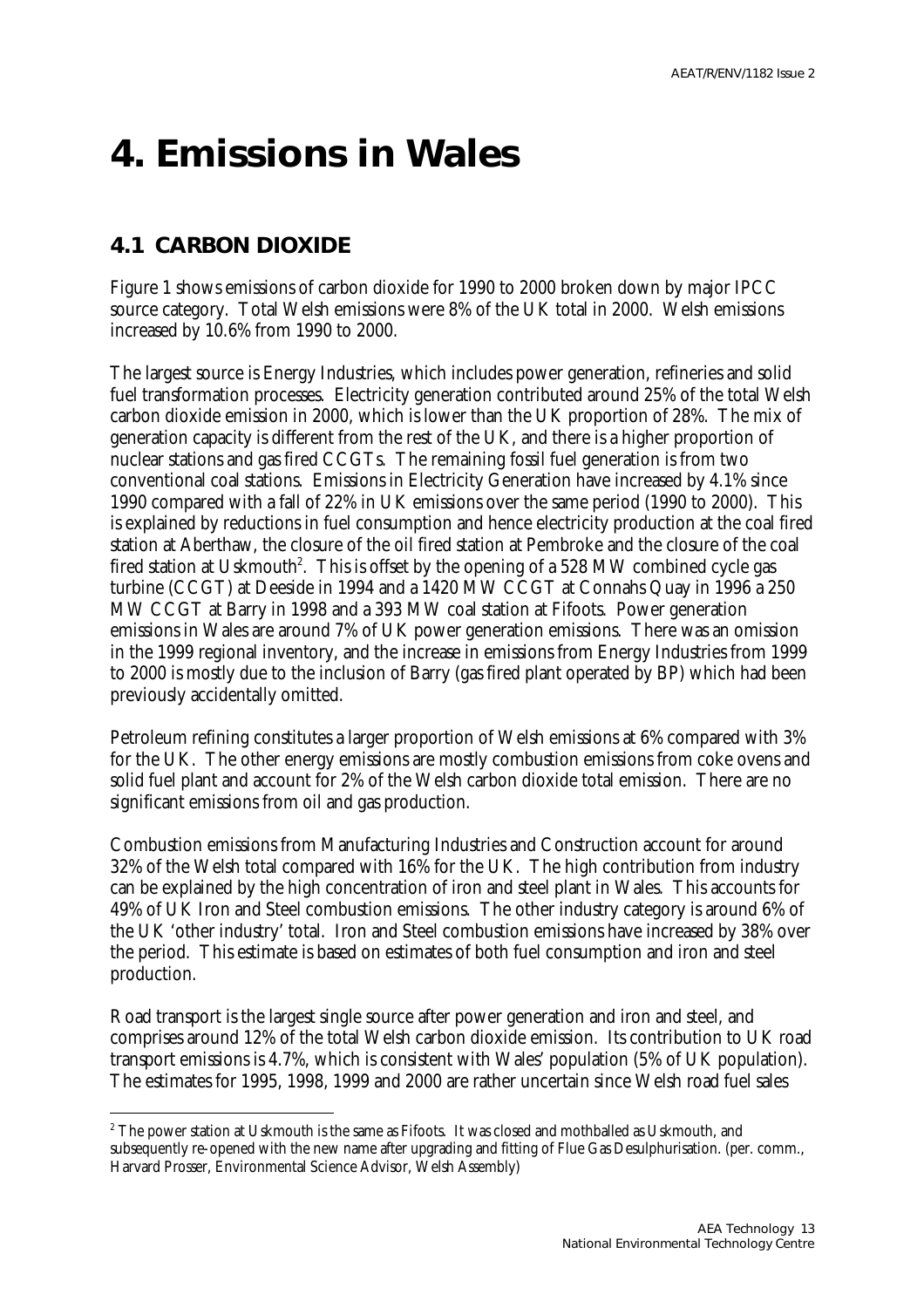data are unavailable after 1993. Hence it was necessary to extrapolate from England/Wales data. The estimate was found to be consistent with estimates produced from Welsh vehicle km data. The emission has risen by 10% over the period.

Other combustion emissions arise from the domestic (Residential), commercial and public sectors. These are fairly uncertain due to lack of data. Domestic emissions are around 10% of the Welsh total. As a proportion of UK domestic emissions they are 5% which is consistent with the relative population sizes.

Oil and gas fugitive emissions are largely absent however there are some fugitive emissions from coking and solid fuel production. These result mainly from the flaring of coke oven gas (Solid Fuel Transformation) and account for around 1.5% of the total Welsh emission.

Data are calculated and presented in this report for emissions and removals of carbon dioxide from Land Use Change and Forestry. Emissions of carbon dioxide (*excluding removals*) from Land Use Change and Forestry (LUCF) constitute around 2% of the total Welsh emission and contribute around 6% of the UK LUCF Emission. Most of this emission arises from the source 5D CO<sub>2</sub> Emissions and Removals from Soils. A carbon sink of -1.0 Mt CO<sub>2</sub> arises from 5A Changes in Forests and Other Woody Biomass which is of similar order to the LUCF emission. These emissions show little change over the period.

Industrial processes also produce emissions from non-combustion sources such as the use of limestone in cement and glass making. In Wales the largest contribution is from the Iron and Steel Industry from a range of sources including limestone use in blast furnaces, flaring of blast furnace gas and electric arc furnaces. Other industrial processes include cement, aluminium and glass production. Together these processes emitted around 5% of the Welsh total in 2000. The Welsh industrial process emission is around 17% of the UK on account of the high proportion of iron and steel and aluminium production in Wales.

There are no municipal waste incinerators in Wales but a small emission from clinical incineration is reported.

#### **4.2 METHANE**

Unlike carbon dioxide, fuel combustion is not the predominant source of methane. The major sources are agriculture, waste disposal, coal mining and leakage from the gas distribution system. Emissions of methane are shown in Figure 2. Total emissions are declining and have fallen by 23% from 1990 to 2000.

The largest source of methane emissions in Wales is agriculture. Emissions arise from enteric fermentation in livestock and the treatment of their wastes. Around 67% of Wales' emissions arise from agriculture with cattle and sheep contributing respectively 39% and 27% to the Welsh total. Emissions are dependent on the numbers of livestock and were fairly constant over the period with slight decreases in cattle numbers but increases in sheep. Wales accounts for around 14% of UK agricultural emissions.

The next largest source of methane is waste disposal. This contributes around 16% to Wales' emissions and is overwhelmingly landfill methane with a small contribution from wastewater treatment. The landfill emission is around 5% of UK landfill emissions which is consistent with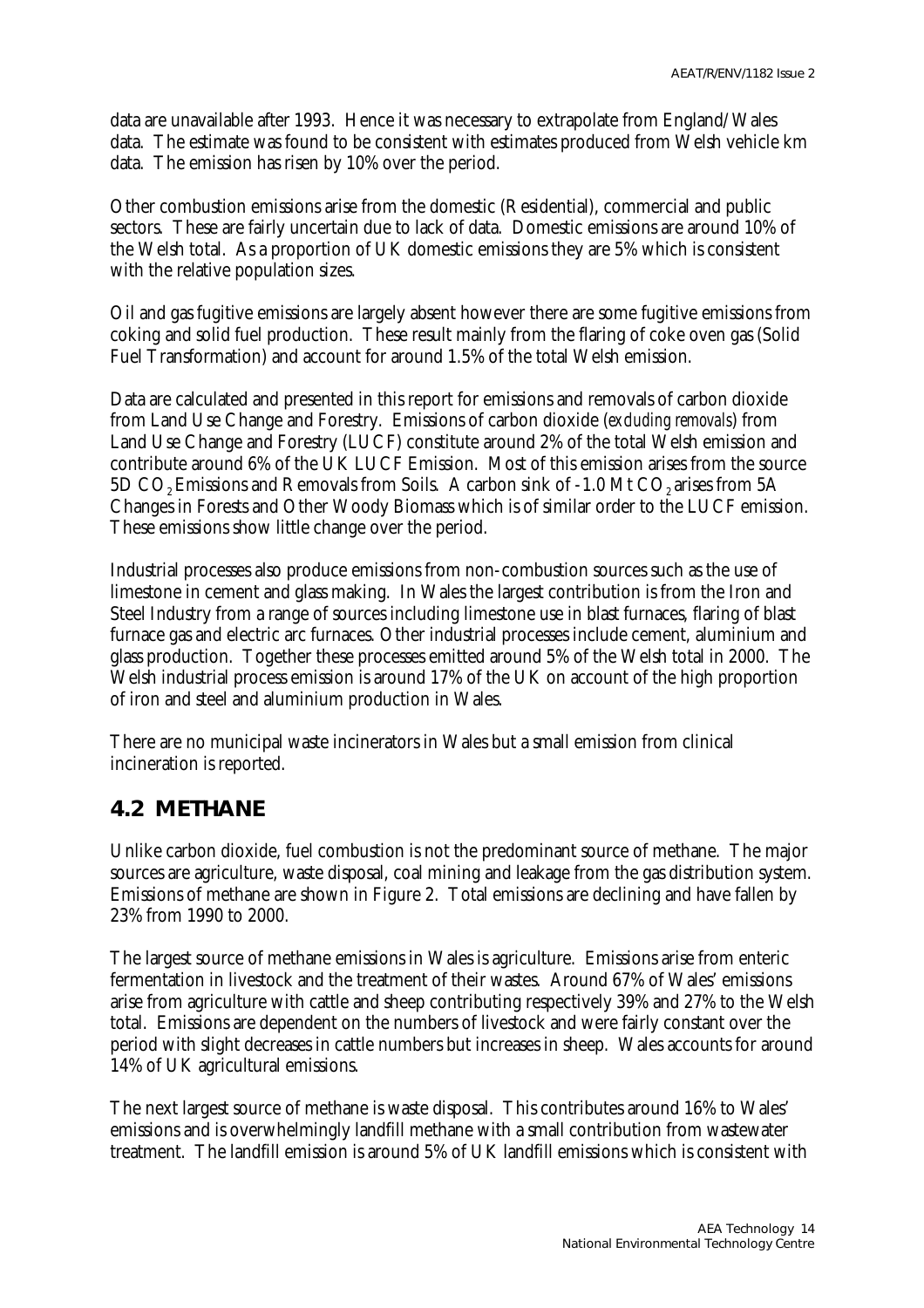the respective populations. Estimates were based on data on disposals of municipal solid waste and sewage sludge in Wales but using UK data for their composition. Also it was assumed that the degree of methane recovery on Welsh landfills reflected that of the rest of the UK. On this basis, landfill emissions have fallen by 39% because of increasing use of methane recovery systems reflecting the UK trend. Emissions from Welsh wastewater treatment are around 3% of UK emissions and are dependent on the data on sewage disposals and disposal routes used.

The category fugitive emissions from fuels reports emissions of methane from coal mining, coke production and natural gas distribution. The combined emission is around 12% of the Welsh total. This is a lower proportion compared with the total of England, Scotland, Wales and Northern Ireland where fugitive emissions are around 26% of the total. This is a result of the greater contribution of coal mining, oil and gas production and leakage from the gas transmissions system elsewhere in the UK. Of these fugitive emissions, coal mining contributes 5%, coking (solid fuel transformation) 0.1% and natural gas distribution 7% to the Welsh total methane emission. Coal mining emissions have declined by 80% over the period due to the decline in the coal industry $^3$ . Gas leakage from the gas transmission system is reducing as the mains and services are renewed.

Fuel combustion activities are not an important source of methane. Altogether they account for 4.5% of the total. Most of this comes from sintering in the iron and steel industry and domestic combustion of coal and anthracite.

#### **4.3 NITROUS OXIDE**

Emissions of nitrous oxide arise mainly from agriculture and combustion. Emissions are uncertain, particularly those from agriculture.

Figure 3 shows emissions of nitrous oxide for 1990 to 2000 broken down by major IPCC source category. Total Welsh emissions were around 8% of the UK in 2000. After fluctuating during the 1990-1999 period, the total Welsh emission in 2000 is similar to the 1990 level.

Of the total Welsh emission of 11.3 kt in 2000, 9.4 kt of this was from agriculture. Most of these were emissions arising from the category agricultural soils as a result of processes in the soil arising from (in order of magnitude):

- wastes from grazing animals
- leaching of fertiliser N to ground and surface water
- synthetic fertiliser application
- manure used as fertiliser
- atmospheric deposition of  $NH<sub>3</sub>$  and  $NO<sub>x</sub>$
- ploughing in crop residues
- improved grass

 $\overline{a}$ 

- cultivation of legumes
- histosols (i.e. high organic content soils)
- field burning (discontinued in 1993)

<sup>3</sup> Emissions from closed mines are not reported separately. A limited data reviewed by Sage (2001) "Methane from abandoned coal mines in the UK", AEAT/ENV/R/0500, suggests emissions are in the range 20-300kt/year. See Appendix 1 for further details.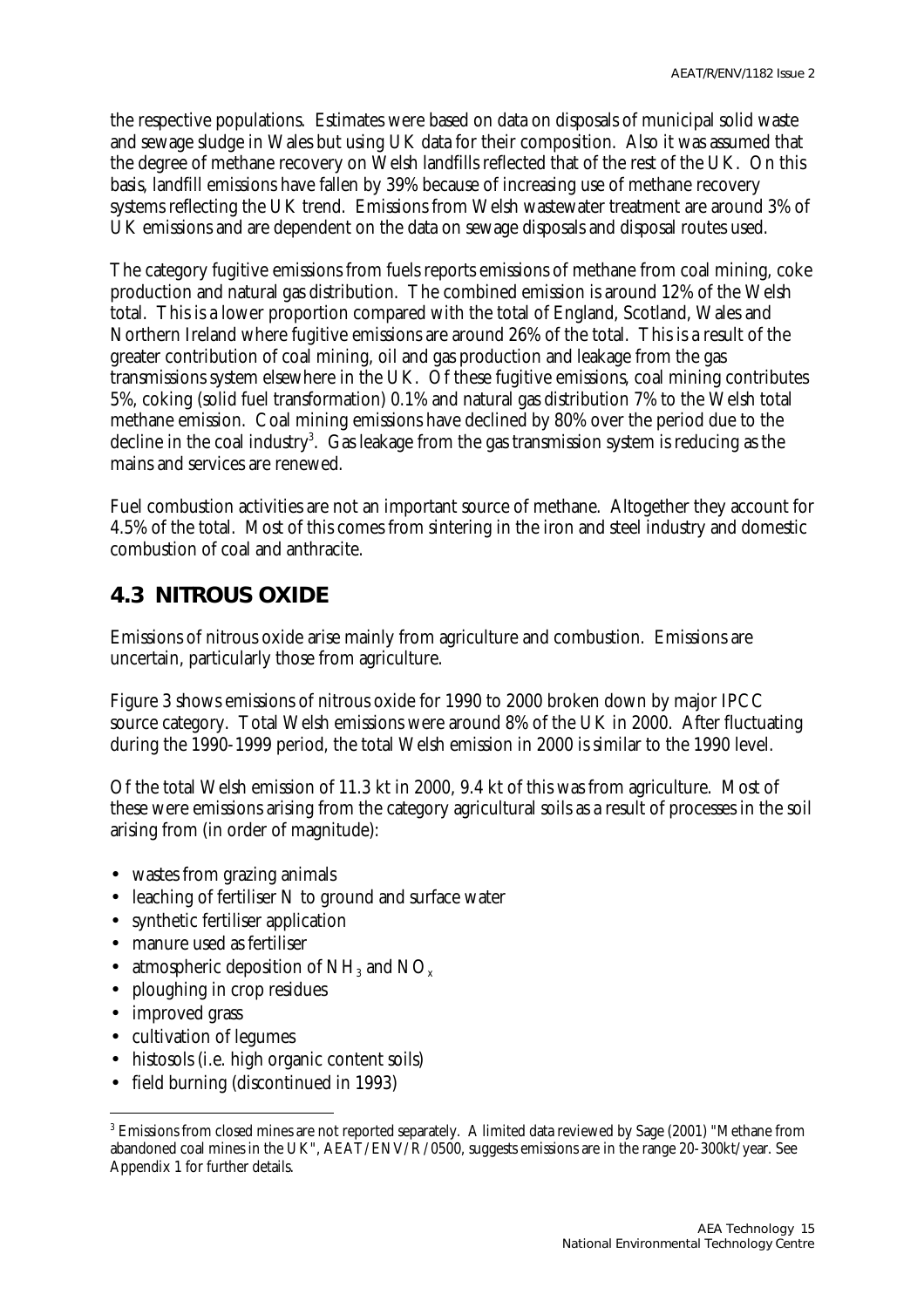A relatively small proportion (0.4 kt) is emitted from the treatment of agricultural wastes (Manure Management). Welsh agricultural emissions are around 10% of UK agricultural emissions.

The remaining 1.9 kt (17% of Welsh total) of nitrous oxide emissions result from fuel combustion activities. The main sources are power generation, road transport and manufacturing industry. Whilst small (0.65 kt), road transport emissions have risen by a factor of nearly 3.8 over the period. This is a result of the increasing use of catalytic converters on cars.

Estimated emissions of  $N<sub>2</sub>O$  have been revised slightly for the baseline year (1990) between this inventory and the previous inventory (Salway *et al.*, 1999). The 1990 estimate of total N<sub>2</sub>O emissions from Wales in the 1999 inventory was 11.2 Gg, and the 1990 estimate in this inventory (the 2000 inventory) has been increased to 11.6 Gg. Changes in the estimates of emissions from agriculture were responsible for 85% of this difference. Specifically, emissions from agricultural soils increased from 9.51 Gg (1999 estimate of emissions in 1990) to 9.81 Gg (2000 estimate of emissions in 1990).

#### **4.4 HYDROFLUOROCARBONS**

In 2000 the total HFC emission in Wales was 2.3% of the UK HFC total (as  $\mathrm{CO}_2$  equivalent). Refrigeration is the largest source and contributes 76% to the total Welsh emission (as CO<sub>2</sub>) equivalent). Here emissions arise due to losses from refrigeration and air conditioning equipment during its manufacture and lifetime. Aerosols contribute 21% to the total emission (as  $\mathrm{CO}_2$  equivalent). The category aerosols includes mainly industrial aerosols but also medical use in metered dose inhalers. The remaining emission source, fire fighting was negligible. The total emission has increased from virtually zero in 1990.

#### **4.5 PERFLUOROCARBONS**

The largest emission source of perfluorocarbons in Wales is the aluminium industry, which contributed around 62% of the total Welsh PFC emission (as  $\mathrm{CO}_2$  equivalent) in 2000. This is around 31% of UK aluminium emissions. The electronics industry also makes an important contribution accounting for 36% of Wales' PFC emission (as  $\mathrm{CO}_2$  equivalent) and 9% of UK electronics emissions. The remaining sources are fire extinguishers, refrigeration and leakage from the soles of certain brands of training shoes. Overall, Welsh PFC emissions are 16% of the UK PFC total (as  $\mathrm{CO}_2$  equivalent). Emissions of PFC have decreased by 74% from 1990 to 2000 mainly as a result of improved control measures in the aluminium industry.

#### **4.6 SULPHUR HEXAFLUORIDE**

Welsh emissions of sulphur hexafluoride were 6% of the UK total in 2000. The main source of emissions is from use as a cover gas in magnesium production. These account for around 51% of total Welsh emissions and comprise 8% of the UK magnesium production emission. The next largest sources of sulphur hexafluoride are leakage from the soles of certain brands of training shoes, emissions from the electrical switchgear used in electricity transmission and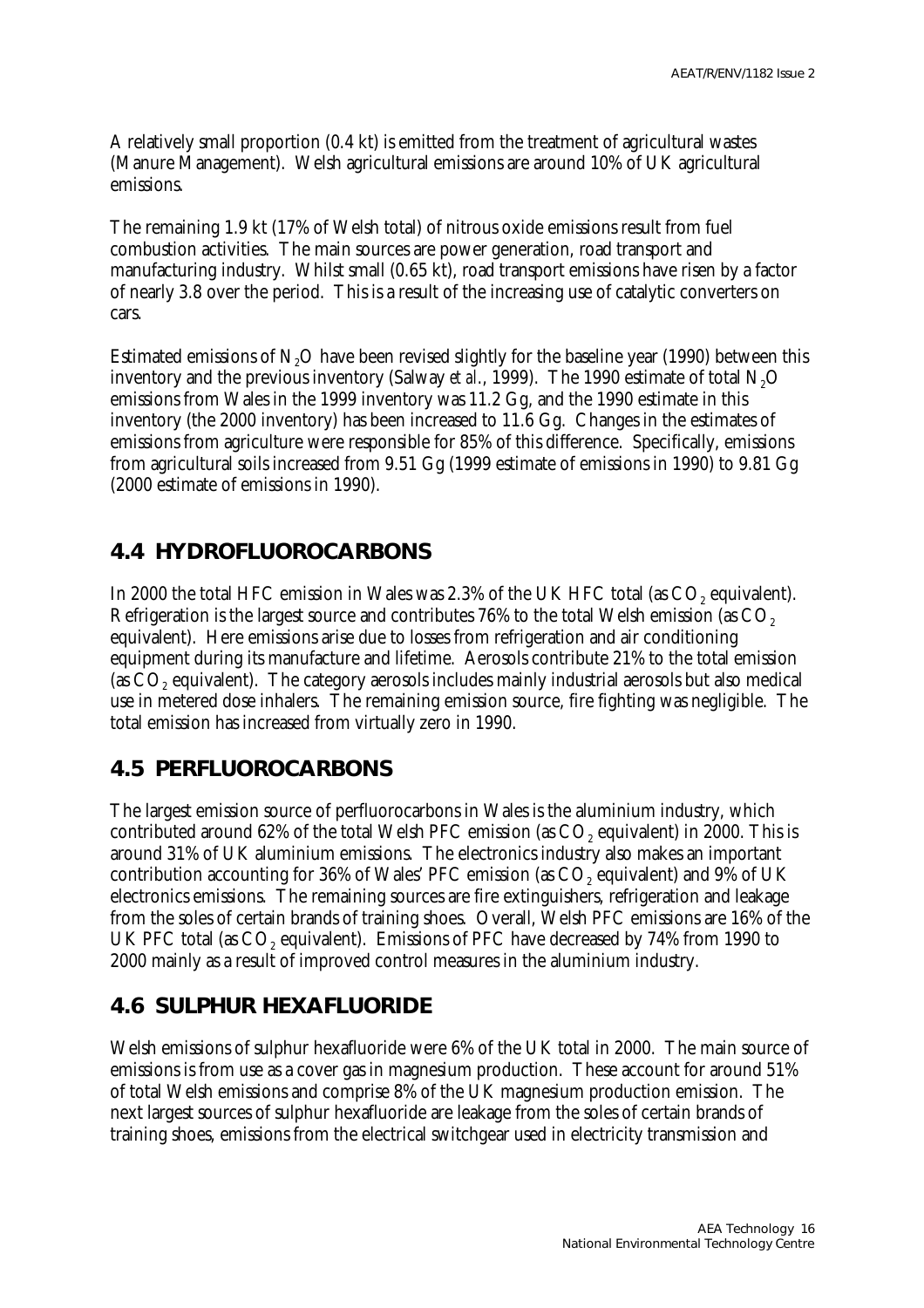emissions from the electronics industry. Together these account for 49% of the total Welsh emission.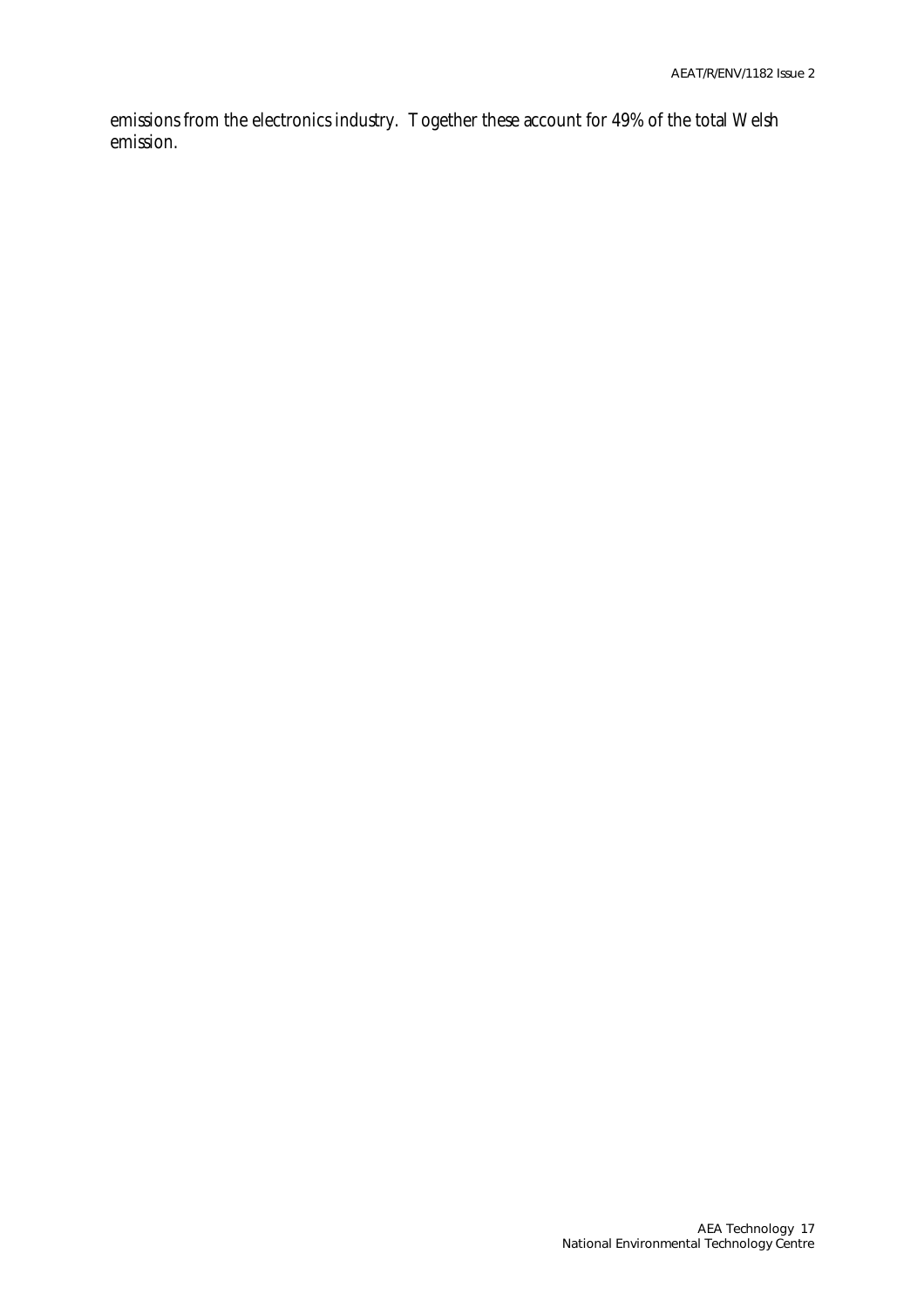### **5. Emissions in Northern Ireland**

#### **5.1 CARBON DIOXIDE**

Figure 1 shows emissions of carbon dioxide for 1990 and 2000 broken down by major IPCC source category. Total emissions in Northern Ireland were around 3% of the UK total in 2000 and have decreased by 12% since 1990.

The largest source is Energy Industries which is entirely power generation as there are no refineries, collieries, solid fuel transformation plant or oil and gas processing. Electricity generation contributed around 42% of the total emission, which is higher than the UK proportion of 28%. The mix of generation capacity is quite different from the rest of the UK and from 1990 to 1995 consisted entirely of coal and oil fired stations. Since 1996, the largest power station in Northern Ireland has been converted from oil firing to operate on natural gas. The lack of nuclear and renewable generation up to 1996, together with the lack of natural gas contributed to the proportionately high emission from electricity generation. Moreover, the non-availability of natural gas led to a proportionately higher consumption of electricity than in the rest of the UK, also increasing emissions. The emission of  $\mathrm{CO}_2$  per unit energy produced is lower for natural gas than other fossil fuels. Natural gas has been supplied to some industrial, commercial and domestic users since 1999. Emissions from electricity generation increased by 18% over the period but have declined by 5% since 1995. The recent decline is largely due to the conversion to natural gas.

Combustion emissions from Manufacturing Industries and Construction account for around 10% of the total Northern Ireland carbon dioxide emission compared with 16% for the UK. There is no iron and steel production so the category is entirely other industry. The Other industry Category is 2.4% of the UK Other Industry total, and has declined by about 16% from 1990 to 2000.

Road transport is the largest single source after power generation and residential, and comprises around 10% of the Northern Ireland total carbon dioxide emission. Northern Ireland's road transport contribution to UK road transport emissions is 1.2% which is less that which would be expected from Northern Ireland's population (2.5% of the UK). In 2000 the emission had fallen by 51% from 1990 levels, contrary to the UK trend of an increase of 6% over the same period. Emissions are based on data on road fuel sales in Northern Ireland only and it is very likely that the figures quoted have been significantly affected by the amount of fuel used in Northern Ireland which has been purchased in the Republic of Ireland. IPCC (1997) guidelines require that carbon dioxide emissions in a country be based on fuel sales in that country, rather than fuel usage.

Other combustion emissions arise from the domestic, commercial and public sectors. Commercial and farming emissions are uncertain due to lack of data for this sector. Domestic (Residential) emissions are around 23% of the Northern Irish total and are the largest source after power generation. As a proportion of UK domestic emissions, the Northern Irish emissions are 4%, which is higher than would be consistent with the population. The reason for this is the very limited availability of natural gas resulting in the high consumption of coal,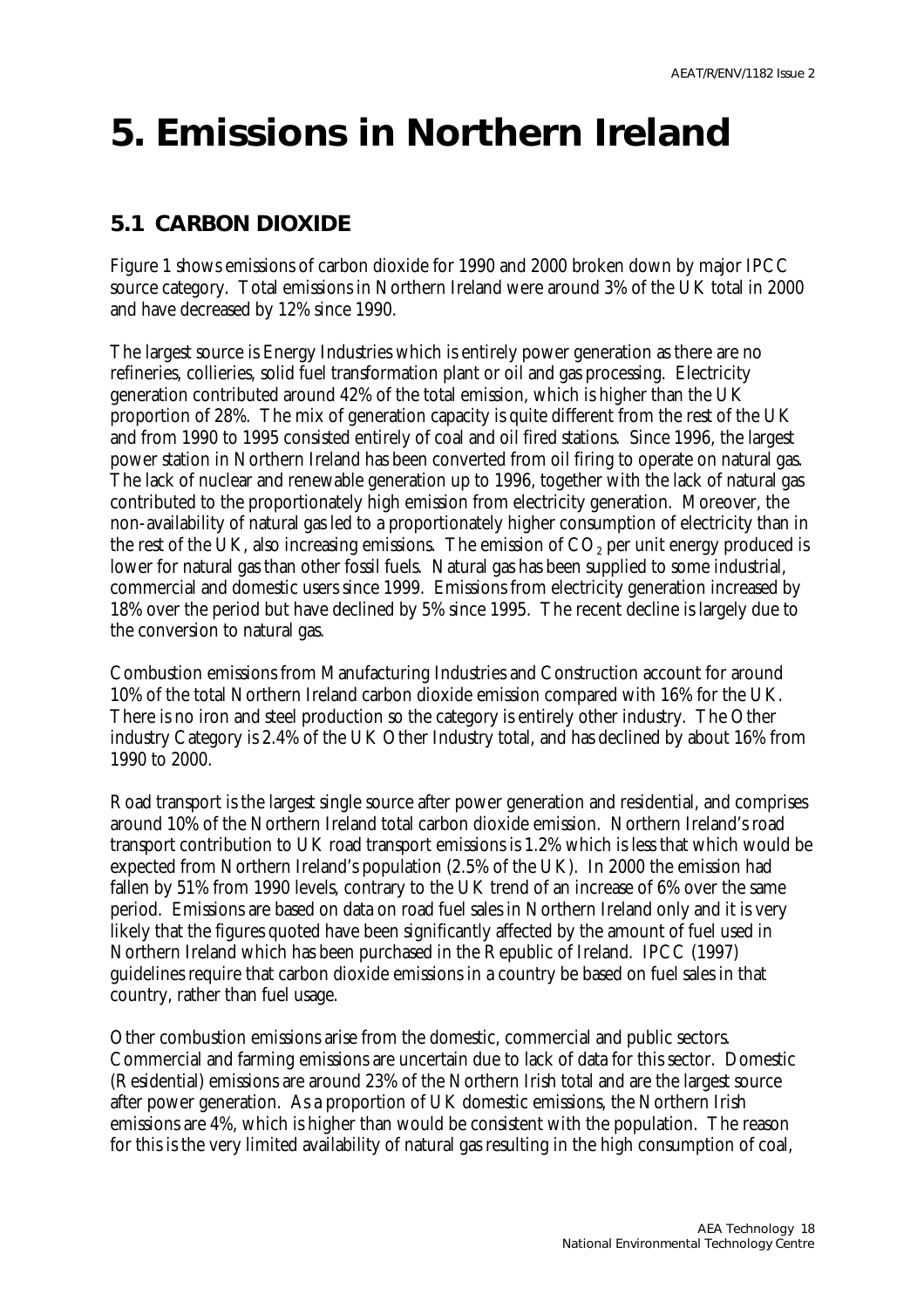burning oil and gas oil in the domestic sector. Northern Ireland has a proportionately higher consumption of LPG (bottled gas) than the rest of the UK, but in absolute terms this is not a significant source of carbon dioxide emissions. The high consumption of coal and oil result in a higher emission per unit energy consumed than in the rest of the UK.

The only industrial process sources of carbon dioxide are two cement plants and a glass factory, which contribute around 1.4% to the total Northern Irish emission. Waste incineration is not a significant source of  $CO<sub>2</sub>$ .

Data are calculated and presented in this report for emissions and removals of carbon dioxide from Land Use Change and Forestry. Emissions from Land Use Change and Forestry (LUCF) (*excluding removals*) constitute around 10% of the total Northern Irish emission of carbon dioxide and contribute around  $10\%$  of the UK LUCF Emission. Around 1 Mt CO<sub>2</sub> of this emission arises from the source 5D  $CO<sub>2</sub>$  Emissions and Removals from Soils whilst 0.56 Mt  $CO<sub>2</sub>$  result from other LUCF sources. These other sources are upland drainage and peat extraction. A carbon sink of  $-0.62$  Mt  $CO<sub>2</sub>$  arises mainly from 5A Changes in Forests and Other Woody Biomass. These LUCF emissions have fallen by around 20% over the period 1990 to 2000.

#### **5.2 METHANE**

Unlike carbon dioxide, fuel combustion is not the predominant source of methane. The major sources are waste disposal and agriculture. Emissions of methane are shown in Figure 2. Total emissions have decreased by around 7% over the period 1990 to 2000.

The largest source of methane emissions in Northern Ireland is agriculture. Emissions arise from enteric fermentation in livestock and the treatment of their wastes. Around 83% of Northern Ireland's emissions arise from agriculture with cattle responsible for 72%. Emissions are dependent on the numbers of livestock and have increased by 5% over the period (1990 to 2000) resulting from an increase in cattle and sheep numbers. Northern Ireland accounts for around 12% of UK agricultural emissions.

The next largest source of methane is waste disposal (Solid Waste Disposal on Land). This contributes around 13% to Northern Ireland's emissions and is overwhelmingly landfill methane with a small contribution from wastewater treatment. The landfill emission is around 2.7% of UK landfill emissions which is consistent with the respective populations. Estimates were based on data on disposals of municipal solid waste and sewage sludge in Northern Ireland but using UK data for their composition. Also it was assumed that the degree of methane recovery on Irish landfills reflected that of the rest of the UK. On this basis landfill emissions have fallen by 42% because of increasing use of methane recovery systems reflecting the UK trend. Emissions from wastewater treatment are around 3% of UK emissions and are dependent on the data on sewage disposals used.

Combustion emissions are not a large source of methane. Altogether they account for 3.2% of the total Northern Irish Emission. Most of this comes from the domestic combustion of coal and anthracite.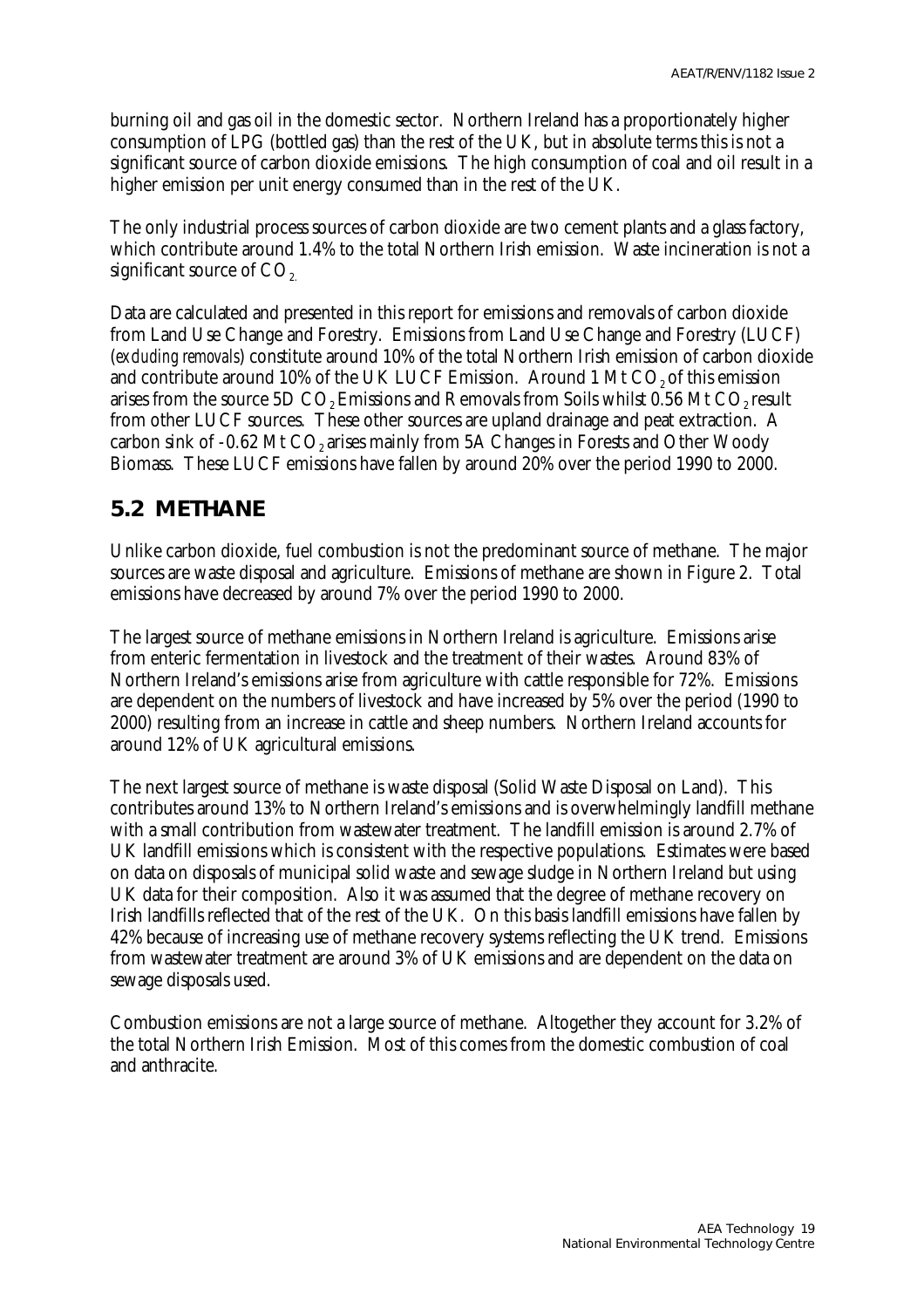#### **5.3 NITROUS OXIDE**

Emissions of nitrous oxide arise from a range of diverse sources including, combustion, agriculture and chemical processes. Emissions are highly uncertain, particularly those from agriculture.

Figure 3 shows emissions of nitrous oxide for 1990 to 2000 broken down by major IPCC source category. Total emissions from Northern Ireland were around 7% of the UK emission in 2000. Total emissions from Northern Ireland have increased by 16% from 1990 to 2000. Of the total emission of 10 kt in 2000, around 7.6 kt of this was from agriculture. Most of these were emissions from the source category agricultural soils as a result of processes in the soil arising from (in order of magnitude):

- leaching of fertiliser N to ground and surface water
- synthetic fertiliser application
- wastes from grazing animals
- manure used as fertiliser
- atmospheric deposition of  $NH<sub>3</sub>$  and  $NO<sub>x</sub>$
- ploughing in crop residues
- improved grass
- cultivation of legumes
- histosols (i.e. high organic content soils)
- field burning (discontinued in 1993)

A relatively small emission (0.6 kt) comes from the treatment of animal wastes (Manure Management). Agricultural emissions in Northern Ireland are around 8% of UK agricultural emissions.

Around 1.5 kt of nitrous oxide were emitted from a nitric acid plant contributing 15% to the total Northern Irish emission.

The remaining 1.1 kt (11%) of nitrous oxide emissions result from fuel combustion. Around 0.4 kt of this arises from road transport with the remainder arising from stationary combustion spread across all sectors. Whilst small, road transport emissions have risen by a factor of 3.5 over the period. This is a result of the increasing use of catalytic converters on cars.

#### **5.4 HYDROFLUOROCARBONS**

Total emissions of HFCs in 2000 were 1.4% of the UK Total (as  $\mathrm{CO}_2$  equivalent). The largest source was refrigeration (including air conditioning) contributing around 69% of the Northern Ireland HFC total. Emissions arise from losses from refrigeration and air conditioning equipment during its manufacture and lifetime. The category aerosols, includes mainly industrial aerosols but also medical use in metered dose inhalers and accounts for around 28% of the Northern Ireland total. The remaining emission source, fire fighting was negligible. The total emission has increased from virtually zero in 1990 to 133 kt  $\mathrm{CO}_2$  equivalent in 2000.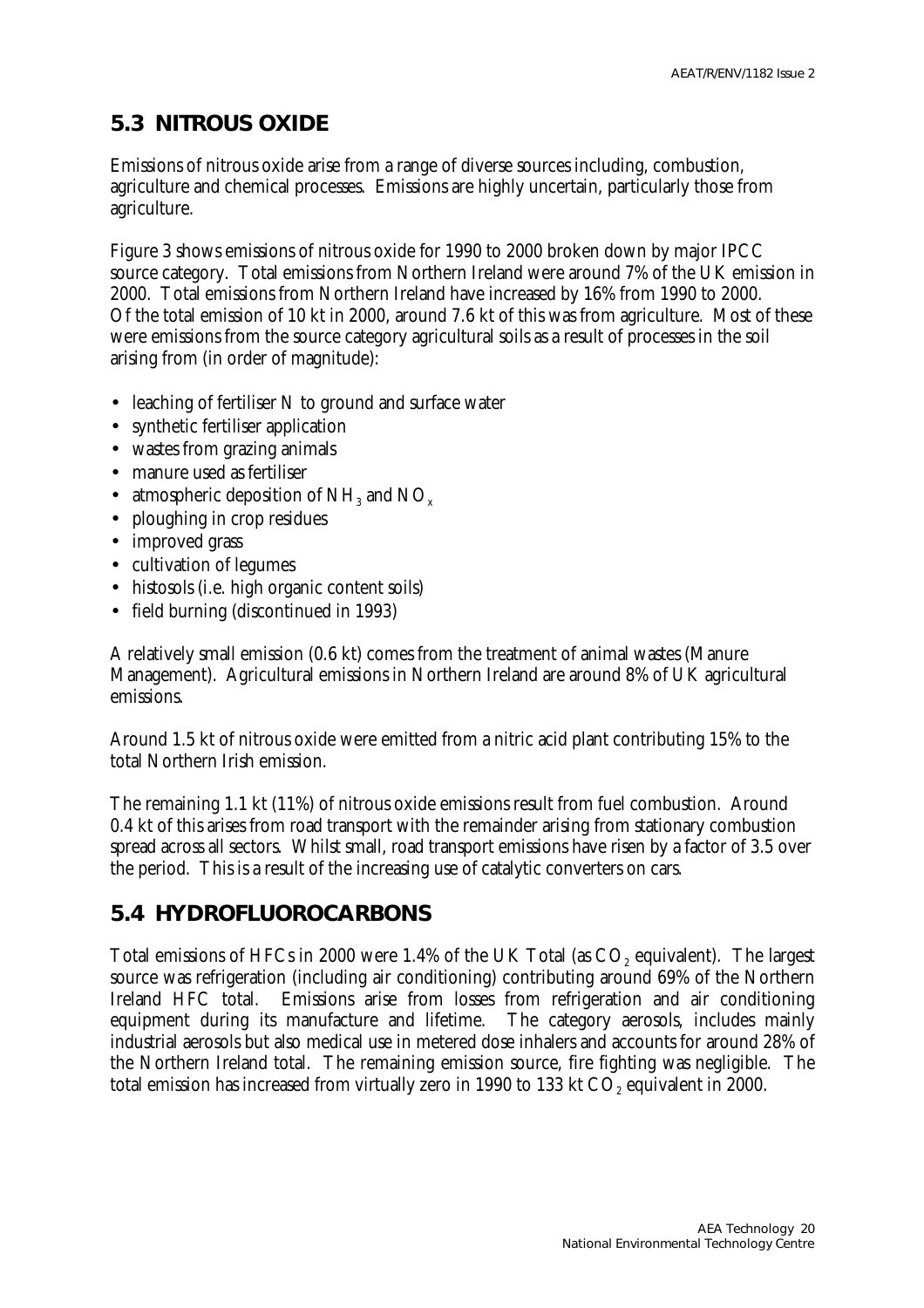#### **5.5 PERFLUOROCARBONS**

Emissions of PFCs in Northern Ireland are very small. Overall emissions are 0.2% of the UK total (as CO $_{\rm 2}$  equivalent). The main sources are refrigeration and the gas filled soles of training shoes. The remaining emission from fire extinguishing systems is negligible. The use of PFCs in the electronics industry in Northern Ireland is not significant.

#### **5.6 SULPHUR HEXAFLUORIDE**

Overall emissions were 1.3% of the UK total in 2000. The main sources of sulphur hexafluoride emissions are leakage from the electrical switching gear used in electricity transmission and the soles of certain brands of training shoes. The use of  $\text{SF}_6$  in the electronics industry in Northern Ireland is negligible.

## **6. Unallocated Emissions**

These emissions arise from

- offshore oil and gas installations,
- fishing,
- coastal shipping,
- domestic aviation
- naval vessels
- military aircraft.

It was felt that they could not be allocated to the regions since they pertain to the UK as a whole. As a proportion of the 2000 UK total they account for carbon dioxide 4.7%; methane 2.4% and nitrous oxide 1.1%. There were no unallocated emissions of halocarbons and sulphur hexafluoride. Details of unallocated emissions are given on the CD ROM attached to this report.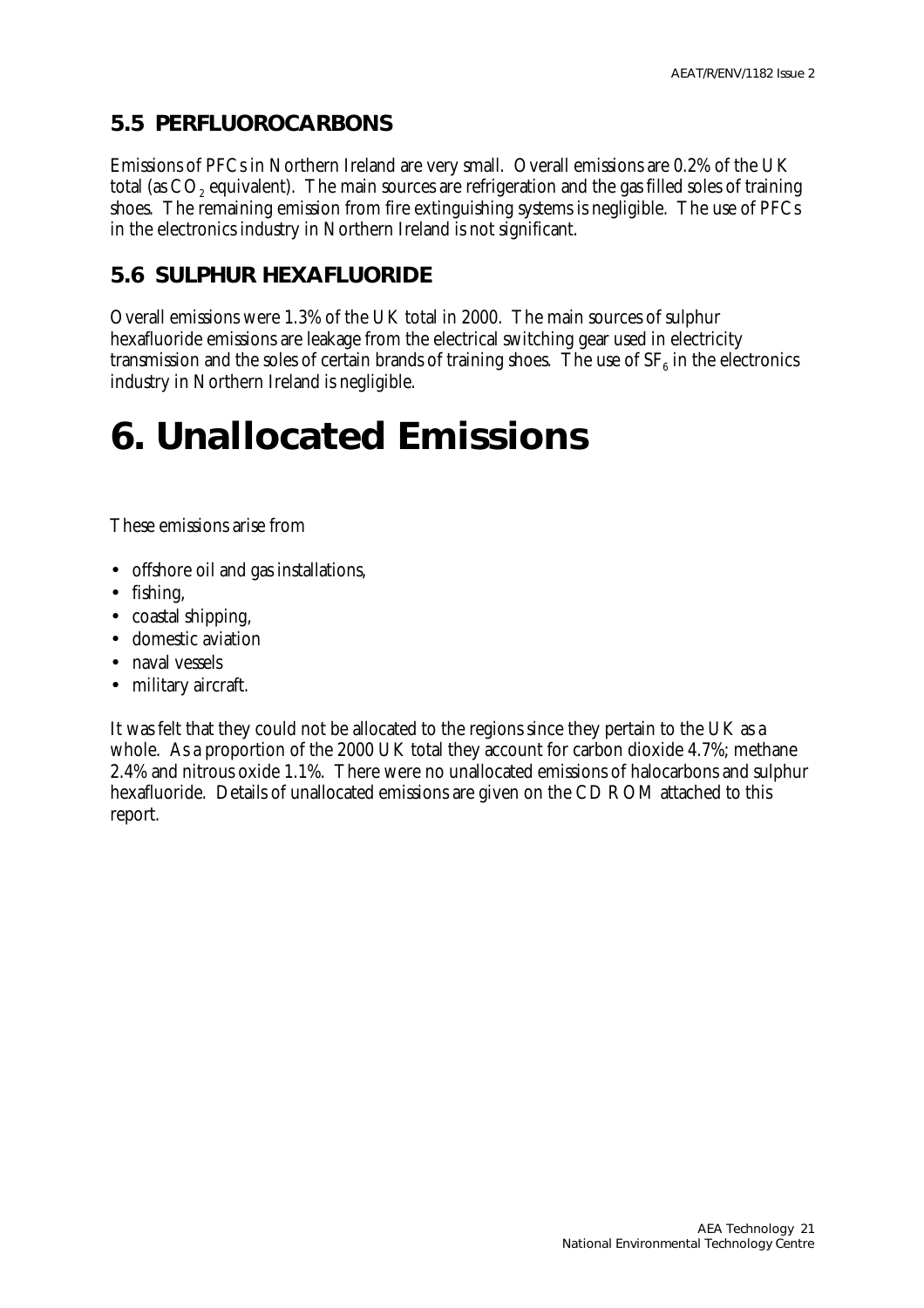## **7. Availability of Data**

In order to estimate a complete greenhouse gas inventory for each region, it would be necessary to have a complete set of activity data for each region to the same level of detail as that used for the UK Inventory. However, a complete set of regional data was not available. The precise availability of data is discussed in Appendix 1. Generally, sufficient data were available for the following sectors:

- Agriculture (DEFRA, previously MAFF)
- Land Use Change and Forestry (Centre for Ecology and Hydrology)
- Waste: although of poor quality, sufficient regional data were available
- Industrial Processes: For most of these some sort of regional data was available from

producers, trade associations and the Environment Agency's Pollution Inventory.

In the case of fuel combustion the availability of data was variable. Only Northern Ireland produces a complete annual set of fuel statistics, though this only gives sectional consumption for coal and total consumption for oil products. Up until 1994, the Welsh Office produced a fairly detailed set of fuel statistics based on DTI estimates. However this has been discontinued since the privatisation of the energy industries, owing to the problems of reporting potentially commercial data. Scotland does not publish fuel statistics though some data on coal production and gas consumption in 1990 was provided for this work. The Digest of UK Energy Statistics (DTI, 2001) reports some regional data such as coal production, domestic gas consumption in and consumption of liquid fuels. The liquid fuel data consist of totals of different types of liquid fuel for Northern Ireland, Scotland and England & Wales combined. Earlier editions of the Digest of UK Energy Statistics report regional gas consumption. Transco was able to provide a set of gas sales statistics disaggregated by region and consumer size. Phoenix Natural Gas provided natural gas consumption in Northern Ireland disaggregated by type of consumer. The steel industry is well covered by Iron and Steel Industry Statistics (ISSB, 2001) though in the latest editions some of the most detailed regional data are not reported. Equivalent data are however available on request. The ISSB data deal with primary iron and steel production but excludes most secondary processes. Data on power generation were obtained from the major power generators and regional cement production capacity data from the British Cement Association. Carbon emissions data were available for refineries from UKPIA and the Environment Agency's Pollution Inventory and detailed data were available on the offshore industry from UKOOA for 1995, 1998, 1999 and 2000. Hence the main areas where data had to be estimated were:

- Domestic: coal: oil
- Miscellaneous/Commercial: coal/oil
- Agriculture: coal/oil

• Other Manufacturing Industry excluding cement and autogeneration (i.e. electricity generation by industry for its own consumption)

Various surrogates were used to estimate these sources. Emissions from commercial and other manufacturing industry were estimated from the Science Policy Research Unit (SPRU)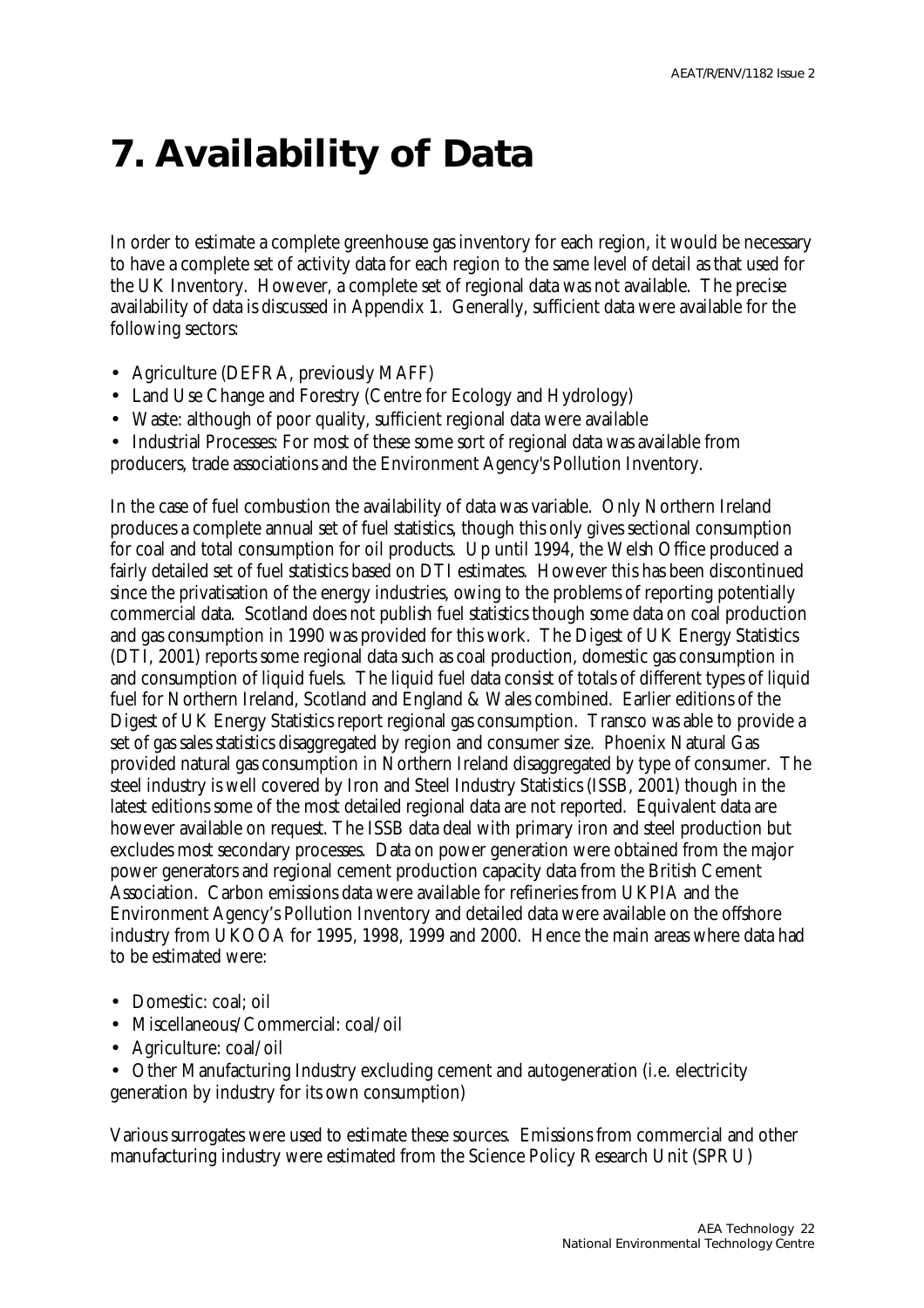database of boiler capacities, which reports boiler size, fuel type and location for the period 1992-94. Agricultural fuel combustion emissions and oil consumption in the commercial and public service sectors were based on employment statistics. Some coal consumption data were collected for England and Wales in 1995, 1998, 1999 and 2000 from coal producers. Some of the domestic oil use was estimated based on population, though for Northern Ireland, Housing Survey data were used.

For England and Scotland around 15% of the 2000  $\mathrm{CO}_2$  emissions occur in sources where data had to be estimated from surrogates. For Wales and Northern Ireland the proportions are 11% and 37% respectively. The high proportion for Northern Ireland is explained by the absence of iron and steel sources, refineries and the relatively low consumption of natural gas for which good quality data are available. Northern Ireland does however have good data for total fuel consumption, hence whilst the categorisation of emissions may be poor, the total estimate is of good quality. The low figure for Wales is explained by the relatively large contributions from the steel industry, power generation and refineries.

A number of changes have been made to the estimates since the last study (Salway *et al*, 2002). Many of these arise from revisions made to the UK Inventory. The most significant are:

- Emissions from power generation in 1998 and 1999 have been revised due to improved data on gas fired and coal generation and revisions in the UK fuel consumption statistics. The revisions are less than 3%.
- There has been a modest increase in  $\mathrm{CO}_2$  emissions from soils in Northern Ireland (1571 kt to 1667 kt CO $_{\rm 2}$  in 1999). This arises from new data on minor holdings in Northern Ireland, which have just become available. See Appendix 1.
- The methodology for estimating  $N<sub>2</sub>O$  and  $CH<sub>4</sub>$  emissions from road transport has been revised to incorporate the more recent COPERT III emission factors.
- The methodology for allocating oil consumption by the commercial and public service sectors has been revised. Employment statistics are now used as a surrogate for these sources.
- The methodology for allocating coal and anthracite to the domestic and industrial sectors has been revised. The new methodology is simpler and should give a more consistent time series. Welsh iron and steel process emissions have reduced from 1109 kt CO $_{\rm z}$  to 983 kt  $\mathrm{CO}_2$  in 1999
- The methodology for carbon emissions from iron and steel making was revised in the UK inventory to comply with IPCC Good Practice. Consequently there are revisions in the regional allocation of emissions resulting in a significant transfer of emissions from Wales to England (see explanation below).
- Included in the Inventory are some new sources, namely, clinical waste incinerators, methanol production and ethylene production. Clinical waste incineration occurs in all countries. Emissions of methane are reported from methanol production, occurring only in England and ethylene production occurring in England, Scotland and Wales.

The methodology for carbon emissions from iron and steel making was revised in the UK inventory to comply with IPCC Good Practice. The reason for this transfer of emissions from Wales to England is because the methodology for calculating emissions from the iron and steel has been significantly altered. The methodology has been upgraded to an IPCC 'Tier 2' methodology. More data is needed for the methodology, and the way carbon sources and sinks are treated within the iron and steel industry is much more advanced. The methodology assigns carbon to sinks in ways that were not considered before, for example, the carbon content in pig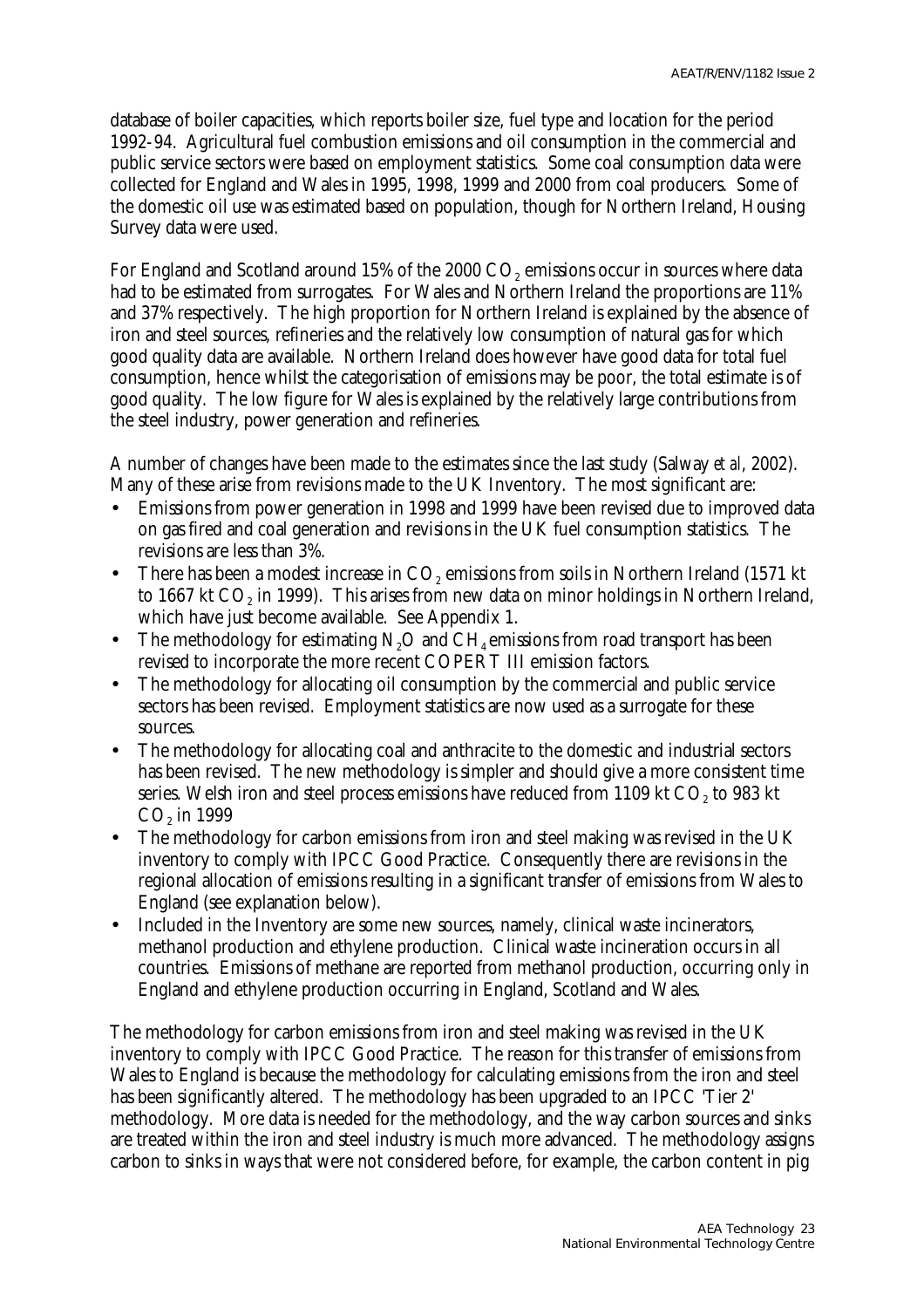iron and mild steel etc. is now considered in a carbon mass balance, and these need to be allocated to Wales and the rest of the UK. So, the carbon emissions depend on the type of iron and steel making activity and where this occurs, and this was not considered before.

During the preparation of this report it became apparent that the 2000 fertiliser application estimates used at the time of the UK inventory compilation were incomplete. Hence the nitrous oxide emission arising from 4D Agricultural Soils was previously reported as 86.4 kt but could be as high as 89.8 kt. In this report the previous UK estimate is retained and allocated across the regions based on the available regional fertiliser data.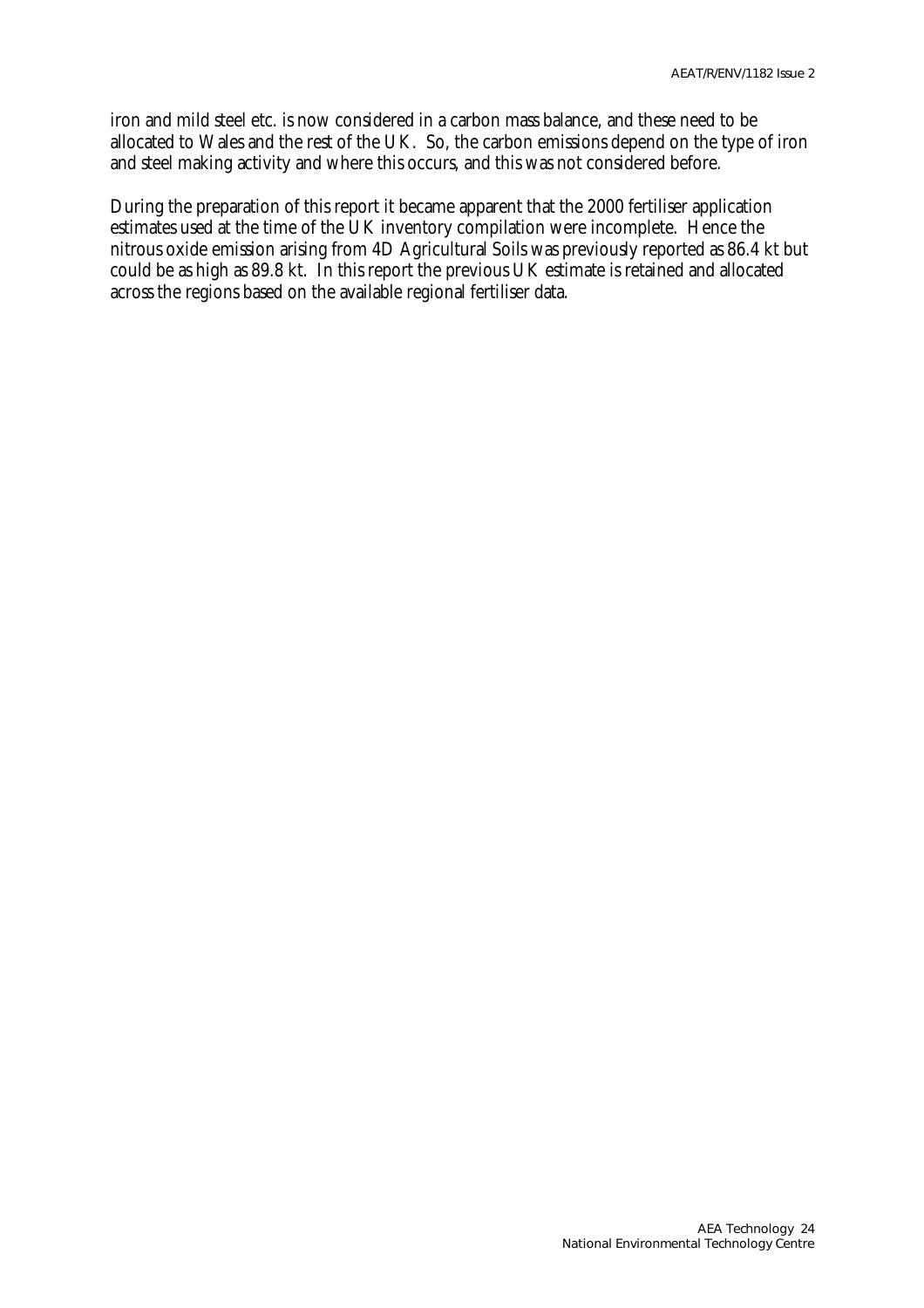### **8. Uncertainty in the Inventories**

A recent study (Eggleston *et al*, 1998) estimated the uncertainty in the UK Inventory. These estimates have been revised to account for changes in the 2000 inventory (Salway *et al*, 2002) and are given in Table 8.1

As a result of the activity data gaps in the devolved regional inventories, the regional estimates will be more uncertain. A very approximate estimate of the uncertainties in the totals was estimated using a Monte Carlo simulation. It is difficult to estimate the uncertainties in some of the activity data used in the regional inventories due to the data gaps since it is unknown how closely the surrogate data reflect actual fuel consumption. Hence, in the simulation it was necessary to make fairly speculative assumptions on the uncertainties in the regional activity data. The approach adopted is discussed in Appendix 1. The uncertainty estimates are reported in Table 8.1. The N<sub>2</sub>O distribution is heavily skewed, so that 2.5% and 97.5% confidence limits are quoted.

|                 |          | England | Scotland        | <b>Wales</b> | N Ireland | UK  |  |  |  |
|-----------------|----------|---------|-----------------|--------------|-----------|-----|--|--|--|
| CO <sub>2</sub> | $\pm\%$  | ∼       |                 | Ω            |           | ん   |  |  |  |
| Methane         | $\pm\%$  | 24      | 19              | .7           | 18        | 21  |  |  |  |
| $N_2O$          | Lower kt | 22      | 3               |              |           | 35  |  |  |  |
|                 | Upper kt | 340     | 71              | 48           | 40        | 515 |  |  |  |
| <b>HFC</b>      | $\pm\%$  |         | 25 <sup>1</sup> |              |           | 25  |  |  |  |
| PFC             | $\pm\%$  |         | $19^{\rm 1}$    |              |           |     |  |  |  |
| SF <sub>6</sub> | $\pm\%$  |         | $13^{\rm 1}$    |              |           |     |  |  |  |
| <b>GWP</b>      | $\pm\%$  | 14      | 21              | 20           | 36        | 15  |  |  |  |

Table 8.1. Estimated Uncertainties<sup>2</sup> in the Regional Inventories in 2000.

1 Uncertainty is assumed to be equal to that of the UK estimate

2 Uncertainty is defined as  $\pm 2\times$  (standard deviation)/mean %

The high uncertainty in the Scottish  $\mathrm{CO}_2$  inventory reflects the large contribution made by land use change and forestry. The high uncertainty in Northern Ireland is a consequence of the large contribution of methane and agricultural  $N_2O$ . The high uncertainty in Wales is a consequence of the relatively high uncertainty in  $\mathrm{CO}_2$  emissions $^4$  and significant contributions from methane and agricultural  $N<sub>2</sub>O$ . The low uncertainty for England is a consequence of the relatively low contributions from high uncertainty sources: namely land use change and forestry and agricultural  $N<sub>2</sub>O$ .

 $\overline{a}$  $^4$  The uncertainties in the estimates of emissions of CO $_2$  from Wales (8%) "are high", but only relative to the uncertainty of the emissions from the UK (2%). For an inventory, 8% is not a particularly high uncertainty. An important component of this uncertainty are the assumptions about the fuel oil used in Wales, as data are only available for England and Wales combined. Therefore, a range of assumptions has to be made to estimate the fuel oil use for both regions.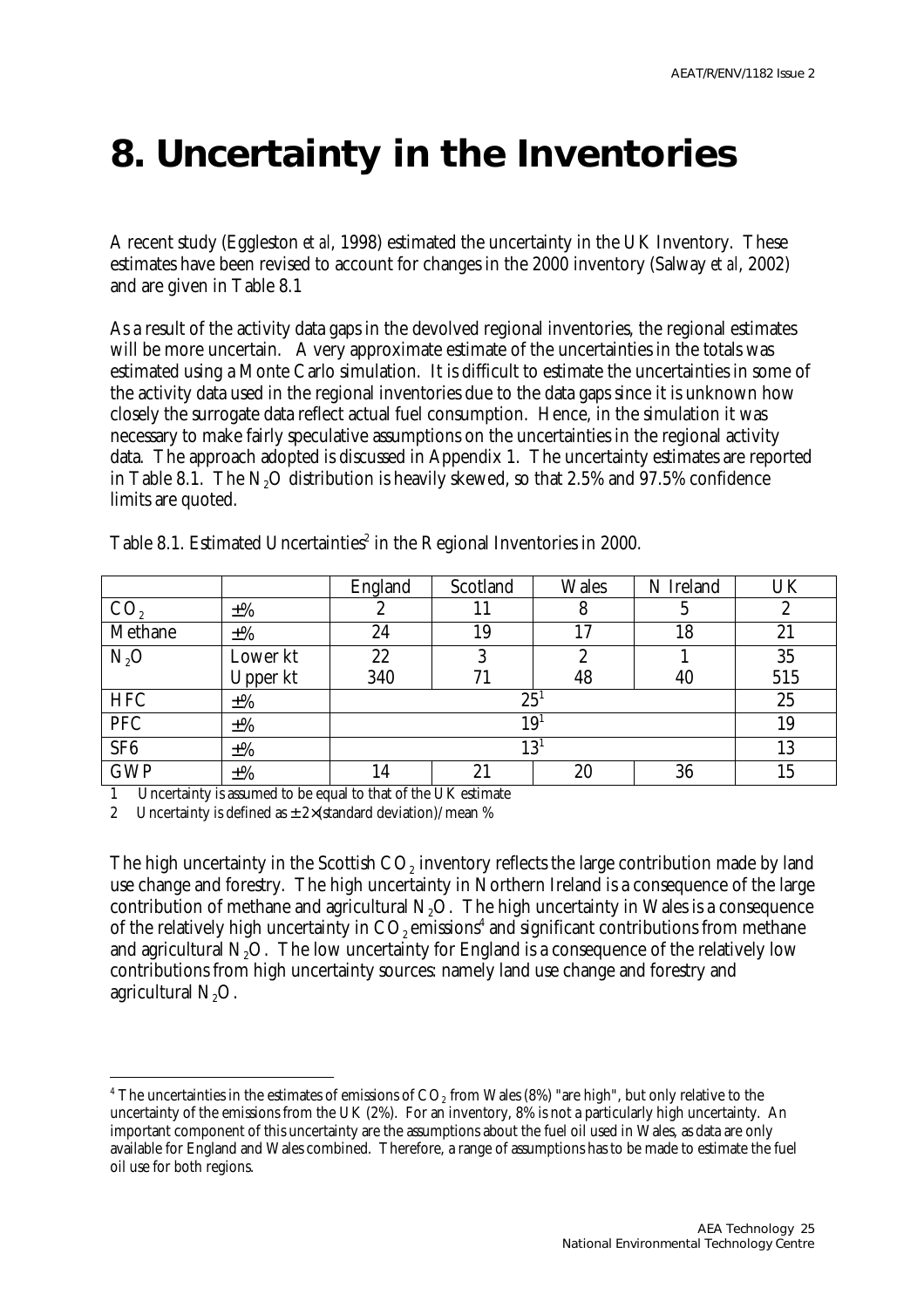### **9. References**

DTI, (2001), Digest of UK Energy Statistics 20001 Department of Trade and Industry, The Stationary Office

Eggleston, HS, Salway, AG, Charles, D, Jones, BMR, Milne, R, (1998), Treatment of Uncertainties for National Estimates of Greenhouse Gas Emissions, National Environmental Technology Centre, AEA Technology, Report AEAT - 2688.

European Environment Agency (2000), COPERT III : Computer Programme to Calculate Emissions from Road Transport - Methodology and Emission Factors (Version 2.1), L. Ntziachristos and Z Samaras, European Topic Centre on Air Emissions, European Environment Agency, November 2000

IPCC, (1996), Climate Change 1995. The Science of Climate Change. Contribution of Working Group 1 to the Second Assessment Report of the Intergovernmental Panel on Climate Change. Ed. Houghton, JT, Cambridge University Press. IPCC, (1997), IPCC Revised 1996 Guidelines for National Greenhouse Gas Inventories, Volume 1, Greenhouse Gas Inventory Reporting Instructions, IPCC WGI Technical Support Unit, Hadley Centre, Meteorological Office, Bracknell, UK.

ISSB, (2001), Iron and Steel Industry, Annual Statistics for the UK, 2000, ISSB Limited

Salway, AG, Murrells, TP, Milne, R, Ellis, S, (2002). UK Greenhouse Gas Inventory, 1990 to 2000. Annual Report for submission under the Framework Convention on Climate Change, National Environmental Technology Centre, AEA Technology Centre, AEAT/R/ENV/1000.

Salway, AG, Dore, C, Watterson, J, Murrells, TP, (1999), Greenhouse Gas Inventories for England, Scotland, Wales and Northern Ireland: 1990 and 1995: A Scoping Study. AEAT-6196

Salway, AG, Murrells, TP, Cook, A, (2000), Greenhouse Gas Inventories for England, Scotland, Wales and Northern Ireland: 1990, 1995 and 1998. AEAT/R/ENV/0314

Salway, AG, Murrells, TP, Pye, S, Watterson, JD, Milne, R, (2001), Greenhouse Gas Inventories for England, Scotland, Wales and Northern Ireland: 1990, 1995, 1998 and 1999. AEAT/R/ENV/0772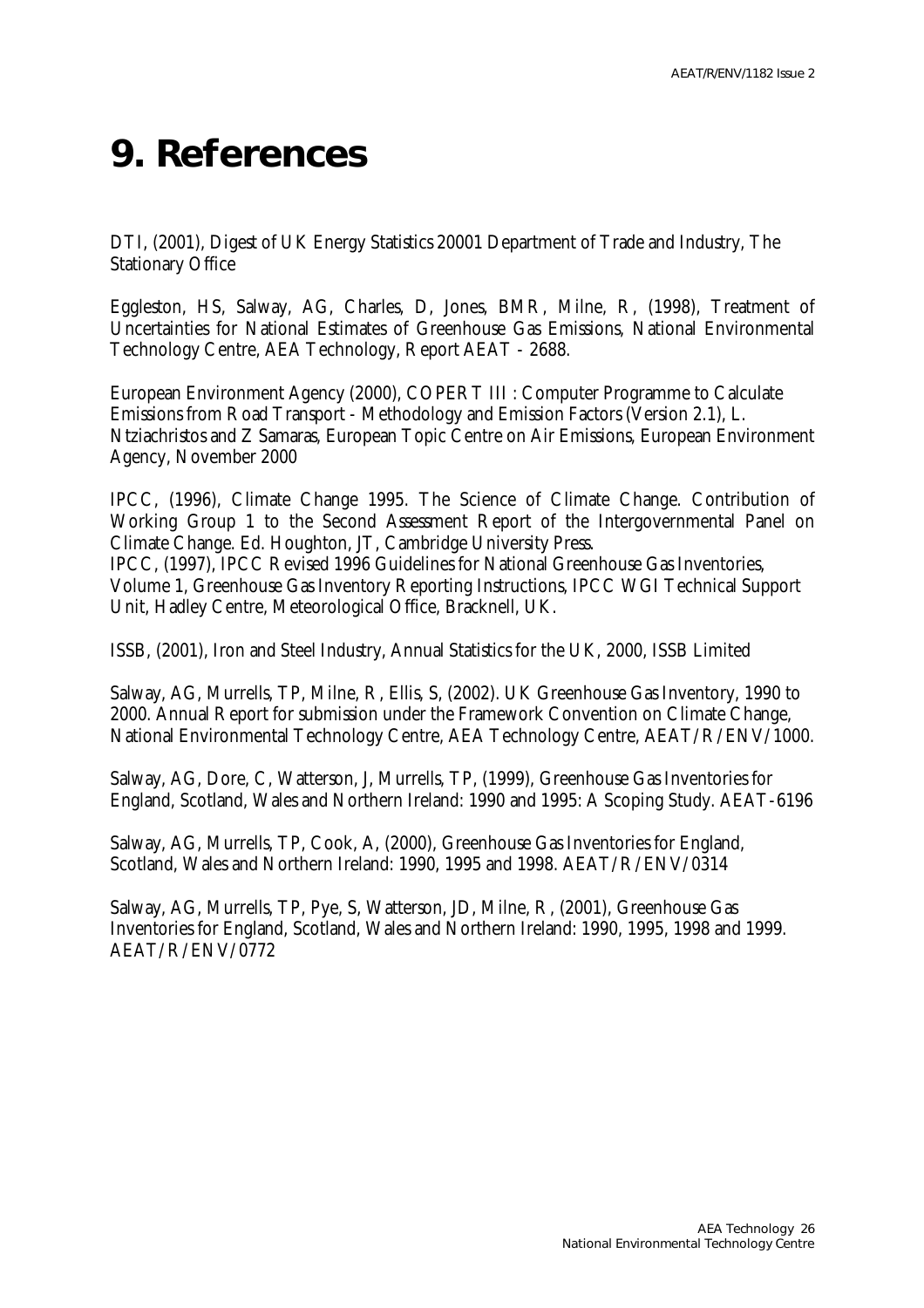### **10. Summary Tables**

Detailed summaries of the greenhouse gas emissions for the years 1990, 1995, 1998, 1999 and 2000 for the UK and all constituent countries are shown in Tables 10.1 to 10.3. They are reported as GWP weighted equivalent mass of carbon (Table 10.1); GWP weighted equivalent mass of CO $_{\tiny 2}$  (Table 10.2) and the mass of each gas emitted (Table 10.3).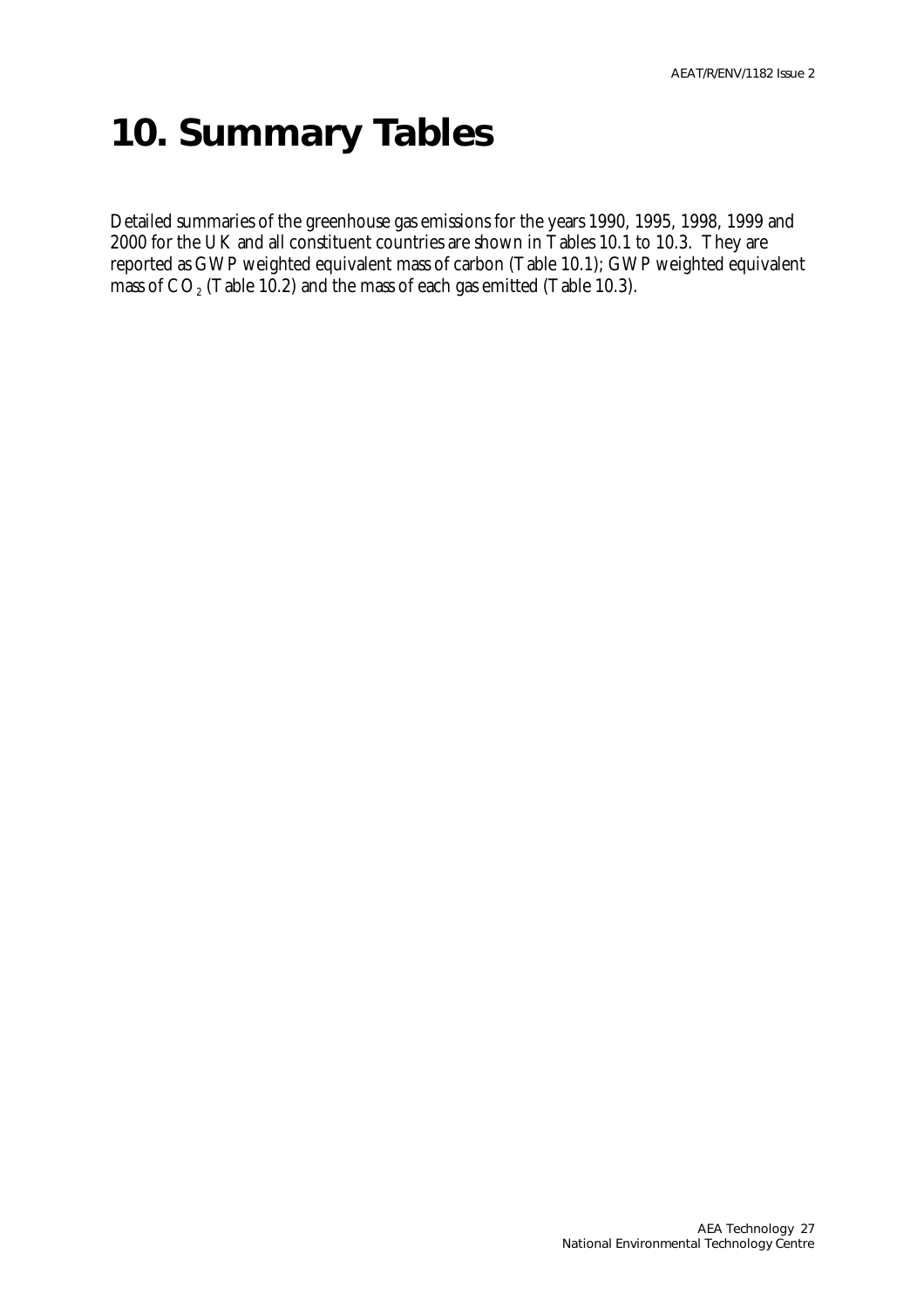| Greenhouse      |               | England | Scotland          | <b>Wales</b>      | Northern          | $Un -$            | United            |
|-----------------|---------------|---------|-------------------|-------------------|-------------------|-------------------|-------------------|
| Gas             |               |         |                   |                   | Ireland           | Allocated         | Kingdom           |
| CO <sub>2</sub> | 1990 Emission | 124.6   | 17.0              | 11.1              | 4.7               | 7.1               | 164.5             |
|                 | 1995 Emission | 113.8   | 16.9              | 10.7              | 4.8               | 7.4               | 153.7             |
|                 | 1998 Emission | 112.8   | 17.1              | 11.3              | 4.3               | 7.7               | 153.2             |
|                 | 1999 Emission | 111.1   | 16.7              | 11.3              | 4.4               | 7.2               | 150.8             |
|                 | 2000 Emission | 112.0   | 16.5              | 12.3              | 4.1               | 7.2               | 152.1             |
| Methane         | 1990 Emission | 15.8    | 2.0               | 1.6               | 0.9               | 0.6               | 20.9              |
|                 | 1995 Emission | 12.8    | $1.9\,$           | 1.3               | 0.9               | 0.5               | 17.3              |
|                 | 1998 Emission | 11.3    | 1.8               | 1.3               | 0.9               | 0.4               | 15.6              |
|                 | 1999 Emission | 10.7    | 1.7               | 1.2               | 0.9               | 0.4               | 14.8              |
|                 | 2000 Emission | 9.9     | 1.6               | 1.2               | 0.8               | $0.3\,$           | 13.9              |
| $N_2O$          | 1990 Emission | 14.9    | 1.7               | 1.0               | 0.8               | 0.1               | 18.5              |
|                 | 1995 Emission | 12.1    | $1.5\,$           | 1.0               | 0.9               | 0.1               | 15.6              |
|                 | 1998 Emission | 12.2    | 1.5               | 1.1               | 0.9               | 0.1               | 15.8              |
|                 | 1999 Emission | 8.6     | 1.5               | 1.1               | 0.9               | 0.1               | 12.2              |
|                 | 2000 Emission | 8.6     | 1.4               | 1.0               | 0.9               | 0.1               | 12.0              |
| <b>HFC</b>      | 1990 Emission | 3.1     | 0.0               | 0.0               | 0.0               | 0.0               | 3.1               |
|                 | 1995 Emission | 4.1     | 0.03              | $0.02\,$          | 0.008             | 0.0               | 4.1               |
|                 | 1998 Emission | 5.3     | 0.09              | 0.05              | 0.03              | 0.0               | 5.5               |
|                 | 1999 Emission | 2.2     | 0.10              | 0.05              | 0.03              | 0.0               | 2.3               |
|                 | 2000 Emission | 2.3     | 0.11              | $0.06\,$          | 0.04              | 0.0               | 2.5               |
| PFC             | 1990 Emission | 0.44    | $\overline{0.07}$ | $\overline{0.11}$ | 0.00              | $\overline{0.00}$ | 0.62              |
|                 | 1995 Emission | 0.13    | 0.14              | 0.03              | 0.00              | 0.0               | $0.3\,$           |
|                 | 1998 Emission | 0.08    | 0.07              | $\rm 0.03$        | 0.00              | 0.0               | 0.2               |
|                 | 1999 Emission | 0.08    | 0.07              | 0.03              | 0.00              | 0.00              | 0.18              |
|                 | 2000 Emission | 0.08    | 0.07              | 0.03              | 0.00              | 0.00              | 0.18              |
| SF <sub>6</sub> | 1990 Emission | 0.16    | $0.02\,$          | $\overline{0.02}$ | $\overline{0.00}$ | 0.00              | $\overline{0.20}$ |
|                 | 1995 Emission | 0.26    | 0.03              | $0.02\,$          | 0.00              | 0.00              | 0.31              |
|                 | 1998 Emission | 0.34    | 0.03              | $\rm 0.02$        | $0.01\,$          | $0.00\,$          | 0.40              |
|                 | 1999 Emission | 0.35    | 0.03              | 0.03              | 0.01              | 0.00              | 0.41              |
|                 | 2000 Emission | 0.36    | 0.03              | 0.03              | 0.01              | 0.00              | 0.42              |
| <b>GWP</b>      | 1990 Emission | 159.1   | 20.8              | 13.8              | 6.4               | 7.8               | 207.8             |
|                 | 1995 Emission | 143.2   | $20.5\,$          | 13.1              | 6.6               | 8.0               | 191.4             |
|                 | 1998 Emission | 142.0   | $20.6\,$          | 13.7              | 6.1               | 8.2               | 190.7             |
|                 | 1999 Emission | 133.0   | 20.1              | 13.8              | 6.2               | 7.7               | 180.8             |
|                 | 2000 Emission | 133.3   | 19.8              | 14.5              | 5.8               | 7.7               | 181.1             |

#### Table 10.1 Summary of Greenhouse Gas Emissions as GWP Weighted Equivalent Mass of Carbon (MtC)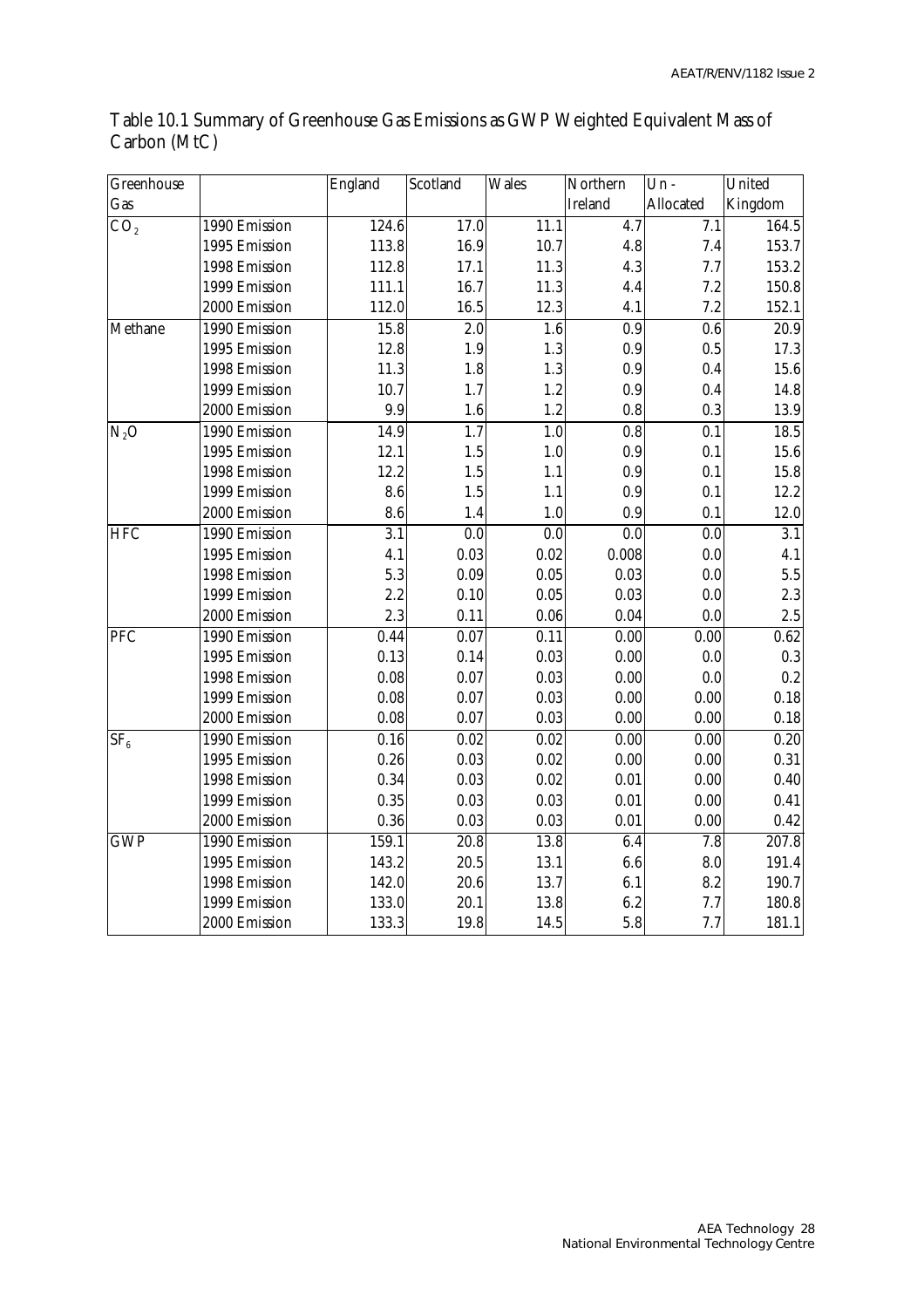| Greenhouse      |                 | England | Scotland         | <b>Wales</b>      | Northern | $Un-$            | United  |
|-----------------|-----------------|---------|------------------|-------------------|----------|------------------|---------|
| Gas             |                 |         |                  |                   | Ireland  | Allocated        | Kingdom |
| CO <sub>2</sub> | $1990$ Emission | 456.9   | 62.3             | 40.7              | 17.2     | 26.1             | 603.1   |
|                 | 1995 Emission   | 417.4   | 62.0             | 39.2              | 17.7     | 27.2             | 563.6   |
|                 | 1998 Emission   | 413.6   | 62.8             | 41.3              | 15.7     | 28.2             | 561.6   |
|                 | 1999 Emission   | 407.4   | 61.4             | 41.6              | 16.0     | 26.4             | 552.9   |
|                 | 2000 Emission   | 410.6   | 60.7             | 45.0              | 15.0     | 26.5             | 557.7   |
| Methane         | 1990 Emission   | 58.1    | $\overline{7.5}$ | 5.7               | 3.2      | 2.0              | 76.5    |
|                 | 1995 Emission   | 47.0    | 7.0              | 4.8               | 3.1      | 1.7              | 63.6    |
|                 | 1998 Emission   | 41.3    | 6.5              | 4.6               | 3.2      | 1.5              | 57.2    |
|                 | 1999 Emission   | 39.2    | 6.1              | 4.5               | 3.1      | 1.4              | 54.4    |
|                 | 2000 Emission   | 36.4    | 5.9              | 4.4               | 3.0      | 1.2              | 51.0    |
| $N_2O$          | 1990 Emission   | 54.7    | 6.1              | $\overline{3.6}$  | 3.0      | 0.4              | 67.9    |
|                 | 1995 Emission   | 44.3    | 5.6              | 3.6               | 3.2      | 0.5              | 57.1    |
|                 | 1998 Emission   | 44.7    | 5.5              | 3.9               | 3.4      | $0.5\,$          | 58.0    |
|                 | 1999 Emission   | 31.6    | 5.3              | 4.1               | 3.4      | 0.5              | 44.9    |
|                 | 2000 Emission   | 31.5    | 5.1              | 3.5               | 3.2      | 0.5              | 43.8    |
| <b>HFC</b>      | 1990 Emission   | 11.4    | 0.0              | 0.0               | 0.0      | $\boldsymbol{0}$ | 11.4    |
|                 | 1995 Emission   | 15.0    | 0.1              | 0.06              | 0.03     | $\boldsymbol{0}$ | 15.2    |
|                 | 1998 Emission   | 19.6    | 0.3              | 0.2               | 0.1      | $\boldsymbol{0}$ | 20.2    |
|                 | 1999 Emission   | 7.9     | 0.4              | 0.2               | 0.1      | $\boldsymbol{0}$ | 8.6     |
|                 | 2000 Emission   | 8.5     | 0.4              | 0.2               | 0.1      | $\bf{0}$         | 9.3     |
| PFC             | 1990 Emission   | 1.61    | 0.26             | 0.41              | 0.007    | $\boldsymbol{0}$ | 2.28    |
|                 | 1995 Emission   | 0.48    | 0.51             | 0.10              | 0.0010   | $\boldsymbol{0}$ | 1.09    |
|                 | 1998 Emission   | 0.30    | 0.24             | 0.11              | 0.0012   | $\boldsymbol{0}$ | 0.65    |
|                 | 1999 Emission   | 0.31    | 0.26             | 0.11              | 0.0012   | $\boldsymbol{0}$ | 0.68    |
|                 | 2000 Emission   | 0.30    | 0.26             | 0.10              | 0.0012   | $\boldsymbol{0}$ | 0.67    |
| SF <sub>6</sub> | 1990 Emission   | 0.57    | 0.07             | 0.07              | 0.01     | $\mathbf{0}$     | 0.72    |
|                 | 1995 Emission   | 0.95    | 0.10             | 0.07              | 0.01     | $\theta$         | 1.13    |
|                 | 1998 Emission   | 1.26    | 0.12             | 0.09              | $0.02\,$ | $\boldsymbol{0}$ | 1.48    |
|                 | 1999 Emission   | 1.28    | 0.11             | 0.09              | $0.02\,$ | $\theta$         | 1.51    |
|                 | 2000 Emission   | 1.31    | 0.11             | 0.09              | $0.02\,$ | $\theta$         | 1.54    |
| <b>GWP</b>      | $1990$ Emission | 583.2   | 76.2             | $\overline{50.5}$ | 23.4     | 28.5             | 761.8   |
|                 | 1995 Emission   | 525.1   | 75.3             | 47.9              | 24.1     | 29.4             | 701.7   |
|                 | 1998 Emission   | 520.8   | 75.5             | 50.1              | 22.4     | 30.2             | 699.1   |
|                 | 1999 Emission   | 487.8   | 73.5             | 50.6              | 22.7     | 28.3             | 662.9   |
|                 | 2000 Emission   | 488.7   | 72.5             | 53.3              | 21.4     | 28.2             | 664.1   |

Table 10.2 Summary of Greenhouse Gas Emissions as GWP weighted Equivalent Mass of  $\mathrm{CO}_2$ (Mt)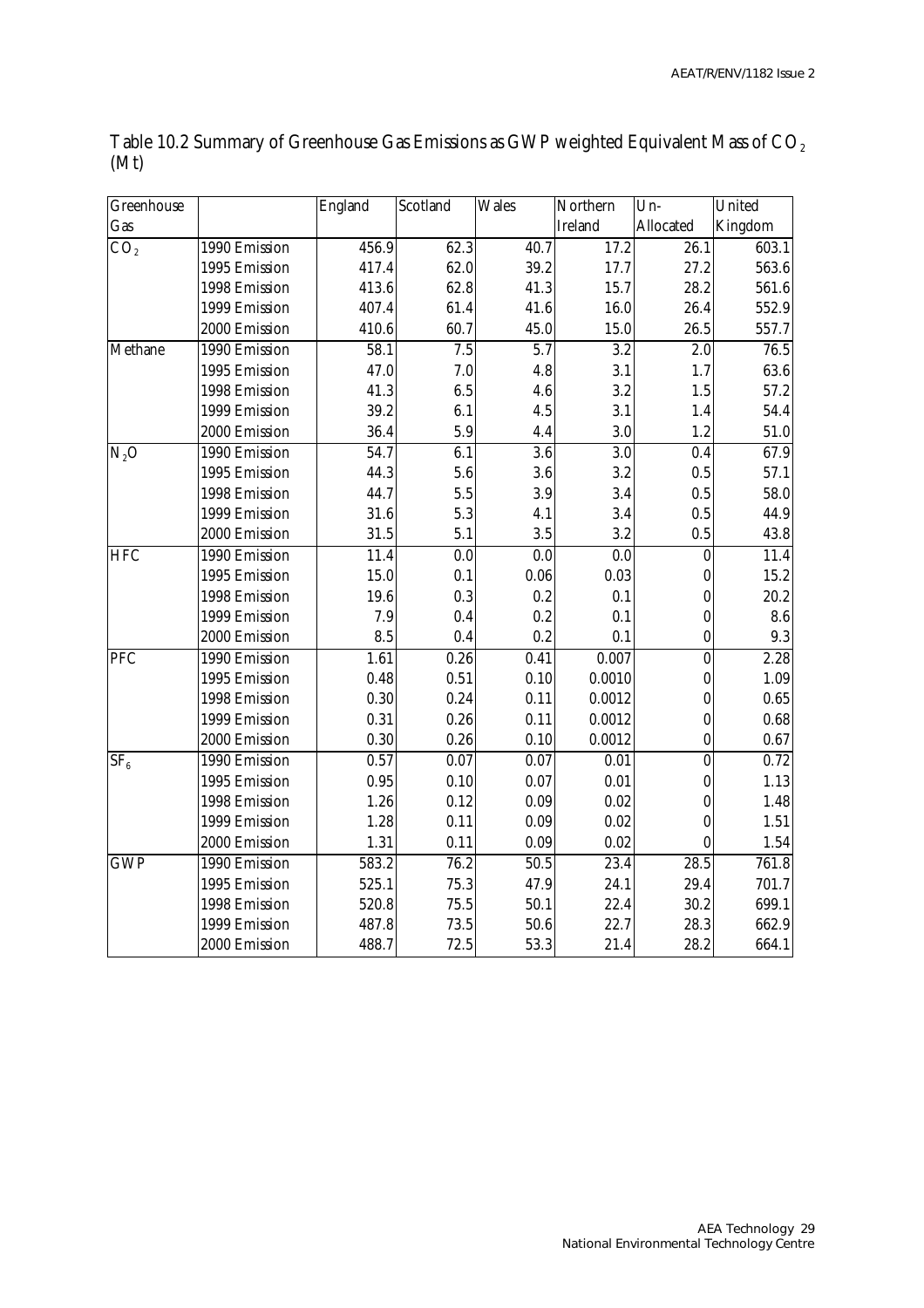| Greenhouse               |               | England | Scotland | <b>Wales</b> | Northern       | $Un-$            | United  |
|--------------------------|---------------|---------|----------|--------------|----------------|------------------|---------|
| Gas                      |               |         |          |              | <b>Ireland</b> | Allocated        | Kingdom |
| CO <sub>2</sub>          | 1990 Emission | 456.9   | 62.3     | 40.7         | 17.2           | 26.1             | 603.1   |
|                          | 1995 Emission | 417.4   | 62.0     | 39.2         | 17.7           | 27.2             | 563.6   |
|                          | 1998 Emission | 413.6   | 62.8     | 41.3         | 15.7           | 28.2             | 561.6   |
|                          | 1999 Emission | 407.4   | 61.4     | 41.6         | 16.0           | 26.4             | 552.9   |
|                          | 2000 Emission | 410.6   | 60.7     | 45.0         | 15.0           | 26.5             | 557.7   |
| Methane                  | 1990 Emission | 2.765   | 0.357    | 0.274        | 0.153          | 0.097            | 3.645   |
|                          | 1995 Emission | 2.238   | 0.332    | 0.228        | 0.149          | 0.082            | 3.028   |
|                          | 1998 Emission | 1.969   | 0.311    | 0.219        | 0.153          | 0.072            | 2.724   |
|                          | 1999 Emission | 1.868   | 0.291    | 0.215        | 0.149          | 0.065            | 2.589   |
|                          | 2000 Emission | 1.735   | 0.281    | 0.209        | 0.143          | 0.058            | 2.427   |
| $N_2O$                   | 1990 Emission | 0.177   | 0.020    | 0.012        | 0.010          | 0.001            | 0.219   |
|                          | 1995 Emission | 0.143   | 0.018    | 0.012        | 0.010          | 0.001            | 0.184   |
|                          | 1998 Emission | 0.144   | 0.018    | 0.013        | 0.011          | 0.002            | 0.187   |
|                          | 1999 Emission | 0.102   | 0.017    | 0.013        | 0.011          | 0.002            | 0.145   |
|                          | 2000 Emission | 0.102   | 0.017    | 0.011        | 0.01           | 0.002            | 0.141   |
| <b>HFC</b>               | 1990 Emission | 0.973   | 0.000    | 0.000        | 0.000          | 0.0              | 0.973   |
|                          | 1995 Emission | 1.836   | 0.065    | 0.036        | 0.019          | 0.0              | 1.956   |
|                          | 1998 Emission | 3.302   | 0.190    | 0.108        | 0.061          | 0.0              | 3.660   |
|                          | 1999 Emission | 2.560   | 0.219    | 0.105        | 0.069          | 0.0              | 2.954   |
|                          | 2000 Emission | 2.914   | 0.251    | 0.123        | 0.080          | 0.0              | 3.368   |
| PFC                      | 1990 Emission | 0.233   | 0.037    | 0.111        | 0.001          | 0.0              | 0.331   |
|                          | 1995 Emission | 0.069   | 0.073    | 0.015        | 0.0001         | 0.0              | 0.157   |
|                          | 1998 Emission | 0.043   | 0.035    | 0.016        | 0.0002         | 0.0              | 0.094   |
|                          | 1999 Emission | 0.045   | 0.037    | 0.015        | 0.0002         | 0.0              | 0.098   |
|                          | 2000 Emission | 0.044   | 0.037    | 0.015        | 0.0002         | 0.0              | 0.097   |
| $\overline{\text{SF}}_6$ | 1990 Emission | 0.024   | 0.003    | 0.003        | 0.0004         | $\overline{0.0}$ | 0.030   |
|                          | 1995 Emission | 0.040   | 0.004    | 0.003        | 0.0004         | 0.0              | 0.047   |
|                          | 1998 Emission | 0.053   | 0.005    | 0.004        | 0.001          | 0.0              | 0.062   |
|                          | 1999 Emission | 0.054   | 0.005    | 0.004        | 0.001          | 0.0              | 0.063   |
|                          | 2000 Emission | 0.055   | 0.005    | 0.004        | 0.001          | 0.0              | 0.064   |

Table 10.3 Summary of Greenhouse Gas Emissions (Mass gas emitted)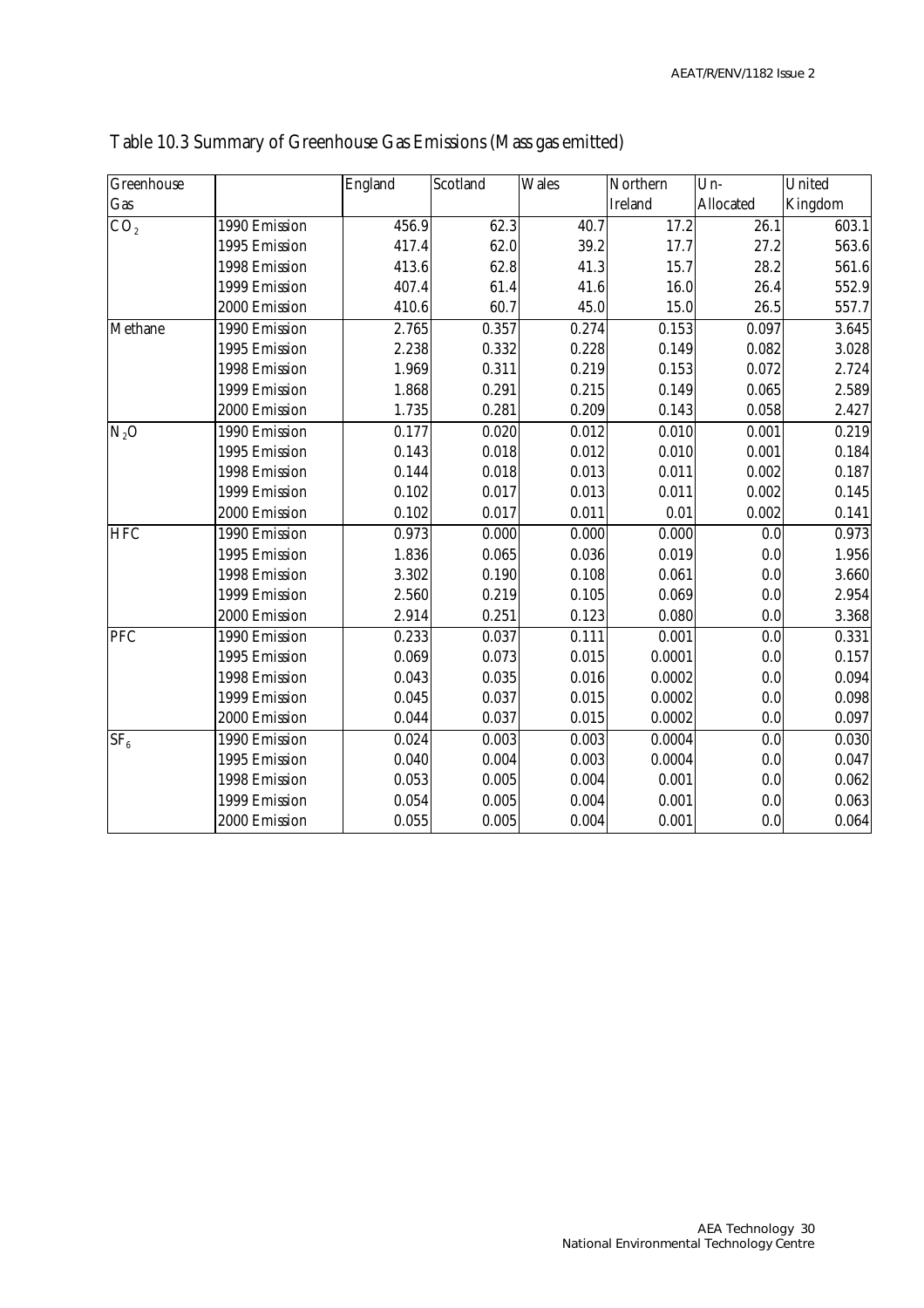Figure 1 Emissions of Carbon Dioxide

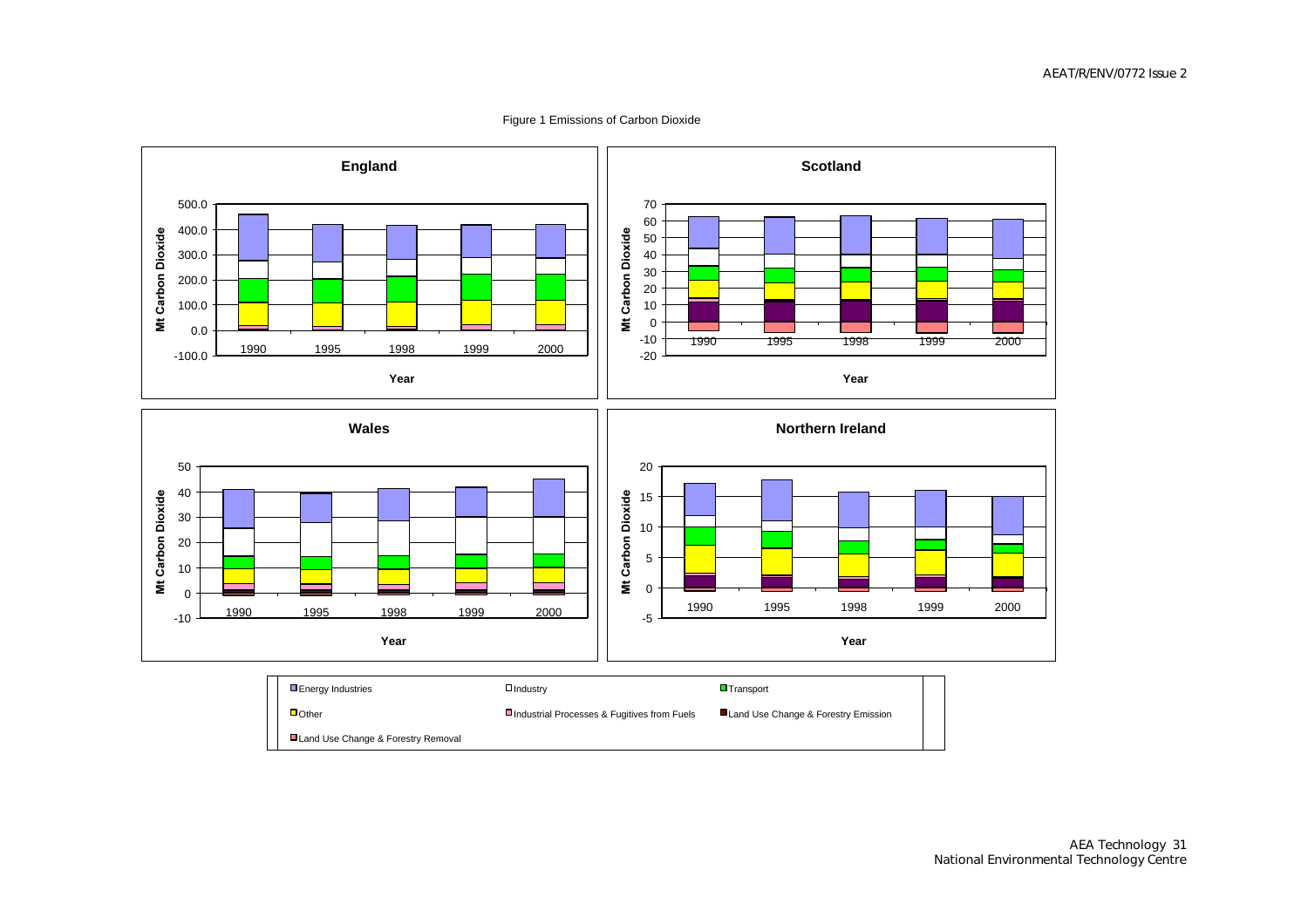#### Figure 2 Emissions of Methane

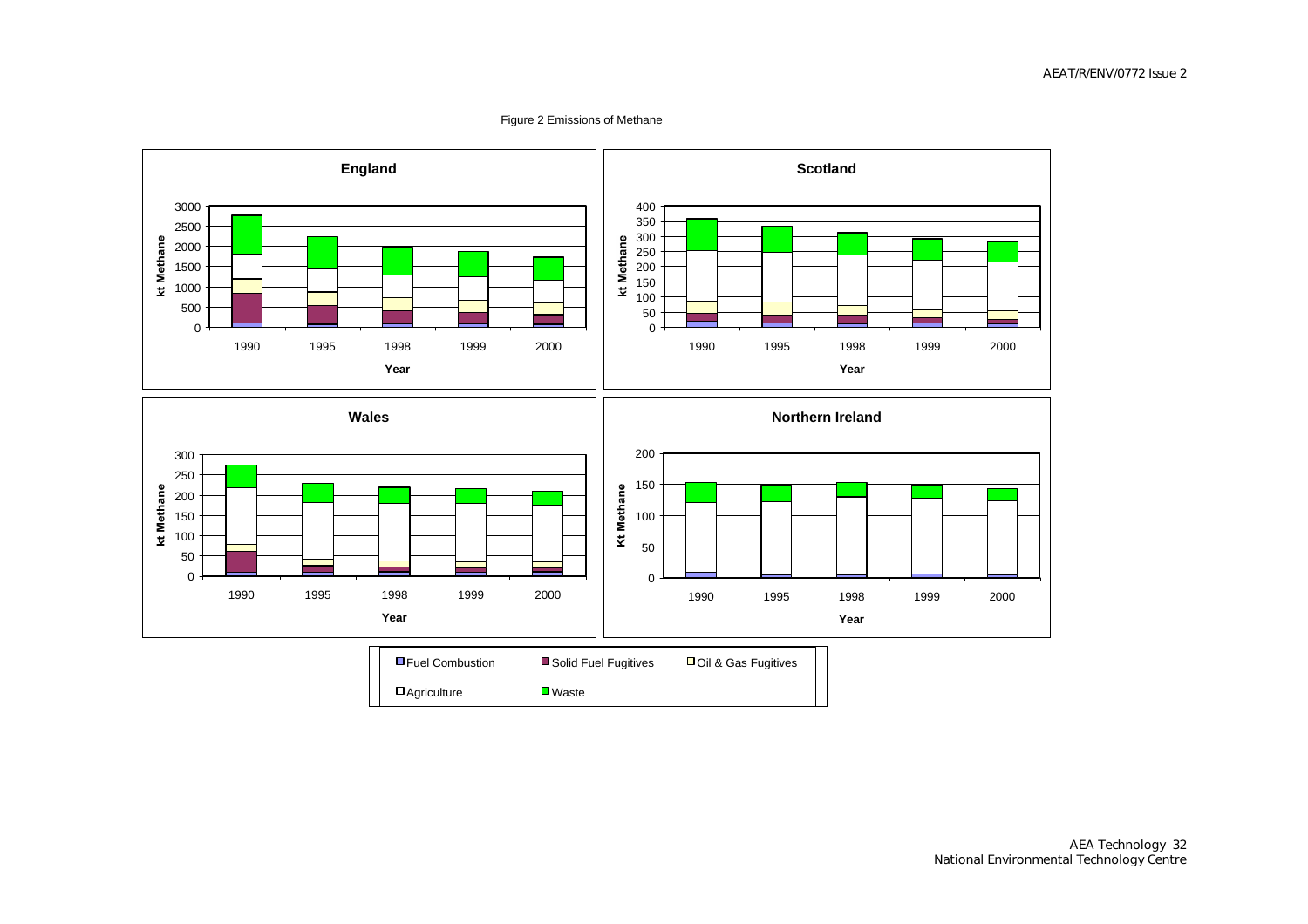Figure 3 Emissions of Nitrous Oxide

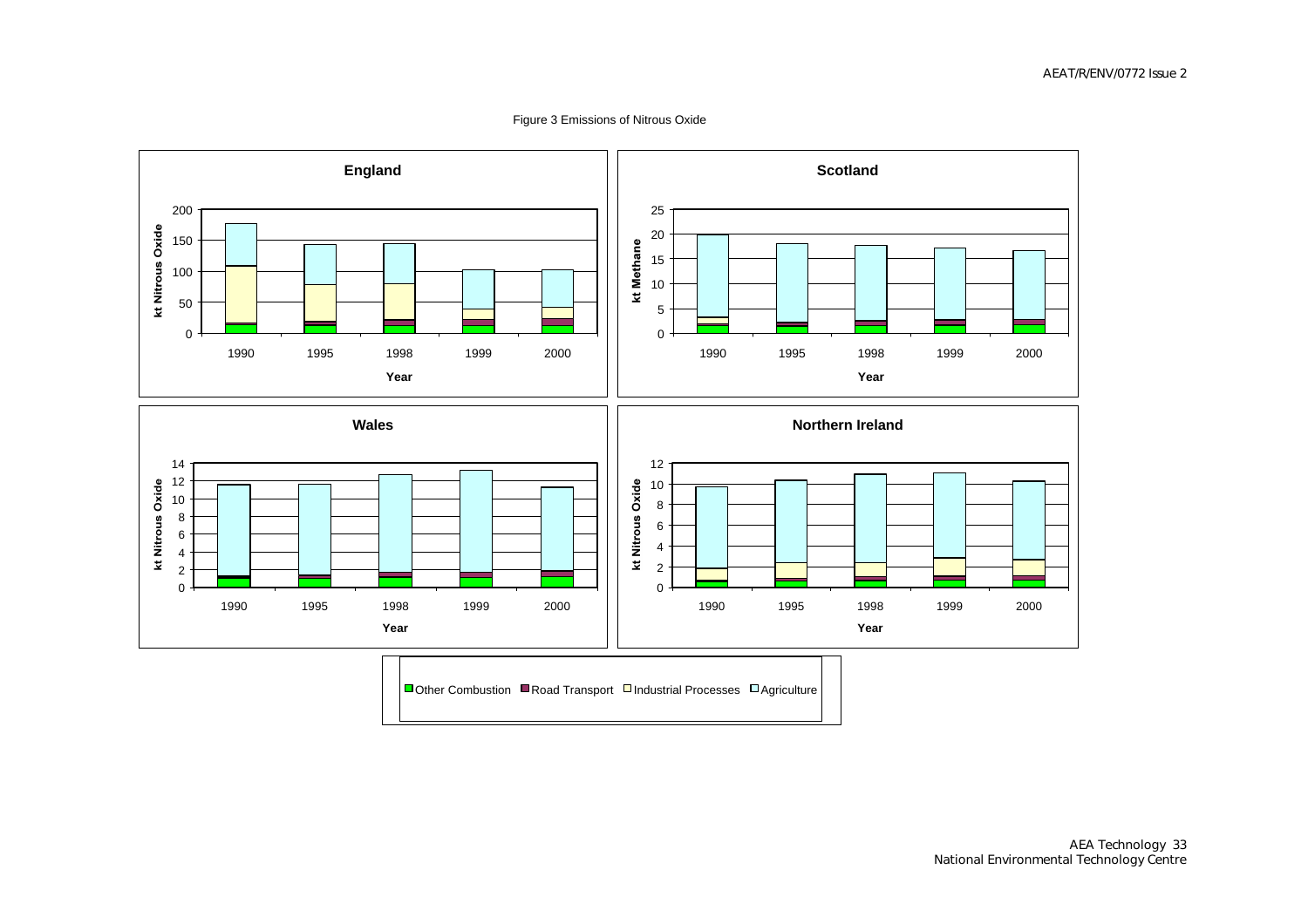Figure 4 Emissions of HFCs

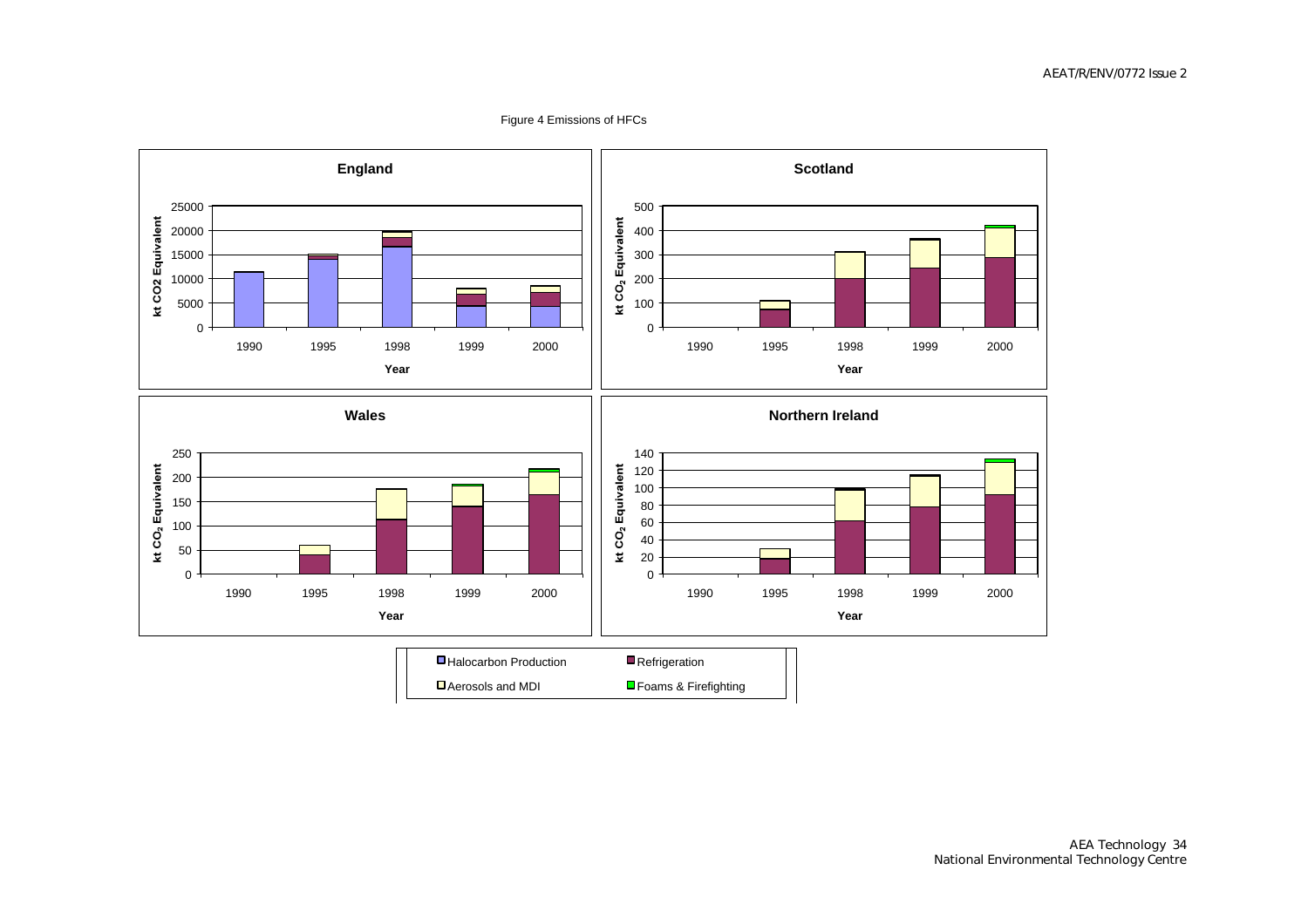Figure 5 Emissions of PFCs

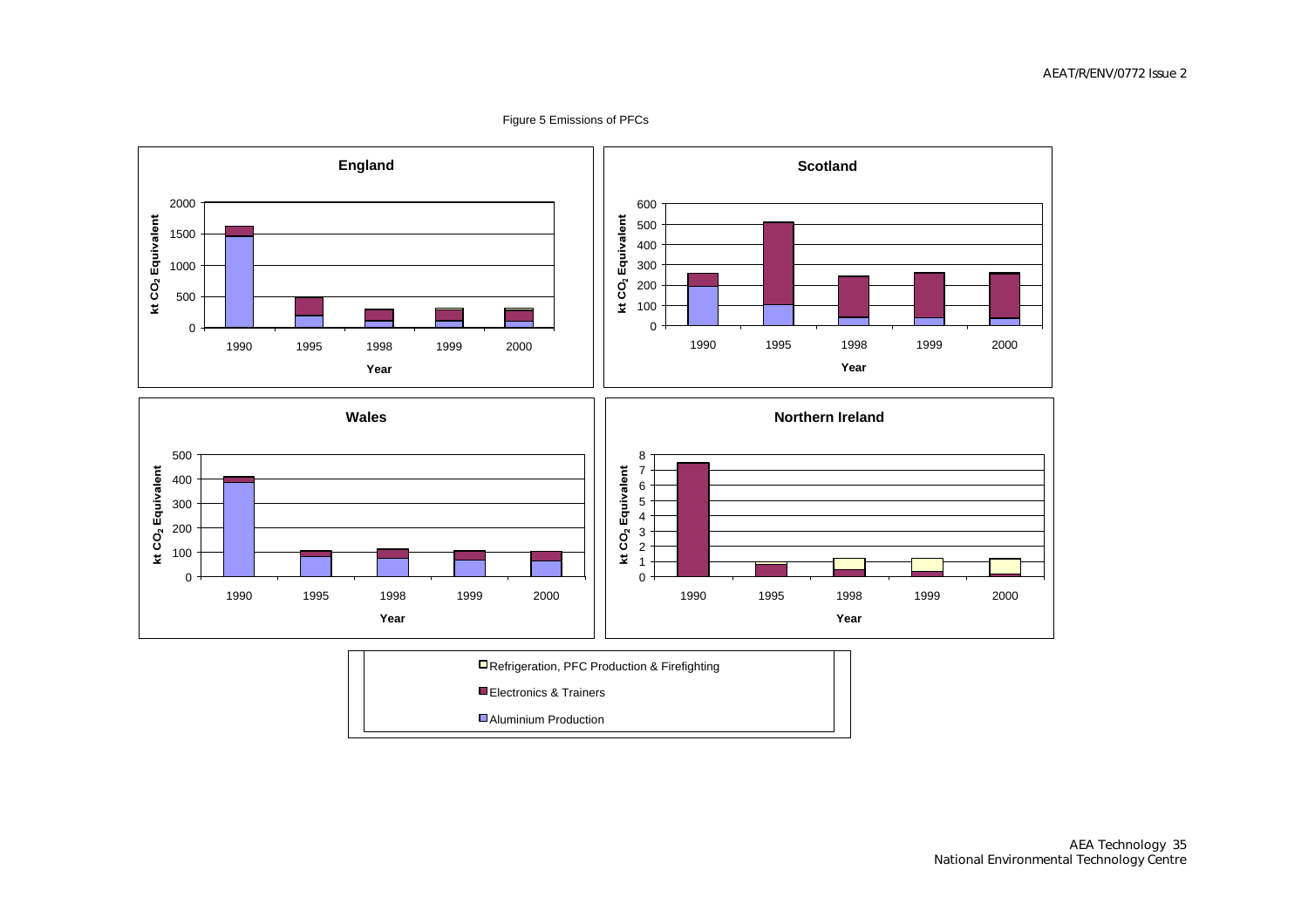#### Figure 6 Emissions of SF6

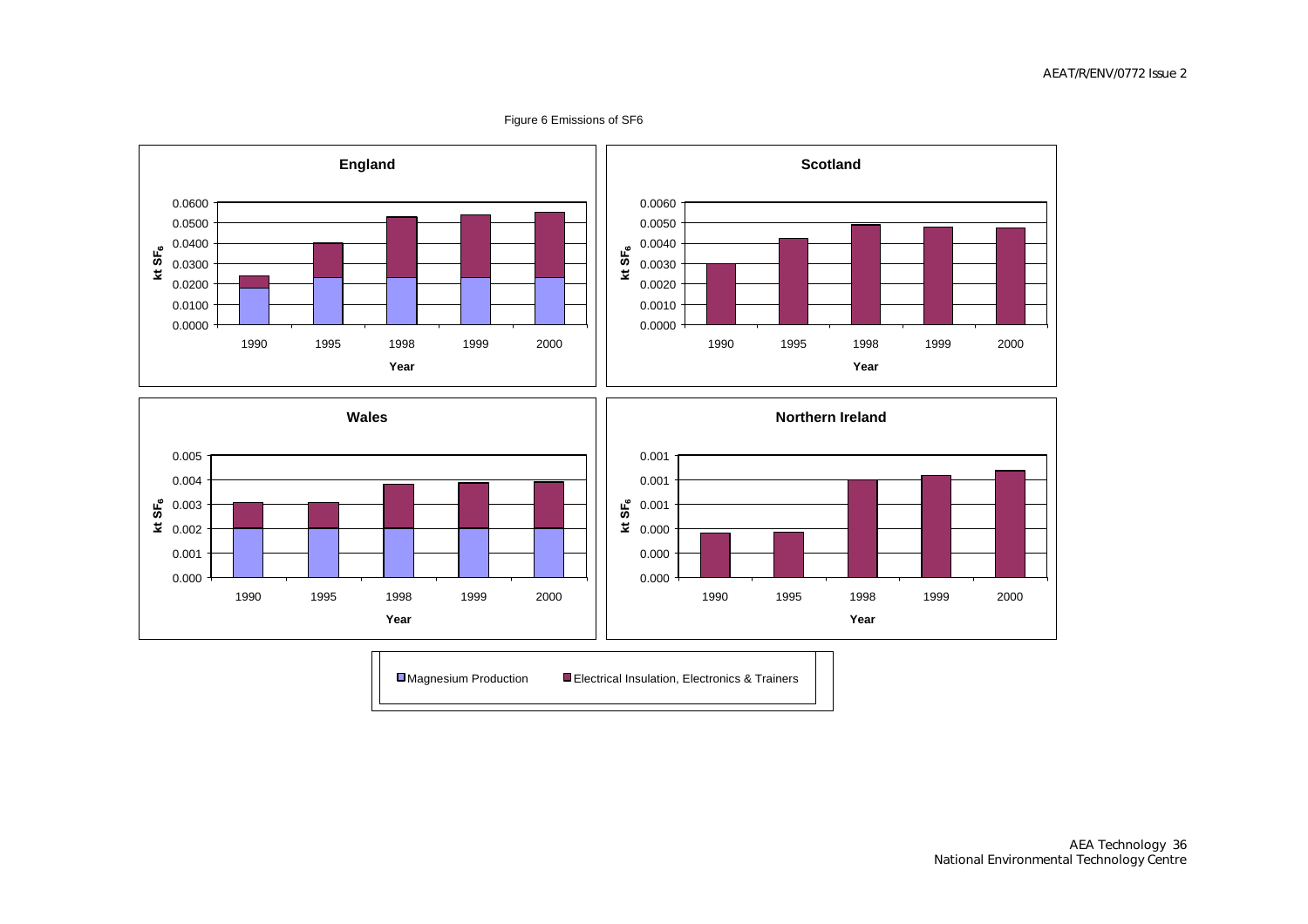# **Appendices**

#### **CONTENTS**

Appendix 1 METHODOLOGY OF THE ESTIMATES<br>Appendix 2 REGIONAL GREENHOUSE GAS INVEN REGIONAL GREENHOUSE GAS INVENTORIES